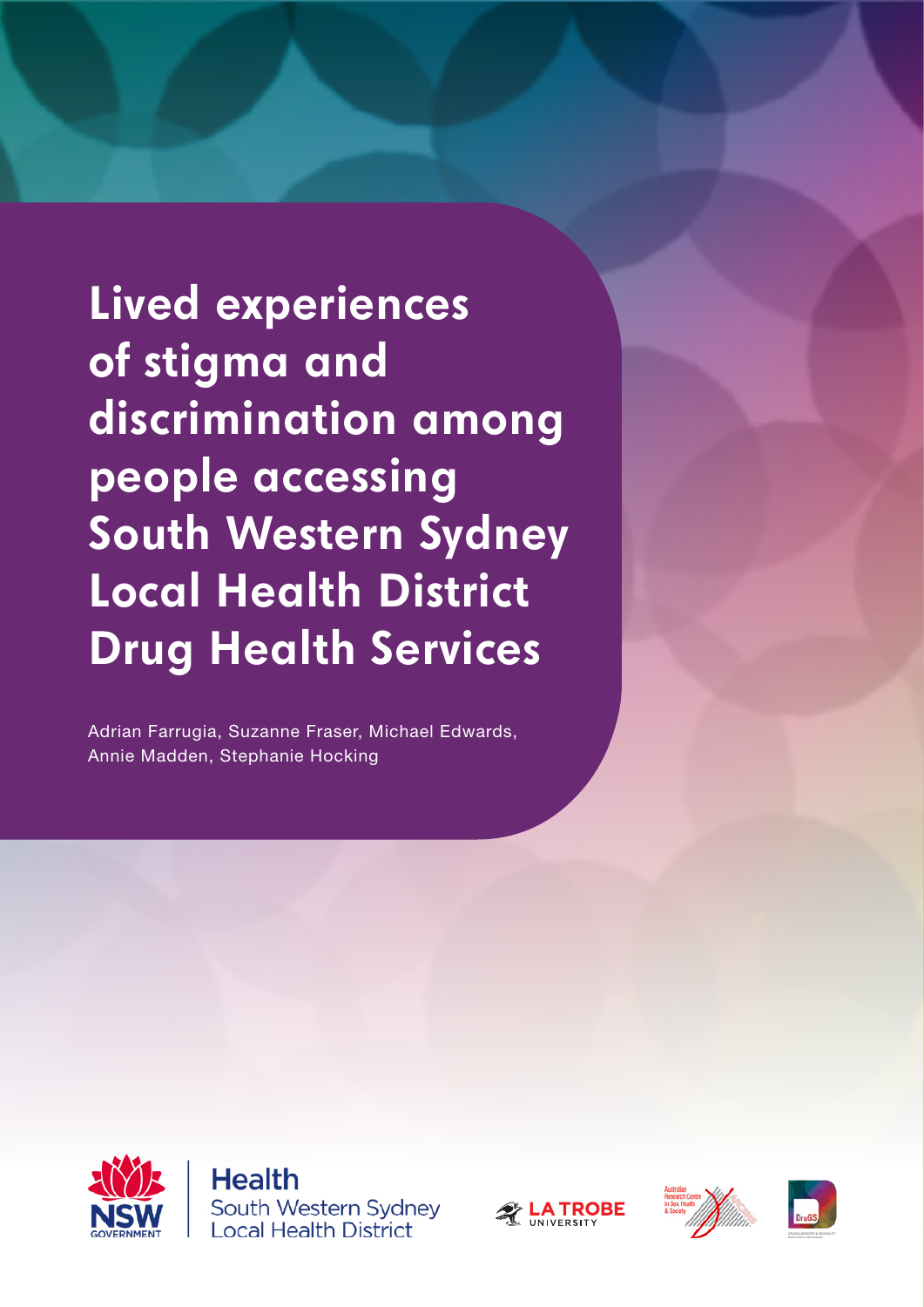## Copies of this report or any other publications from this project may be obtained by contacting:

The Australian Research Centre in Sex, Health and Society, La Trobe University, Building NR6, Bundoora, Victoria, 3086, Australia Telephone: +61 03 9479 8700 Email: arcshs@latrobe.edu.au Website: https://www.latrobe.edu.au/arcshs ©: La Trobe University 2019 ISBN: 978-0-6487166-2-4 CRICOS Provider Code: 00115M Design and layout by Elinor McDonald. Suggested citation: Farrugia, A., Fraser, S., Edwards, M., Madden, A. & Hocking, S. (2019). *Lived experiences* 

*of stigma and discrimination among people accessing South Western Sydney Local Health District Drug Health Services*. Melbourne: The Australian Research Centre in Sex, Health and Society, La Trobe University.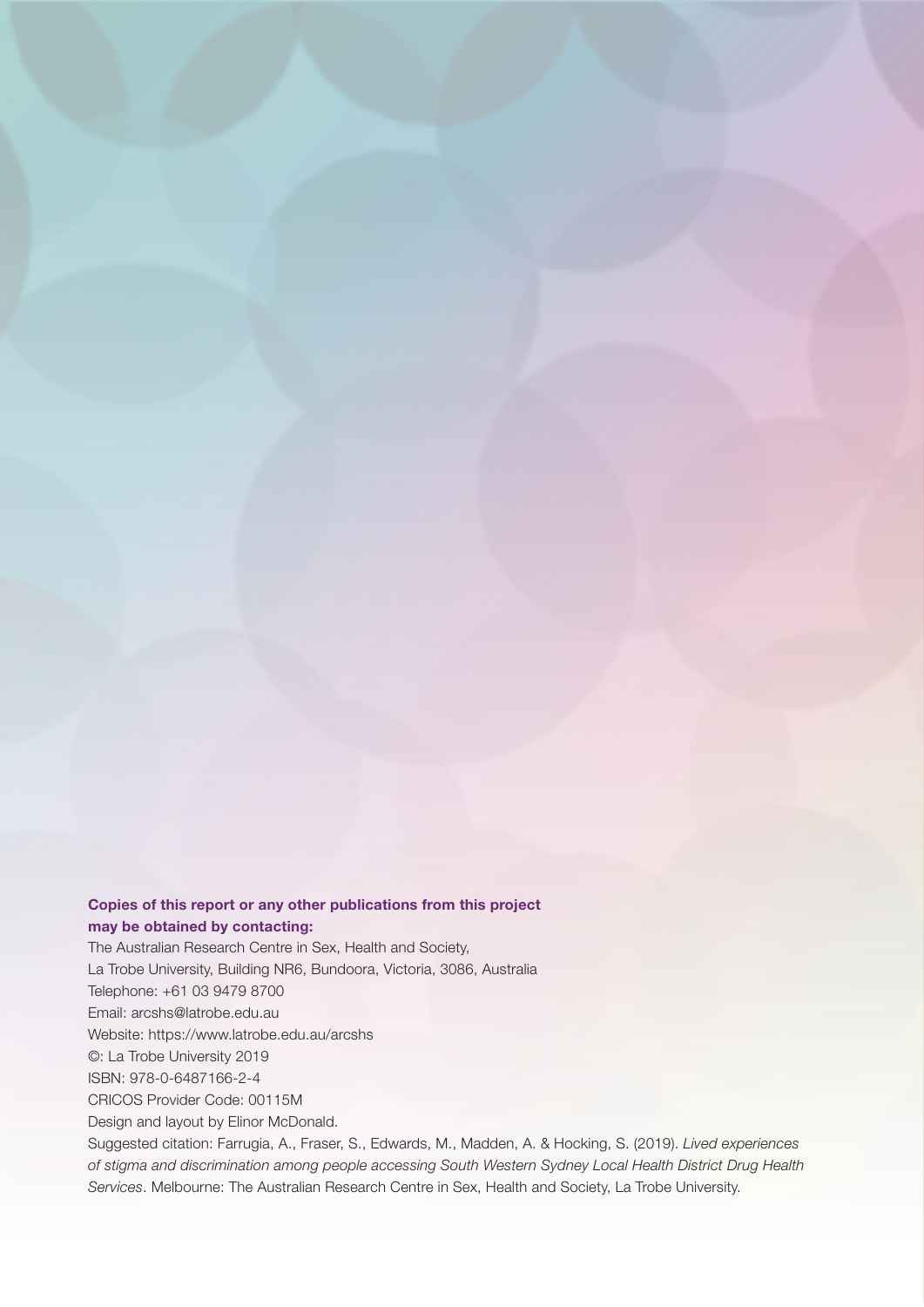## **Contents**

| 1. Positive experiences with healthcare and health professionals  12 |    |
|----------------------------------------------------------------------|----|
|                                                                      |    |
|                                                                      |    |
| 3. Experiences of stigma in healthcare: General practice  16         |    |
|                                                                      |    |
|                                                                      |    |
|                                                                      |    |
|                                                                      |    |
|                                                                      |    |
|                                                                      |    |
|                                                                      |    |
|                                                                      | 34 |
|                                                                      |    |
|                                                                      |    |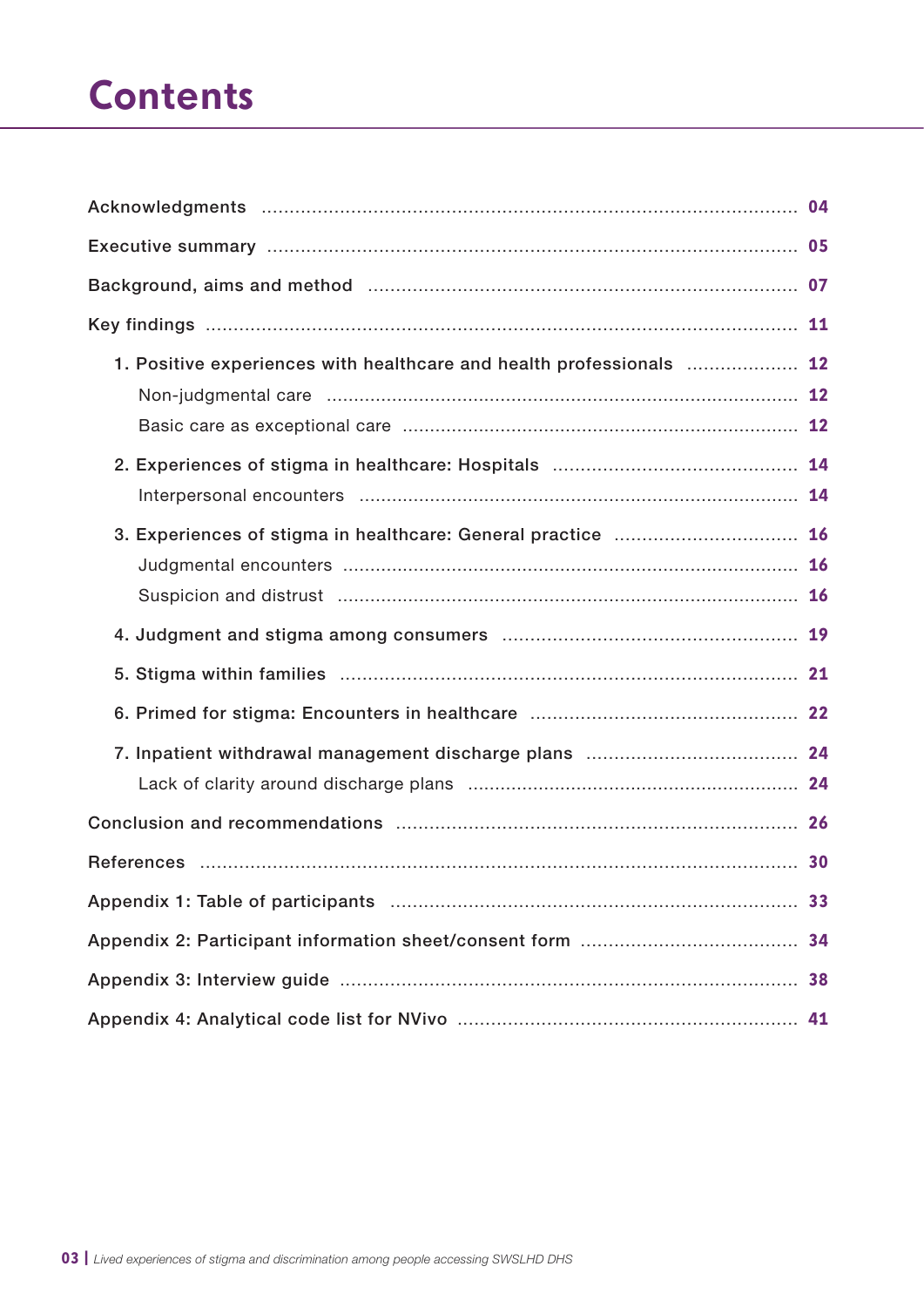# <span id="page-3-0"></span>**Acknowledgments**

Funding: This research was funded by South Western Sydney Local Health District Drug Health Services. The project was initiated in the Social Studies of Addiction Concepts research program at Curtin University's National Drug Research Institute (NDRI). NDRI is supported by funding from the Australian Government under the Substance Misuse Prevention and Service Improvements Grants Fund.The project was completed at La Trobe University's Australian Research Centre in Sex, Health and Society.

### The authors extend their thanks to all those involved in the study:

- $\triangleright$  The 20 participants who generously gave of their time to take part in this research and share their stories and experiences.
- $\triangleright$  The drug health service that assisted with recruitment and interview facilities. In order to preserve anonymity, this service cannot be named.

All interviews were conducted by Annie Madden, AO.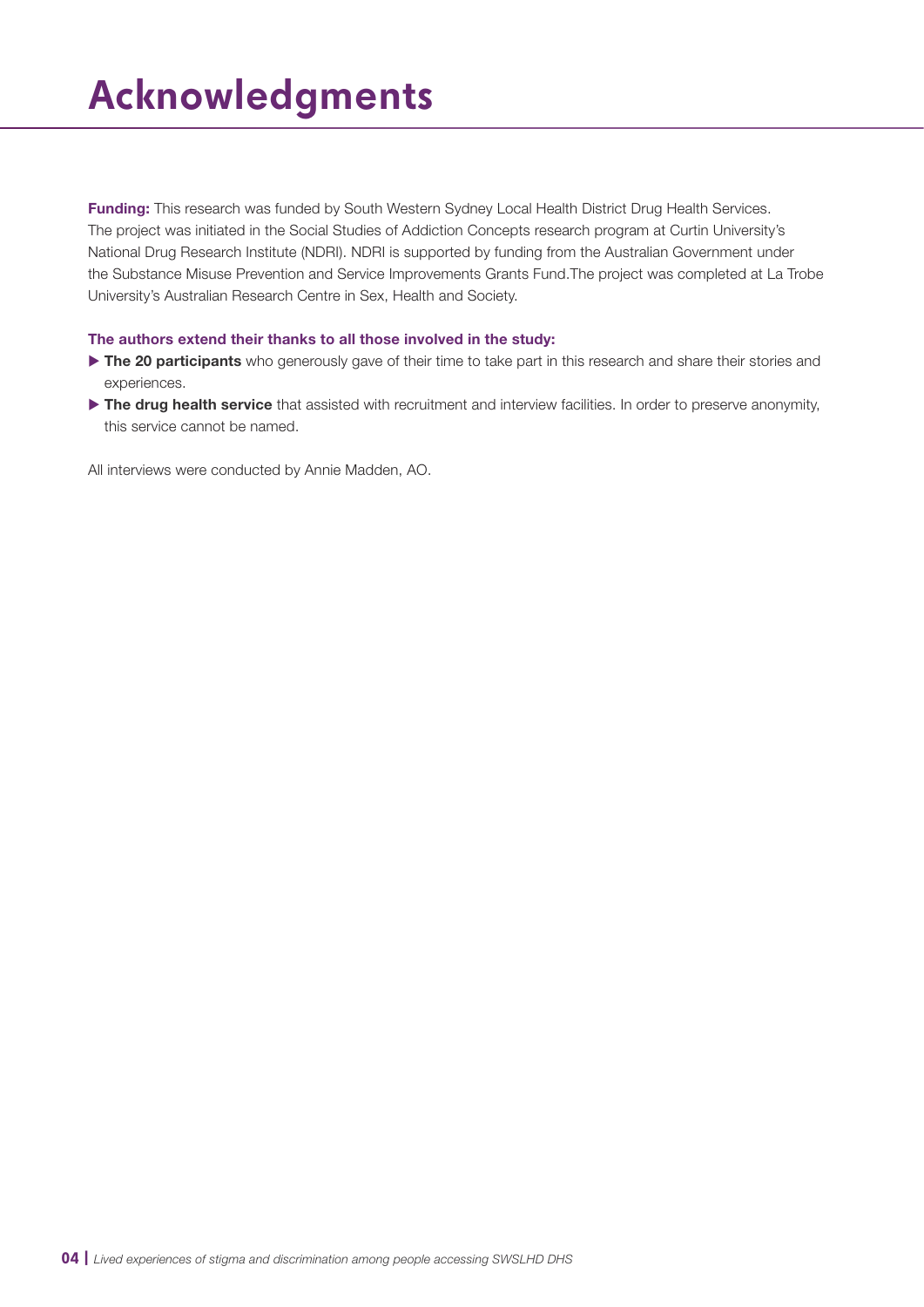<span id="page-4-0"></span>This report presents findings and<br>recommendations from a qualita<br>project on experiences of stigma<br>positions for poople accessing institution recommendations from a qualitative research project on experiences of stigma in healthcare settings for people accessing inpatient withdrawal management ('detox') services in South Western Sydney Local Health District (SWSLHD). Using an in-depth qualitative interview method, the project collected and analysed the accounts of people who had recently used inpatient withdrawal management services. The analysis explores the experiences of participants in attempting to access healthcare services, their plans and expectations for healthcare, the role of stigma in healthcare access, and how stigma may shape their engagement with different forms of healthcare. In doing so, the project aims to better understand healthcare access, usage and benefits for people completing inpatient withdrawal management services, as well as impediments to accessing healthcare, in order to improve access, participation and health outcomes. While stigma is known to be a widespread issue for people who consume alcohol or other drugs, less is known about how it shapes engagement with healthcare in Australia. As explained below, the 20 interviews conducted for this project were distributed across people with diverse backgrounds, experiences and circumstances. Interview questions addressed experiences of alcohol and other drug use, engagement with healthcare services, concerns about services, and experiences of and strategies to negotiate stigma. This report details the project's primary findings on these issues and offers recommendations for improving policy and service provision.

The first findings section, entitled 'Positive experiences of healthcare and health professionals', indicates that participants did have positive and professional healthcare experiences. This section has a particular focus on non-judgmental care experiences. However, it also shows that **participants did not have** sufficiently consistent experiences of quality care for these to become routine.

The next section, 'Experiences of stigma in healthcare: Hospitals', explores participants' accounts of negotiating distrustful and discourteous encounters in hospitals. This section indicates that hospitals

are not always welcoming environments for people accessing SWSLHD Drug Health Services. Instead, they are sites in which forms of

implicit and explicit discrimination are experienced. This dynamic impeded participant access to hospitalbased healthcare.

The third section, 'Experiences of stigma in healthcare: General practice', presents participant's experiences of stigma in general practice settings. Participants often felt 'judged' in these settings and felt they were positioned as untrustworthy. Like hospitals, general practices were not necessarily considered welcoming environments, making them less accessible to clients of SWSLHD Drug Health Services.

The next two sections shift focus from healthcare settings to interpersonal relationships and encounters. 'Judgment and stigma among consumers' explores participant views about drug use, and other drug users, that can be characterised as judgmental and stigmatising. This section highlights that drug consumption experience does not determine views about other people who consume drugs. This emphasises the need to recognise differences in the experiences and views among healthcare consumers, and to acknowledge that participants planning to access further alcohol and other drug treatment negotiate a complex context in which views about drug consumption vary in important ways.

Section five, 'Stigma with families', indicates that SWSLHD Drug Health Services users often encounter discrimination within the family. Importantly for this project, these experiences impede their capacity to communicate about alcohol and other drug-related health problems and healthcare needs.

The penultimate section, 'Primed for stigma: Encounters in healthcare' emphasises the complexity of healthcare stigma for SWSLHD Drug Health Services staff and services users. This section indicates that the participants' extensive experiences of stigma created particular expectations, and suggest healthcare workers need to use targeted strategies to gain the trust of consumers, and more broadly be sensitive to their comportment and ways of engaging.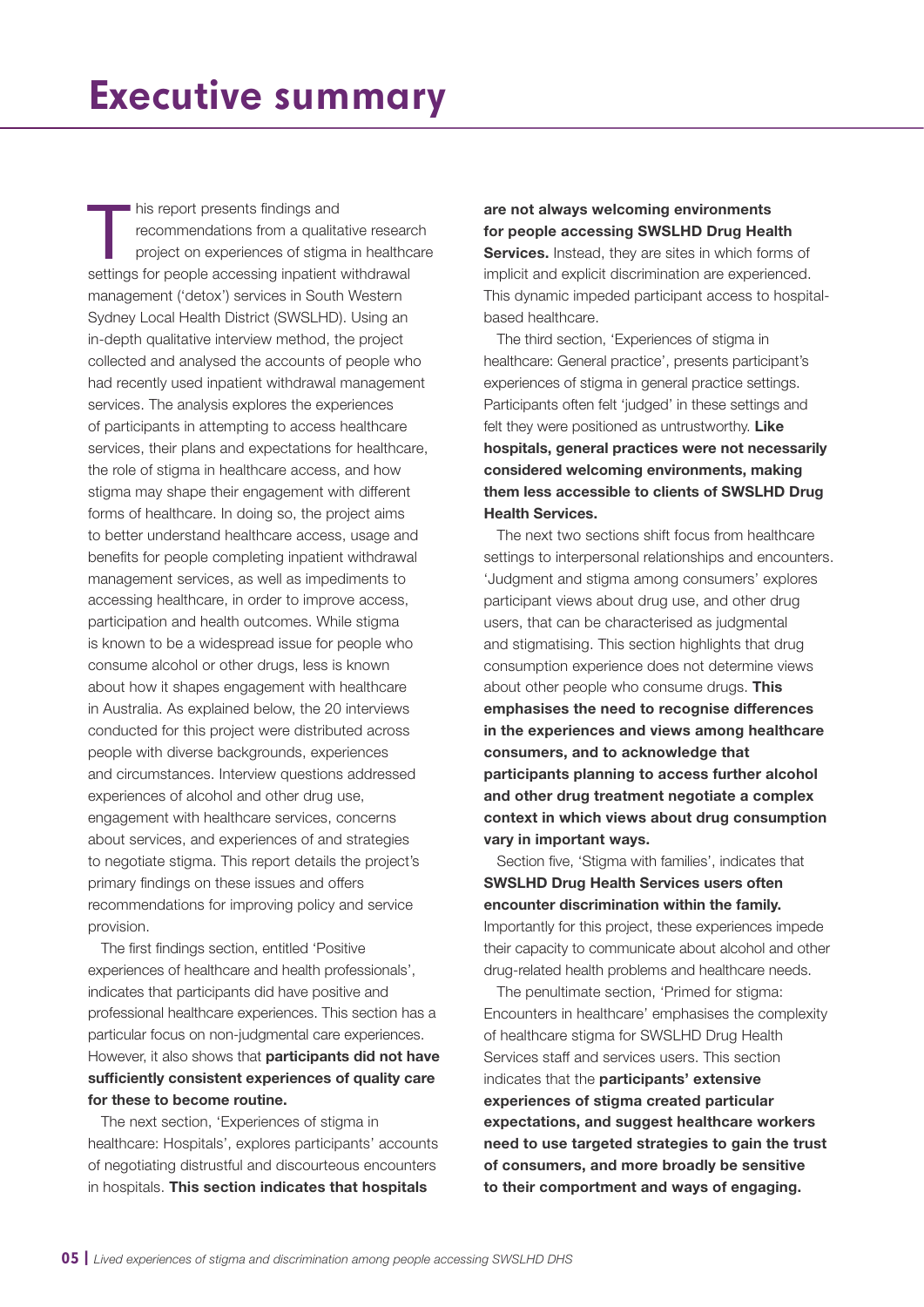This complex dynamic emphasises that the broader contexts of healthcare encounters, including discriminatory encounters, can inform the meaning of professional practices, regardless of intent.

The final findings section, 'Discharge plans', focuses on a key aspect of healthcare access and continuity for those leaving inpatient withdrawal management: healthcare discharge plans. While service users exiting inpatient withdrawal management should leave with

a detailed discharge plan, we found many could describe these plans only vaguely, and many plans faced obstacles from the outset. This suggests that, given the stigma and discrimination recounted throughout this report, people accessing SWSLHD Drug Health Services may need more robust strategies to support healthcare access following inpatient withdrawal management.

## Recommendations

### Recommendations to tackle stigma within SWSLHD health services

- 1. Conduct analysis of staff attitudes to alcohol and other drug-related health issues in SWSLHD health services
- 2. Conduct anti-stigma training across SWSLHD health services
- 3. Audit complaints processes across SWSLHD health services

#### Recommendations to improve healthcare experiences

- Work with peer representative organisations to train and employ peer workers in healthcare settings accessed by people who consume alcohol and other drugs in SWSLHD
- 5. Work with peer representative organisations to develop and conduct consumer rights training in SWSLHD Drug Health Services
- 6. Support families of those accessing SWSLHD inpatient withdrawal management services to negotiate with other health services, and to understand alcohol and other drug issues

|     | Recommendations to improve healthcare access following inpatient withdrawal management                                              |
|-----|-------------------------------------------------------------------------------------------------------------------------------------|
| 7.  | Develop greater coordination between SWSLHD inpatient withdrawal management services and other<br>health services                   |
| 8.  | Establish greater continuity of care for clients accessing SWSLHD inpatient withdrawal management services                          |
| 9.  | Increase follow-up of service users after exiting SWSLHD Drug Health Services facilities such as inpatient<br>withdrawal management |
| 10. | Ensure discharge plans are robust and service users are confident about how to implement them                                       |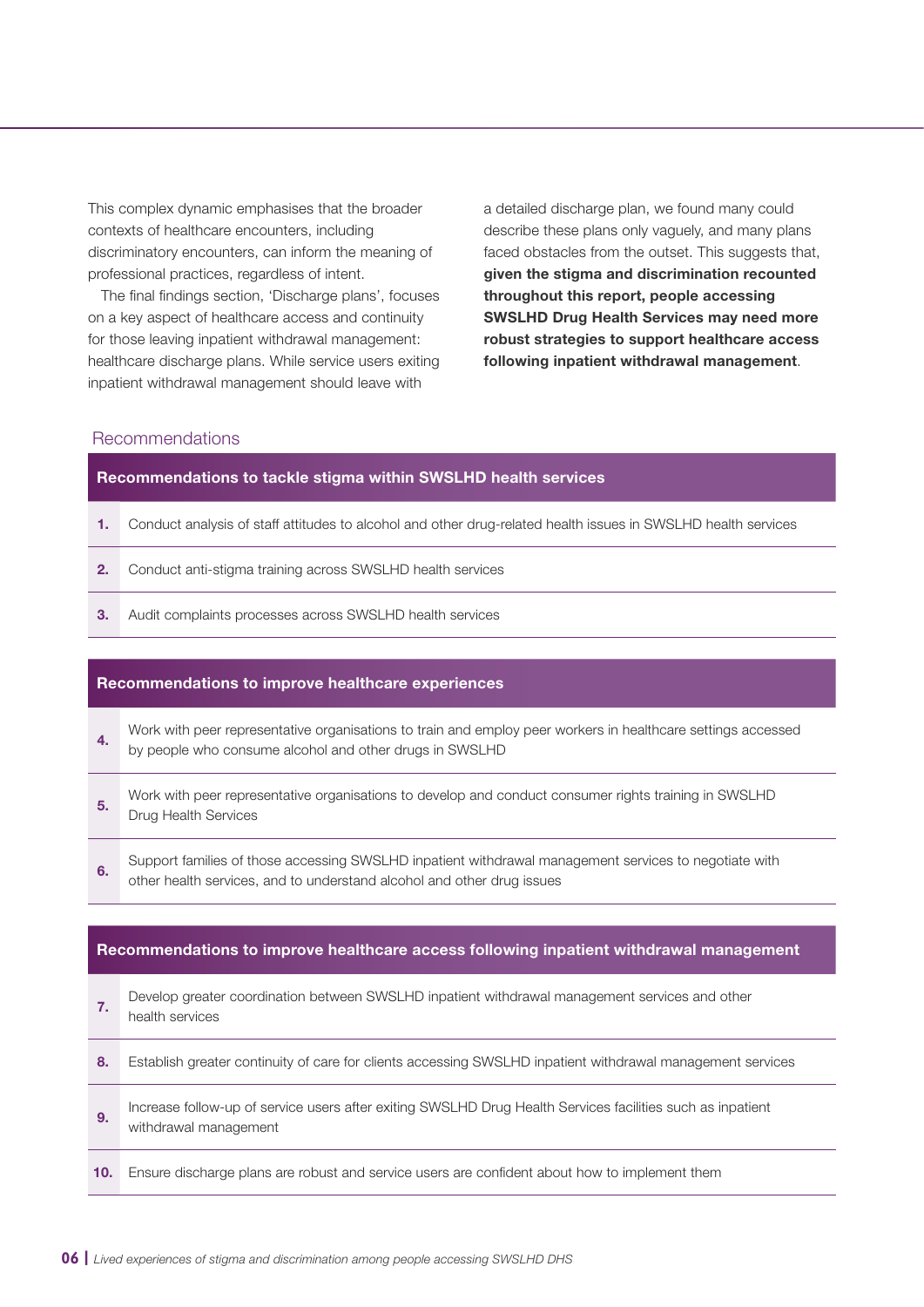# <span id="page-6-0"></span>**Background, aims and method**

Research on healthcare access and uptake<br>among people who consume alcohol and<br>other drugs and who have undertaken<br>tractment in Australia is limited. Qualitating atudies among people who consume alcohol and other drugs and who have undertaken treatment in Australia is limited. Qualitative studies exploring experiences of life after accessing alcohol and other drug treatment services are few, and knowledge of experiences of transitioning from inpatient treatment to community-based healthcare is equally limited. It is known that Australia currently has significant unmet demand for alcohol and other drug treatment (Ritter, Chalmers & Gomez, 2019). Further, Australian research suggests that while followup care is a fundamental component of effective alcohol and other drug treatment, many struggle to establish a continuity of care after completing a period of treatment (Lubman et al., 2014). Upon leaving treatment a number of challenges emerge that impede access to follow-up healthcare, including geographical location, long waiting lists, lack of availability of services, and negative staff attitudes (Lubman et al., 2014). It is in this general Australian context that SWSLHD Drug Health Services operates and services users attempt to access healthcare.

Access to healthcare has also been linked to the dynamics of stigmatisation around particular health conditions. The stigmatisation of alcohol and other drug consumption, 'addiction', and related treatment practices is well known. Indeed, 'addiction' and 'alcoholism' are listed as two 'discredited attributes' in Erving Goffman's classic work on stigma (Goffman, 1963). Different forms of drug consumption attract different kinds of stigma, with these differences depending on social context. The extent and variety of stigma associated with alcohol and other drug consumption mean that some form of stigma is almost universal for those diagnosed with addiction or accessing treatment for related issues (Room, 2005). Research shows that heroin and alcohol addiction are stigmatised differently (Meurk et al, 2014). Similarly, the stigma faced by heroin consumers is often more acute than that faced by cannabis consumers (Brown, 2015). Drug consumption stigma is also shaped by gender, ethnicity, social class and other dimensions of social stratification (for example, Sorsdahl, Stein & Myers, 2012). While there is no intrinsic reason for the stigmatisation of alcohol and other drug

consumption, loss of control over consumption levels, and over everyday life and life choices more generally, have been central to understandings of addiction since the notion was originally developed (Room, 2005). As Fraser et al. (2017) argued in a recent article on alcohol and other drug-related stigma in the context of addiction or dependence, narrow definitions of addiction and what it means to consume drugs regularly at high levels shape clinical and public responses. Stigma is understood in this work as colouring the substance of everyday life, rather than as isolated moments of discomfort or unequal treatment. In this respect stigma works to reinforce social marginalisation and inequality (Room, 2005). More specifically, it has been shown to negatively affect access to both generalist health services and specialist alcohol and other drug services, to reduce help-seeking and to negatively affect health and wellbeing. The material and social implications of alcohol and other drug stigma for people accessing healthcare in South Western Sydney are the primary concerns of this research.

## Stigma and healthcare access

The literature on stigma in relation to alcohol and other drug services shows the ways it can impede access to healthcare services (Lloyd, 2013). As explored in Lloyd's (2013) review of research on stigmatising attitudes towards people who consume drugs, public hospitals are cited as particularly important sites of stigma. Lancaster, Seear and Ritter's (2018) recent research in Queensland emphasises the contemporary relevance of this issue for Australian hospitals. While they explore a wide range of experiences of stigma, hospitals and emergency departments were identified as particularly relevant contexts for the people who consume alcohol and other drugs. Another recent study, this time conducted by Paquette, Syvertsen & Pollini (2018), found that people who consume drugs face near constant stigma when accessing healthcare. In their study, the discrimination that stems from this stigma ranged from subtle interpersonal interactions to explicit forms of substandard care. In this sense, stigma can take different forms and is not always recognisable as explicit discrimination. It is not simply about interpersonal interactions but can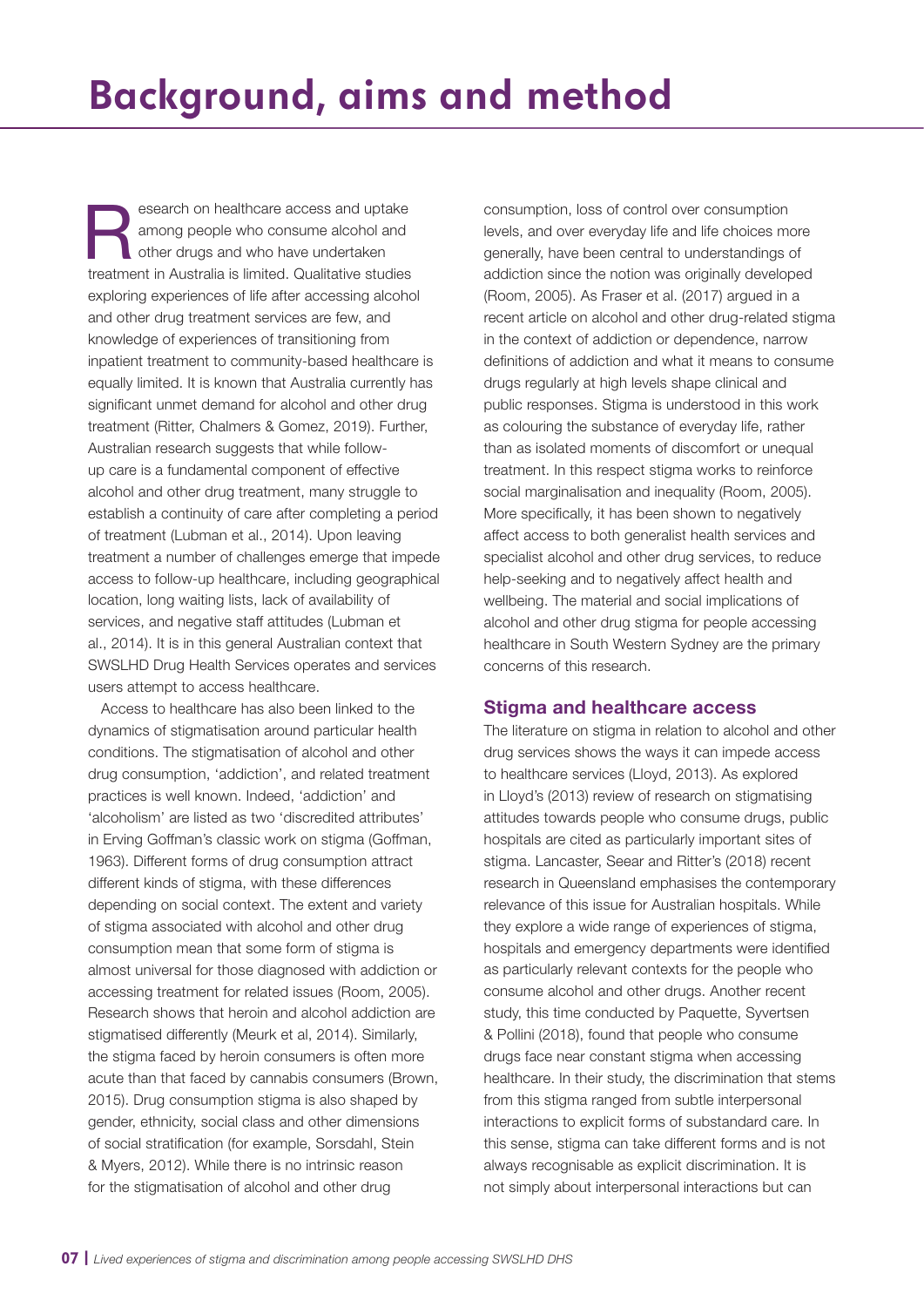inhere within institutional processes and structures. Paterson et al. (2013) argue, for example, that hospital communications processes and other department and institutional structures contribute to the stigma faced by people who consume drugs. This stigma is especially concerning because it can position those who consume drugs as a lower priority for healthcare (Olsen et al., 2003) in public healthcare settings at least partly shaped by strained resources (Ritter, Calmers & Gomez, 2018). Additionally, it can impede access to necessary therapies such as adequate pain management (for example, Earnshaw, Smith & Copenhaver, 2013). Moreover, experiences of stigma and related discrimination can discourage people who consume drugs from attending healthcare services such that when they do come into contact with health services they present with more advanced health problems (for example, Weiss et al., 2004).

Research also suggests that stigma impedes access to specialist alcohol and other drug services (Lloyd, 2013). For example, Semple, Grant and Patterson (2005) argue that stigma can act as a barrier to treatment for methamphetamine dependence. Similarly, Keyes et al. (2010) argue perceptions of alcohol-related stigma limit access to alcohol consumption treatment. Stigma works against important harm reduction initiatives too. For example, research suggests stigma can limit engagement with needle and syringe programs (Simmonds & Cooper, 2009). Likewise, stigma shapes experiences of specialist treatments. For example, some service users feel engagement with drug treatment services singles them out and labels them publicly as drug users or 'addicts' (Radcliffe & Stevens, 2008). In addition, particular aspects of treatment regimens such as the supervision of methadone consumption or the collection of urine samples, are experienced as stigmatising and have been found to hinder access to key aspects of mainstream life such as employment (Fraser, 2006; Radcliffe & Stevens, 2008). Furthermore, completing treatment does not necessarily lead to reduced experiences of stigma and discrimination. Some research suggests that engagement in drug treatment can lead to increased stigma from friends, family and employers, and that this can continue even after successfully completing

treatment (Earnshaw, Smith & Copenhaver, 2013). Finally, alcohol and other drug consumption stigma can have a negative impact on the attainment of health goals such as ceasing drug consumption itself (Lloyd, 2013; Luoma et al., 2007).

Taken together, the body of research on stigma in the context of alcohol and other drug use and treatment suggests that stigma is an almost ubiquitous experience for people who try and access healthcare for drug consumption issues, and consistently works to impede access to healthcare services. In this respect, the stigmatisation of people who are thought to consume alcohol and other drugs excessively is a well-known issue in Australia and elsewhere. This project seeks to explore the potential relevance of stigma for people receiving alcohol and other drug-related care, specifically those who have recently exited the inpatient withdrawal management ('detox') service in SWSLHD, and who are in need of further healthcare, the purpose being to develop deeper understandings of ways to address it and improve the provision of healthcare to this group.

## Project aims

This project was designed to support SWSLHD Drug Health Services to deliver high quality healthcare services and enhance outcomes for individuals with experience of alcohol and other drug-related problems.

## Based on in-depth qualitative interviews, the project's aims were to:

- **1 Identify and document** experiences of stigma and discrimination among individuals accessing healthcare services after exiting the SWSLHD inpatient withdrawal management service;
- **2** Explore and analyse how service users understand and frame these experiences, and how, if at all, they affect their ability and willingness to access services;
- **3** Identify systemic issues in relevant settings that contribute to stigma and discrimination.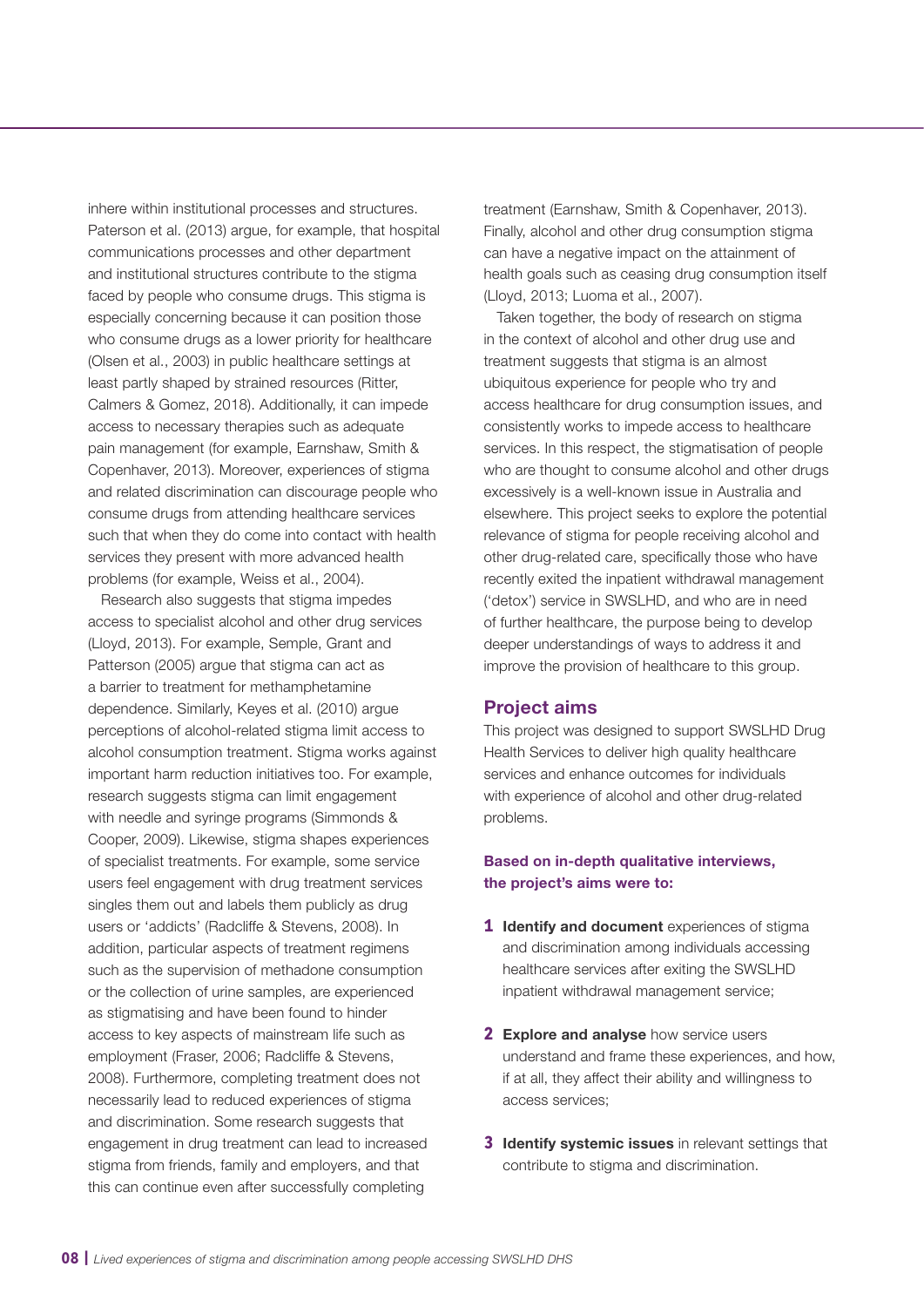## Project approach

The concept of stigma has been used by researchers in many different ways (for a discussion see Tyler & Slater, 2018). In this project, we approached the stigma experienced by participants by drawing on Fraser et al.'s (2017) concept of addiction stigma. This approach sees stigma as a 'process of social production' (p.195), and stresses that it should not be understood as solely composed of individual attitudes or beliefs but as a force of social organisation that helps shape important public institutions such as healthcare services. This approach focusses on what stigma achieves and how it works to shape the conditions in which we live. When stigma is understood in this way as a socially productive force, we can map how it positions some as productive and worthy individuals and others as illegitimate and unworthy. This allows us to open out the focus of our investigations from individual conduct (for example, that of those who find themselves stigmatised, or those working within historically marginalising institutional settings) to trace stigma as an overarching dynamic. In this way, we can think through the structural conditions feeding stigma, and consider broader responses as well as individual and local ones.

## **Method**

The report is based on data generated from 20 qualitative, semi-structured in-depth interviews conducted with alcohol and other drug consumers who had accessed the inpatient withdrawal management service in SWSLHD within the last 12 months. Recruitment was managed with the help of staff in the relevant service. Potential participants were informed of the project, and those interested in finding out more telephoned the research team. Additional information about the project was given and eligibility was confirmed. Participants were also screened to ensure variation in gender, age and drug types.

The service is the only inpatient withdrawal management unit in South Western Sydney Local Health District, and as such, it is the only publicly funded service in the health district. Clients are referred via several mechanisms:

 $\triangleright$  Self-referral by telephoning the DHS intake line;

- $\blacktriangleright$  Referral by other local health professionals either through the intake line or, more commonly, by direct communication between SWSLHD staff (especially other DHS staff at other sites) and the senior staff specialist and/or the Nursing Unit Manager; and
- $\triangleright$  Other referral pathways such as treatment mandated by the Court.

Prior to admission, unless a direct referral is made by another DHS staff member, clients are booked in for an assessment by a DHS clinician (non-medical, unless requested). If accepted, urgent cases are prioritised.

Admissions mostly only occur during a four-hour period on Monday to Friday, with clients experiencing more serious problems admitted earlier in the week. This is because there is no access to on-site medical cover after hours, and so it is necessary to minimise chances that clients will become seriously ill when there is no doctor available.

The service prioritises people with alcohol and other drug consumption-related issues that require medical/ nursing observation and intervention, for example, alcohol dependence or benzodiazepine dependence. Other clients may be admitted for a variety of complicating social and psychological issues as well, or to interrupt a period of harmful consumption of alcohol and other drugs. Clients are also accepted for issues with substances such as methamphetamines and other amphetamine-type stimulants, and cannabis. The unit also accepts people with opioid dependence, for which the main effective intervention is usually substitution with methadone or Suboxone®, and referral to an outpatient program.

The service only accepts people aged between 18 and 70, and does not admit women who are pregnant (they would often require obstetric supervision and/or may be at risk of premature labour or even miscarriage). Finally, the unit does not accept seriously ill people (medically or psychiatrically), due to a lack of medical cover after hours.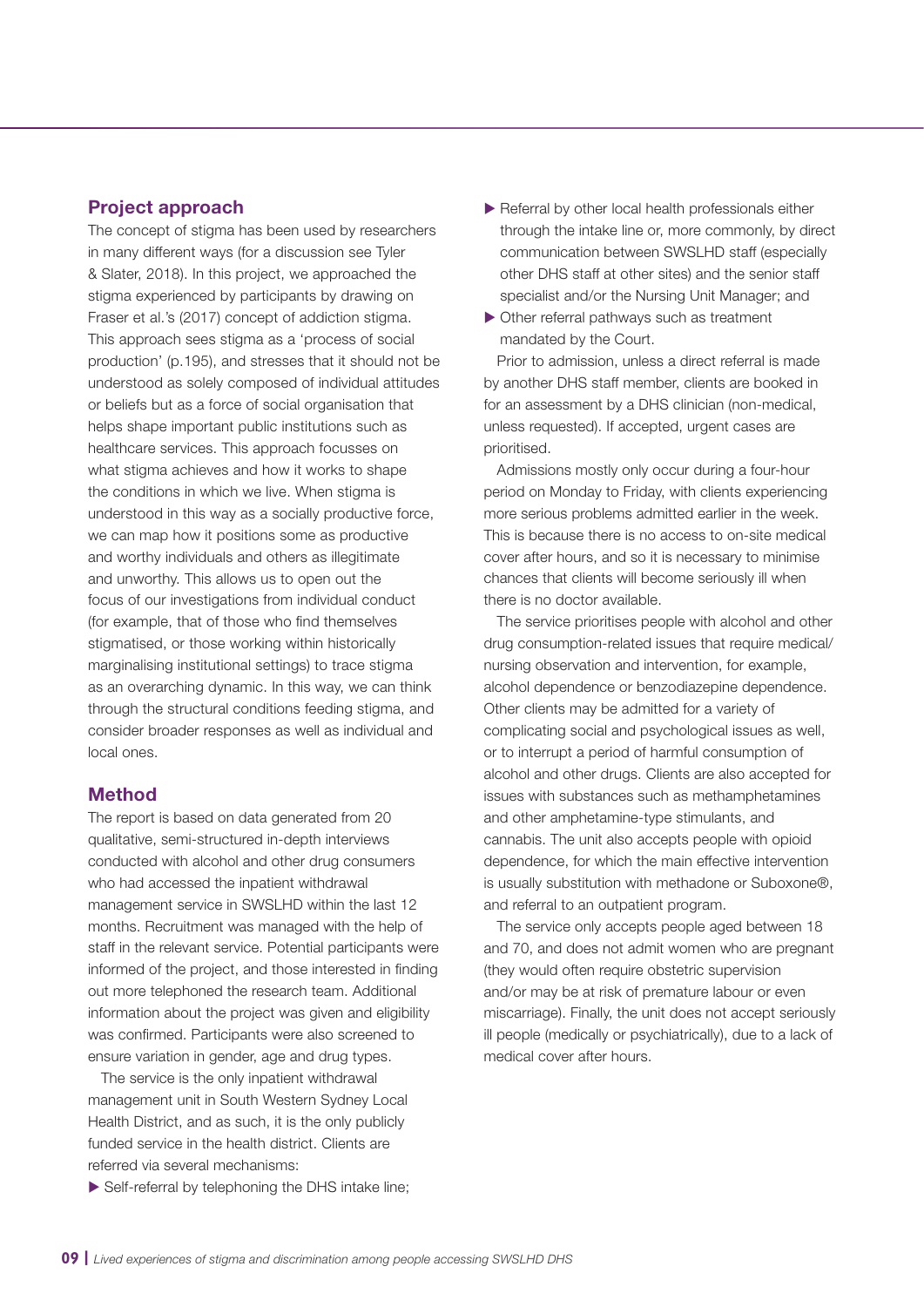| 2018              | Jan | <b>Feb</b> | <b>Mar</b> | Apr        | <b>May</b> | Jun | Jul | <b>Aug</b> | <b>Sep</b> | Oct | <b>Nov</b> | <b>Dec</b> |
|-------------------|-----|------------|------------|------------|------------|-----|-----|------------|------------|-----|------------|------------|
| <b>Admissions</b> | 33  | 49         | 63         | 51         | 42         | 58  | 49  | 54         | 52         | 49  | 48         | 42         |
| <b>Discharges</b> | 36  | 45         | 67         | 55         | 62         | 56  | 49  | 57         | 52         | 45  | 51         | 48         |
|                   |     |            |            |            |            |     |     |            |            |     |            |            |
| 2019              | Jan | <b>Feb</b> | <b>Mar</b> | <b>Apr</b> | <b>May</b> | Jun |     |            |            |     |            |            |
| <b>Admissions</b> | 41  | 45         | 42         | 49         | 57         | 44  |     |            |            |     |            |            |
| <b>Discharges</b> | 46  | 43         | 49         | 48         | 56         | 46  |     |            |            |     |            |            |

#### Patient admissions and discharges January 2018 to June 2019

The 20 eligible participants comprised 10 men and 10 women, aged between 25 and 60. All described recent regular consumption of a range of licit and illicit drugs including alcohol, cannabis, methamphetamine and heroin. Eighteen were unemployed and listed various government welfare schemes as their primary income, and two others were employed full-time. Fourteen had not completed secondary school, four had attained a tertiary certificate and two had completed secondary school without any other qualifications. More information on the participants is presented in Appendix 1.

All participants provided informed written consent at the outset of their interview. Interviews explored experiences with alcohol and other drug consumption, perspectives on different healthcare services, positive and negative experiences with healthcare, experiences of and strategies to negotiate stigma, health issues and healthcare, and broader plans for the immediate future.

The interviews were digitally recorded and transcribed, and all participants were assigned pseudonyms to protect their identities. Other identifying details were also removed from the transcripts. The de-identified transcripts were entered in NVivo12 qualitative data management software.

Analysis proceeded using an iterative inductive approach in which a list of codes was developed based on themes emerging from the data, current research and the aims of the project (see Appendix 4). Once the code list was reviewed by the research team and finalised, the data were coded. The coded data were then analysed to produce the report sections presented below (quotations included in the analysis

are accompanied by the gender, age and the primary drug consumed by the participant, for example, 'Angela (F, age 60, alcohol)'.

*The study was approved by SWSLHD Research and Ethics Office (Local Project Number: HE18/205).*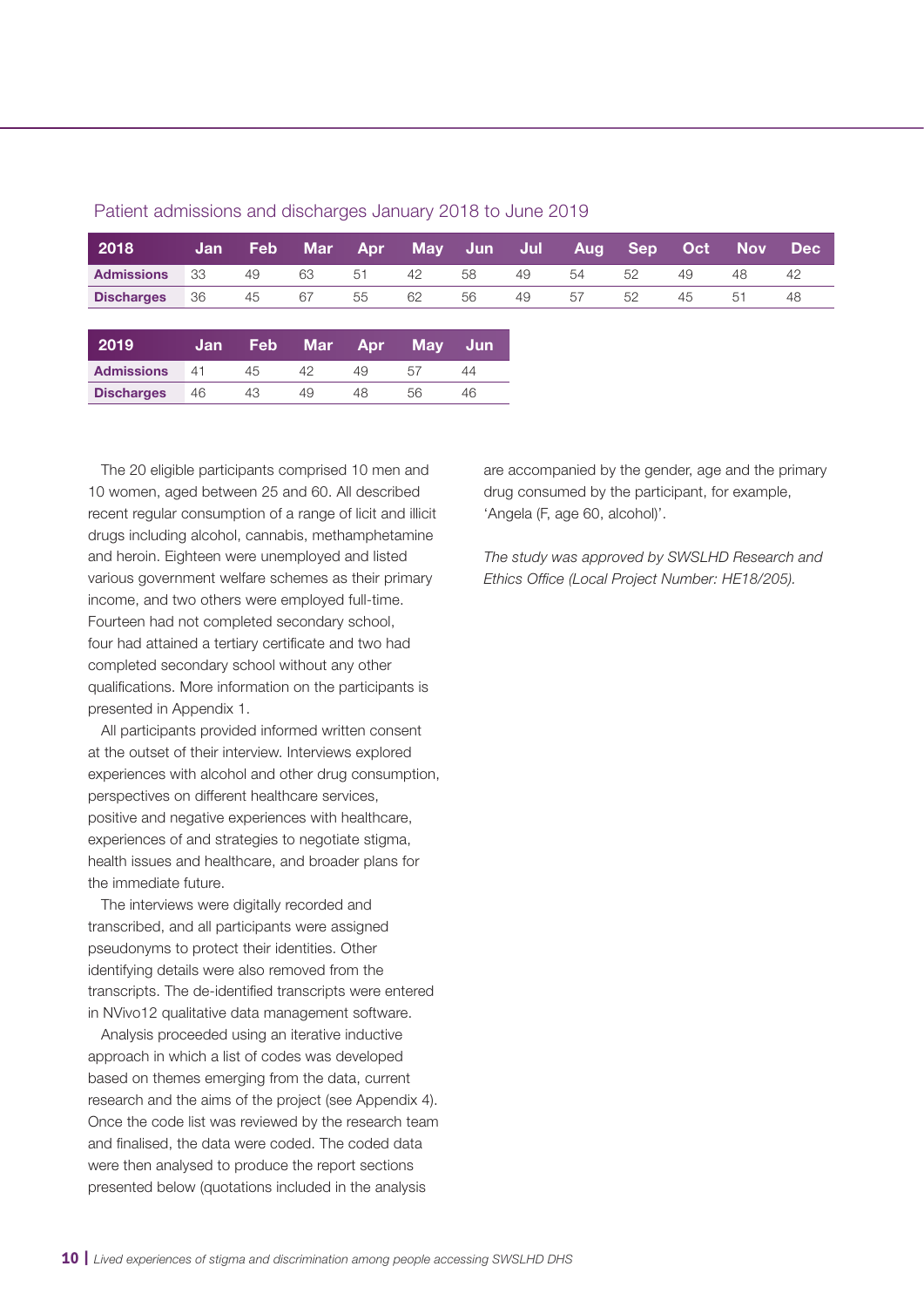# <span id="page-10-0"></span>**Key findings**

The following sections discuss the study's key findings<br>and recommendations. They are organised under<br>the following headings, which reflect the focus of the<br>interviews as overviewse of stimes and best best assessed and recommendations. They are organised under the following headings, which reflect the focus of the interviews on experiences of stigma and healthcare access for our participants:

- **1** Positive experiences of healthcare and health professionals
- **2** Experiences of stigma in healthcare: Hospitals
- **3** Experiences of stigma in healthcare: General practice
- **4** Stigma and other people who consume drugs
- **5** Stigma within families
- **6** Primed for stigma: Encounters in healthcare
- **7** Inpatient withdrawal management discharge plans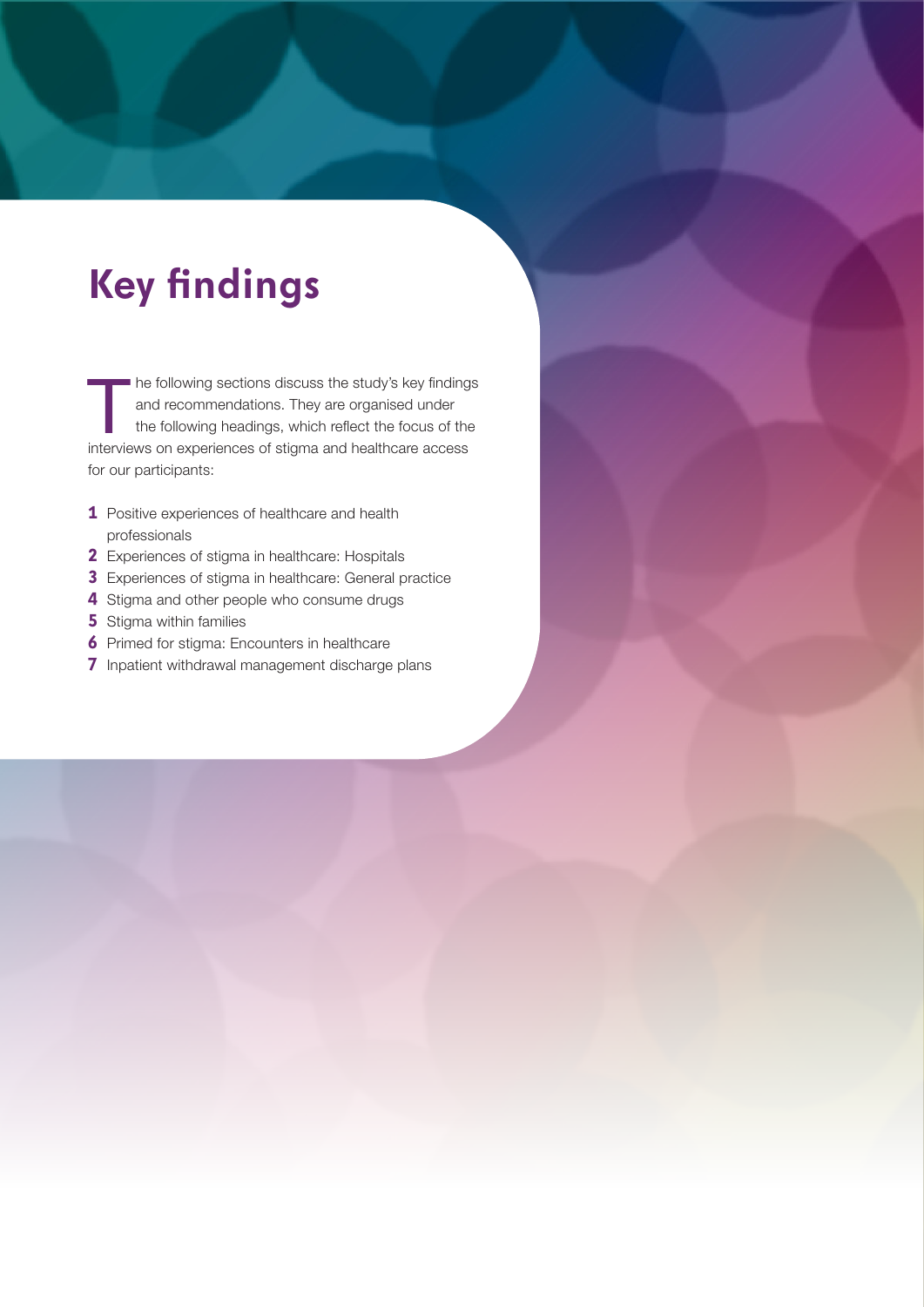<span id="page-11-0"></span>While experiences of stigma were very common for almost all of the participants in this research, many also offered positive experiences, and described with appreciation non-stigmatising healthcare practices and interactions. Importantly, however, many of the descriptions of positive experiences seemed to reflect but not exceed expected community standards on basic levels of professional practice. In this sense, while many participants have particularly acute and complex health issues, many did not articulate particularly complex or high expectations of healthcare services. Instead, they expected, and appreciated, forms of treatment that would be considered typical, or indeed the minimum, for many members of the community.

## Non-judgmental care

Perhaps unsurprisingly, many participants explained that they simply desired non-judgmental care from health professionals. They also expressed gratitude when they received it. For example, Amelia (F, age 34, heroin) described her therapist as 'excellent' because he 'doesn't judge':

*The therapist. Mate, he's going to be an excellent, excellent, therapist […] Just the way he interacts. Just the way he talks to people. He doesn't judge. In this industry, I don't think there's any time for judgment.*

Pippa (F, age 36, heroin) was pleased with her general practitioner (GP) for similar reasons:

*[My new GP] listen[s] to me. He doesn't judge me. He said, 'I've seen it all before,' you know. He's not in a position to judge because everyone has problems.*

In this way, while Pippa and Amelia argue against judgmental healthcare practices they cannot take them for granted. Indeed, they are grateful when they do not encounter this form of stigma.

Other participants such as Angela (F, age 60, alcohol) and Peter (M, age 49, methamphetamine) offered very similar descriptions when asked about preferable service:

*[A good service would] just let me be me, because I'm a bit [of an] out there kind of lady […] Yeah, and not be judgmental, you know, not be judgmental. (Angela)*

*I don't know what it was for, to tell you the truth, the first time I went there, but I found [the GP] friendly and open and not judge … didn't judge me, you know. (Peter)*

Angela's and Peter's accounts demonstrate this dynamic, and suggest that encountering nonjudgmental healthcare professionals is considered worthy of mention rather than simply being experienced as the norm. A similar dynamic emerges in Claire (F, age 25, methamphetamine) and Tracey's (F, age 48, methamphetamine) reflections:

*[Health services should] stop treating [people] like they are addicts, stop […] looking down on them […] treat them normally. (Claire)*

*[Health professionals should] actually listen to the person and check out their problem instead of just looking at them and thinking the worst. (Tracey)* 

The participants in this research were critical of the stigma they encountered in healthcare. Yet, stigmatising encounters such as those documented in the other sections of this report seemed to shape their expectations of healthcare so they positioned nonjudgmental encounters as positive examples of good care rather than bare minimum practices that could be taken for granted.

## Basic care as exceptional care

Many participants described as exceptional professional practices that are often taken for granted by other members of the community. For example, Georgie (F, age 50, alcohol) explained that she had been 'lucky' because the health professionals she interacted with did not 'look down' on her when she had a blood test.

*When I go for a blood test, I say, 'Look, I'm an ex-IV drug user [so] forget that arm'. I said, 'if*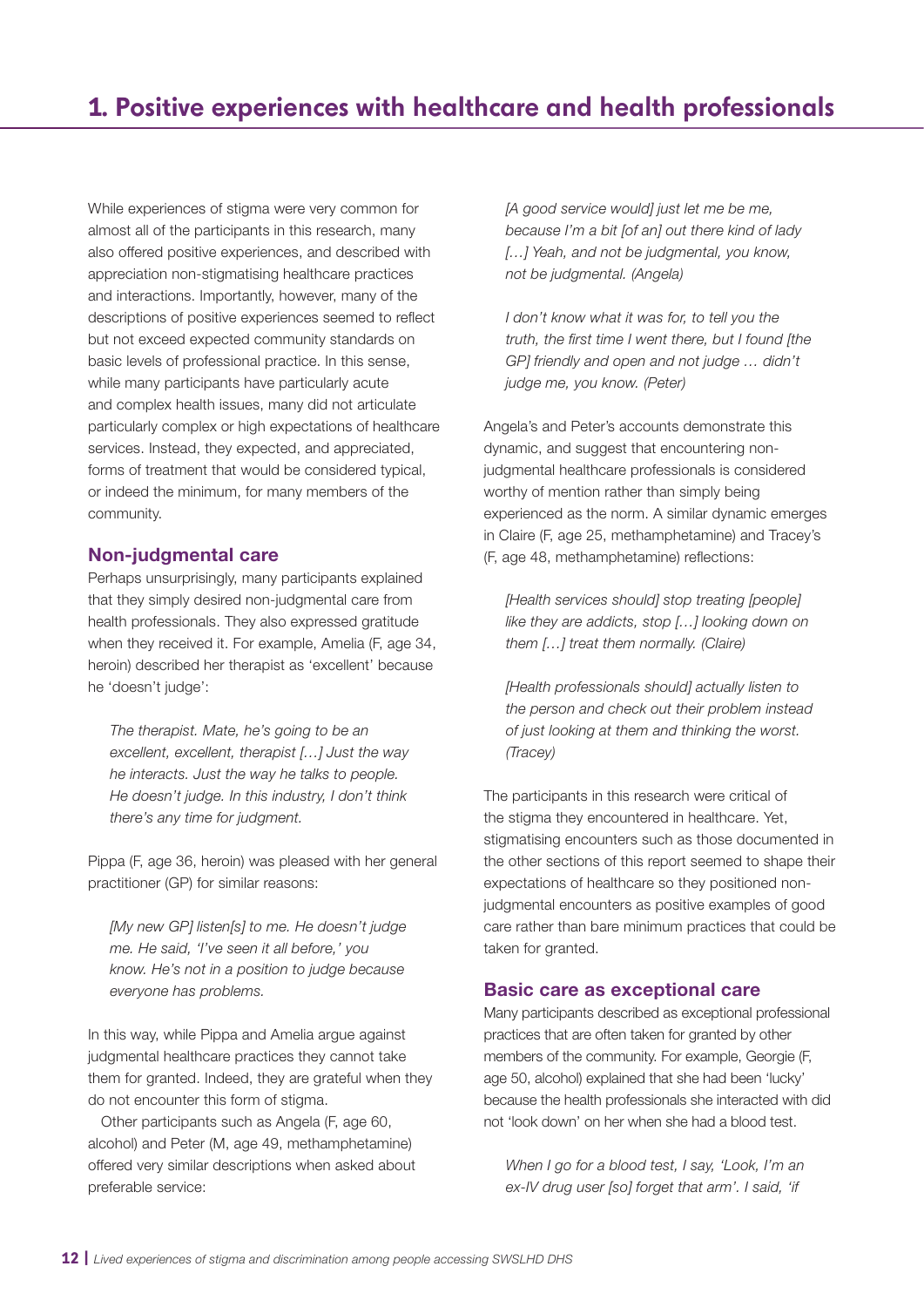*you can't get there, there's a good vein in my right foot but I've banged my veins out with methadone'. I'm honest […] Most of them [say] 'thanks for being honest' and they don't look down [on me]. I've never had someone take blood off me that has looked down on me, and they've never said to me, 'Oh you are hep C positive' [in a negative way], nothing like that. So I've been quite lucky.*

Similarly, Pippa (F, age 36, heroin) described the way the pharmacist that dispenses her opioid pharmacotherapy treatment respects her privacy:

*[My pharmacist] doesn't advertise [that I am being dosed with methadone], like, you know, he does it discreetly. He doesn't make you stay there and wait until your dose is finished […] He [is] understanding.*

This dynamic does not suggest that participants never expressed grievances about the care they received. Indeed, Samantha (F, age 37, heroin) argued that health services could be improved if they acknowledged the differing life experiences of each service user and avoided assumptions about commonality:

*[Health services could be improved by] realising and remembering that none of us are the same. We're all different. We all come from different walks of life. We all have different drug use, even though sometimes it can be the same drug or we might use it the same way, but our lives are always different, we're mapped out differently.*

Yet, Samantha's argument that services could be improved by treating patients as individuals suggests that she does not encounter this very basic requirement as regularly as she should. Other participants such as Peter (M, age 49, methamphetamine) and Leo (M, age 43, alcohol) positioned receiving referrals as particularly helpful rather than an ordinary aspect of healthcare.

*and things that are publicly run, I find them very helpful, very non-judgmental […] Like, if you need phone numbers or referrals or, you know, like, information on different places, they're more than willing to help you. (Peter)*

*[Health services have] been very helpful. They've always written down numbers and either made phone calls and made appointments for me, and everything like that. You know, I couldn't be any more thankful. (Leo)*

This research indicates that consumers of healthcare services in South Western Sydney who have a history of alcohol and other drug issues do encounter positive, professional care experiences.

However, their accounts also suggest that many who experienced standard care considered it to be exceptional. This is not to suggest that participants were unaware of how drug consumption stigma shaped their healthcare experiences or that they did not desire better care. Rather, their accounts suggest that within a context of significant disadvantage and consistent and explicit stigma, when healthcare consumers encounter standard and even basic professional care practices, they may describe their experiences in ways that obscure the deficiencies of their care.

It is possible to infer from this response to standard care that participants had not had sufficiently consistent experience of it to take it for granted. This is particularly concerning in that many people who consume drugs, and are marginalised in ways similar to almost all of the participants, have complex healthcare needs (Prior et al., 2016; Searby, Maude & McGrath, 2016) and, indeed, may require excellent healthcare rather than basic care that they accept as good enough. These accounts also suggest that people who consume drugs may benefit from advocacy initiatives focused on providing additional information on the right to high-quality healthcare and the responsibility of healthcare professionals to deliver it (see Recommendation 5) (AIVL, 2008).

*I find mostly the public sector, like, the hospitals*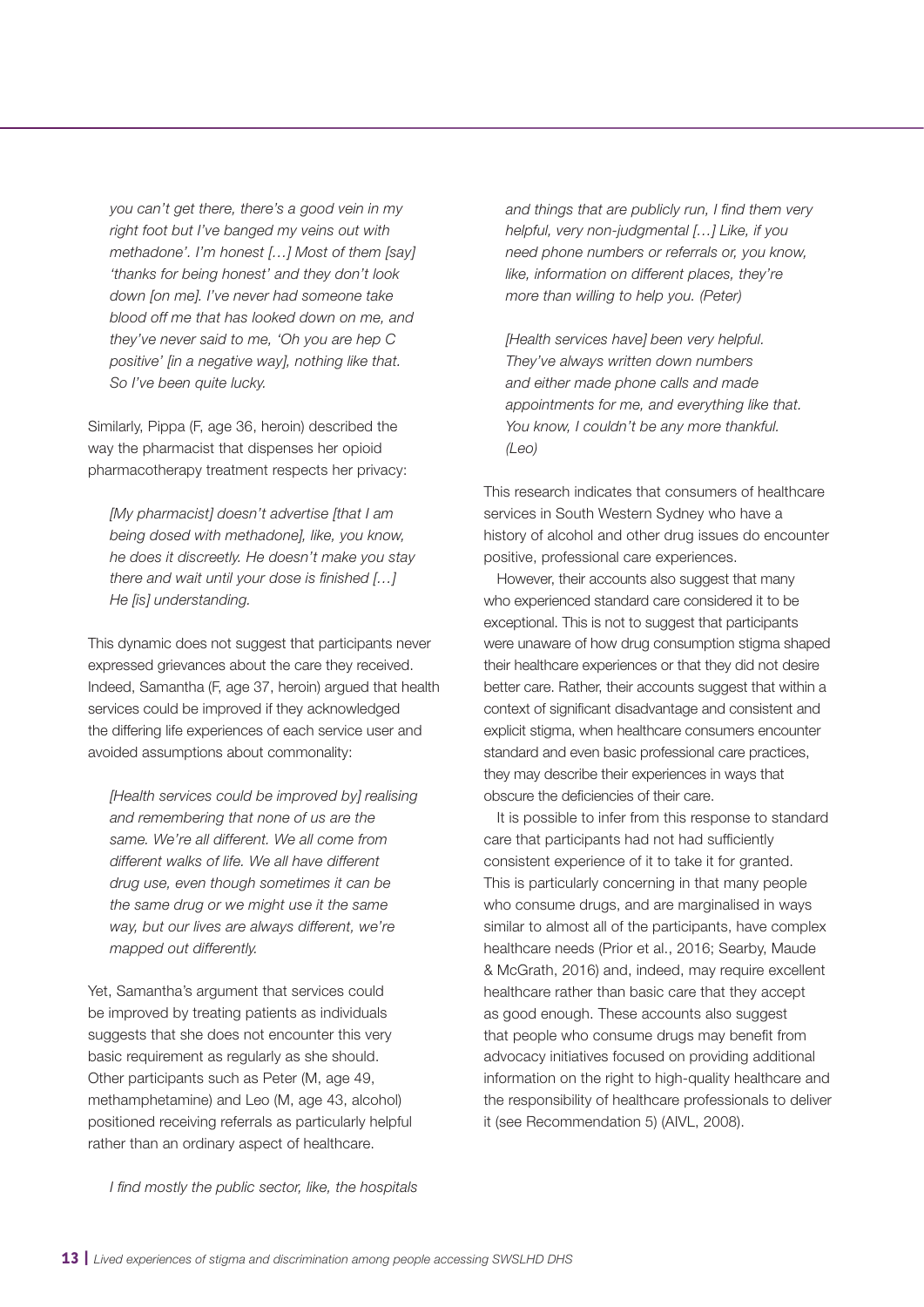<span id="page-13-0"></span>Reflecting Australian (Lancaster, Seear & Ritter, 2017) and international research (Lloyd, 2013), the participants in our study identified public hospitals as key sites of stigma. Participants routinely reported stigmatising and discriminatory encounters in hospitals that were often distressing. This stigma took shape in different ways. For example, one participant described experiences of stigma related to excessive wait times, while others described more explicit expressions of stigma in physical and verbal encounters. Given many participants described a range of ongoing mental and physical health concerns that, at times, required hospital care, the discrimination reported here is especially significant.

## Interpersonal encounters

Many of those interviewed described negotiating distrustful and discourteous encounters with hospital staff. Some recount being questioned about their motivations for accessing treatment or the seriousness of their health concerns. Overall, participants often described mixed experiences in which they felt they were treated well by some staff but poorly by others. Angela (F, age 60, alcohol), who planned to seek care for mental health concerns upon exiting inpatient withdrawal management, described her past experiences in a public hospital in this way:

*[Some staff] treat you like you're just nothing. I felt that's the way. Some of the nurses were really good, but some of them were really mean, you know […] The way they speak to you, you know, like you're less than nothing [it's] terrible. Terrible […] it had a bad effect on me.*

Angela explained further that she stopped attending this particular hospital after a number of these experiences.

*Well, I haven't been back there for a while now. Yeah, that's when I started drinking and smoking pot. It really hit me […] Yeah, it had a bad effect on me […] I just don't go [to the hospital any more].*

Seth (M, age 49, alcohol) reported similar experiences:

*Some doctors [at the hospital] were brilliant and some had that judgment thing. [Their attitude was] 'Oh, you're back here again. Oh, you've been drinking again' […] It makes me feel that they don't understand, they don't understand.*

Pippa (F, age 36, heroin) recounted a situation where the needle and syringe vending machine located next to a public hospital was empty. When she entered the Emergency Department of the hospital to ask the staff for injecting equipment, she felt she was not treated respectfully. On another occasion, according to Pippa, paramedics treated her roughly:

*When I was first taken to Emergency when I had my psychotic episode, the ambulance drivers said, 'Why didn't you catch a bus?' and my friend tried to explain to them, 'She's paranoid schizophrenic, she's freaking out,' [and] 'she can't catch the bus, like, she needs you to take her'. They were doing my blood pressure and stuff [and] they were really rough with me and things like that. Then, when I got to emergency, they said, 'You just have to sit in the [crowded waiting room],' and, like, there were people everywhere […] And then when they took me into the [psychiatric emergency] unit, that's when they said, like, you know, 'She's not well' […] and they go, 'Well, she should be taking her medication then' […] [I felt I was treated like this] because I was a drug addict […] And they knew I was a drug addict because I don't lie.*

Pippa also described that, because she felt 'judged' by psychologists at a hospital mental health service, she eventually stopped seeking their services.

*There are three or four different mental health workers [at the service], the psychologists there. [Because of] the way they look at me and things like that, I shut down. I think you've*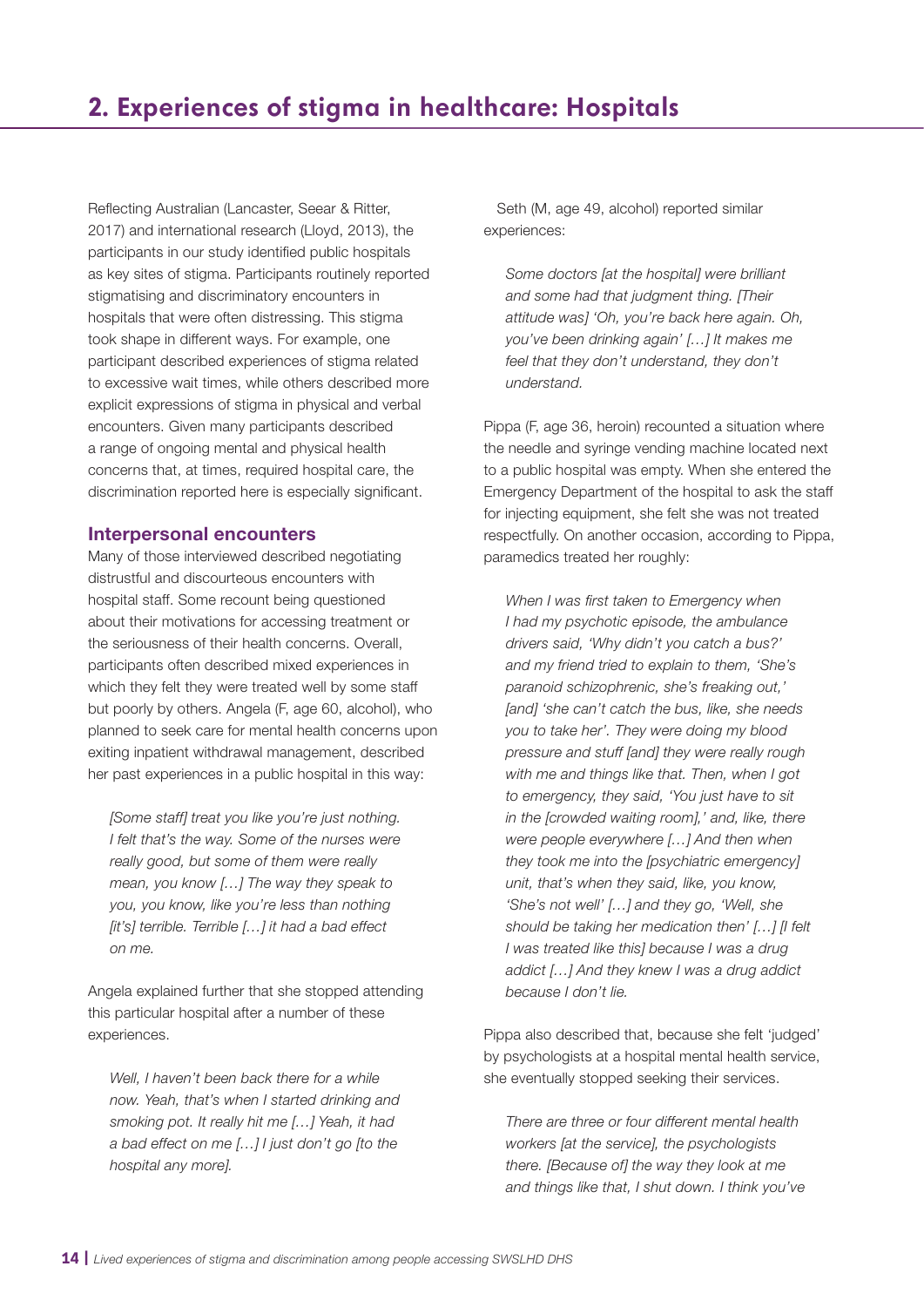*already judged me before I've even opened my mouth. So, I won't even bother and, like, that's how it went for a long time […] Not wanting to go and see another psychologist because I thought, 'You're all going to be the same.' […] Why pick this profession if you're not going to help? […] I stopped taking my medication again and started, like, smoking more pot.*

While William (M, age 53, alcohol) planned to seek mental health support more consistently after exiting inpatient withdrawal management, he also described past difficulties attracting hospital staff attention, and enduring long wait times. These experiences were interpreted by him as a form of, or evidence of, stigma. For example, he described being relegated to the 'back of the line' when he raised his history of mental and drug-related health issues:

*Oh mate, the [hospital staff] make me wait, and as soon as you [explain that] you have got a mental problem or a health problem with previous drugs and all that, they, sort of, let you go to the back of the line. [This is] just the way you can just slip through the system […] I used to love the place [hospital] too, you know my kids were born there and all that.*

William explained that these kinds of experiences affected his engagement with hospitals. For example, on 'five or six' occasions he had 'walked to hospital instead of calling an ambulance'. As he explained, 'I didn't think they would believe me [about my anxiety]'. Additionally, experiences of not being treated like a 'human being' discouraged him from seeking hospital care: 'Well it stops me from going mainly, you know what I mean'.

Reflecting other research, the drug consumption stigma reported here overlaps with other forms of stigma – in this instance, stigma associated with mental health problems (Evans-Lacko & Thornicroft, 2010; Hartwell, 2004). While it would not make sense to offer clean-cut distinctions between forms of stigma operating concurrently, these accounts indicate that experiences of stigma can have a significant impact on attitudes towards healthcare settings, discourage

efforts to access healthcare among people who consume drugs (Lloyd, 2013), and act as a structural barrier to healthcare more generally (Evans-Lacko & Thornicroft, 2010).

Viewed together, these accounts suggest that hospitals are not always experienced as welcoming public institutions offering the care SWSLHD Drug Health Service users need. Rather, participants often experience them as sites of implicit and explicit judgment and discrimination. These dynamics at times limited access to healthcare for participants, even in cases of extremely serious need. While issues such as wait times may be indicative of broader challenges including funding or staff shortages, their impact on people with histories of alcohol and other drug use can be greater than for the general community. These patients may have higher needs, and past experiences of stigma and discrimination can position them as undeserving of care (Paterson, Hirsch & Andres, 2013). For many Drug Health Services users, past experiences with SWSLHD hospitals colour their expectations of care more generally. As a result, it is insufficient for service assessment to operate according to whether staff and processes do or do not explicitly stigmatise patients who consume alcohol and other drugs. Service delivery for Drug Health Services users, many of whom experience multiple layers of disadvantage, requires sustained attention to stigma, and unless services take steps to overcome it, it may be reproduced regardless of staff intent.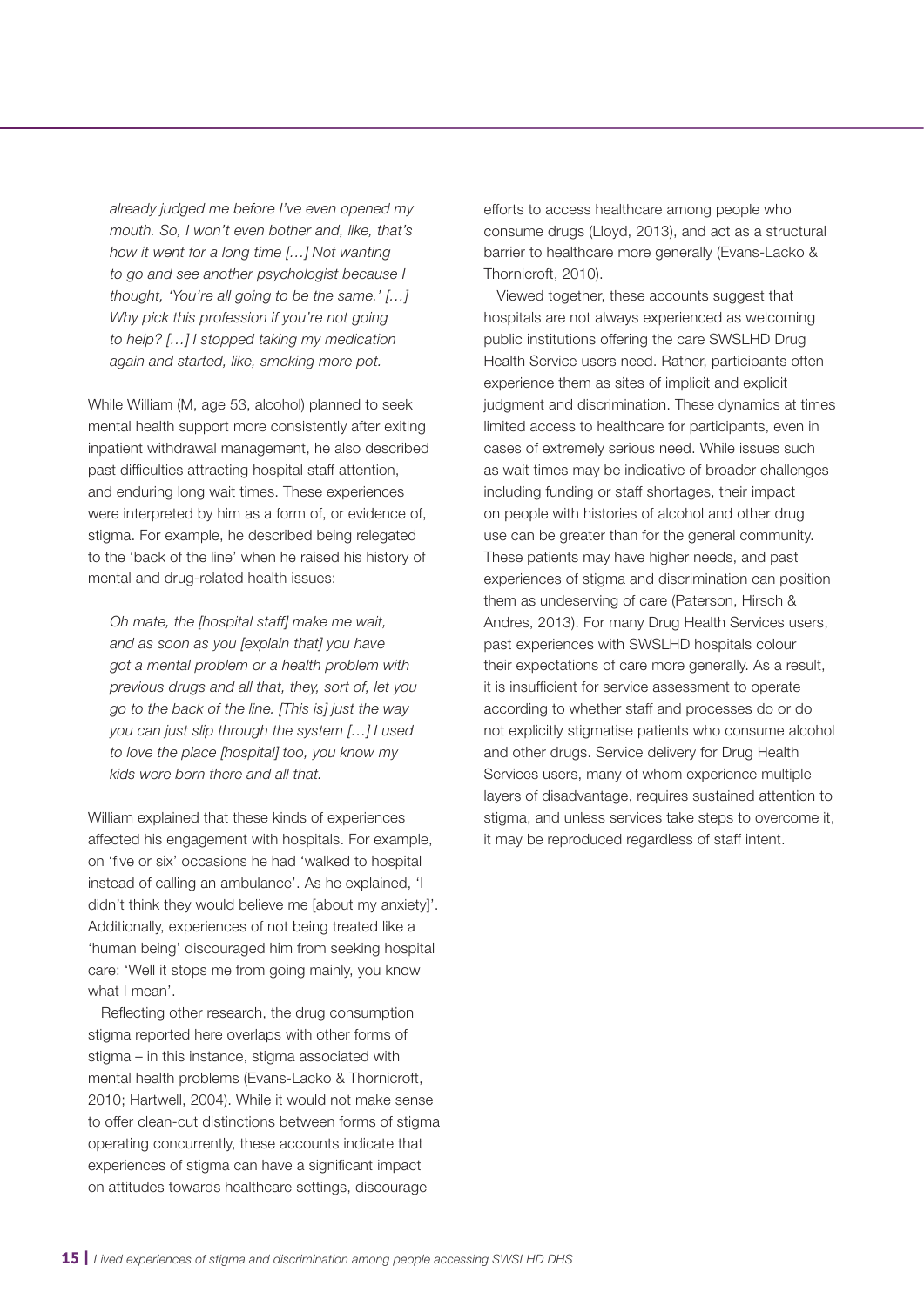<span id="page-15-0"></span>Many of our participants talked about their relationships with general practitioners (GPs), and their experiences of GP care. These data indicate that general practice services located in the district could also be experienced as stigmatising for participants in this research. While positive encounters with GPs were described at times (see Positive experiences with healthcare and health professionals, pp.12–13.), negative or stigmatising experiences were also described.

## Judgmental encounters

Many participants remarked that GPs did not demonstrate a strong commitment to their healthcare. Rather, they spoke about feeling 'judged' by GPs. Larry (M, age 43, alcohol), for example, described a number of negative experiences at a local medical centre.

*At the time [when I went to the GP], I didn't feel that anyone cared. It was just like […they were telling me to] just go away and try and deal with [my drinking myself] – get better and see how you go from there. [I felt] judged and put into a box […] Basically, as soon as the word alcohol was raised, it was like, 'Okay.' It was like you were put into that box, and I felt like an addict and undesirable. That's as blunt, yeah, as I'm trying to get those words out.* 

These issues continued for Larry after leaving the inpatient withdrawal management service. Initially he found the GP he was referred to by the service 'really good', but also explained that he felt too ashamed and unwanted to arrange another appointment with her after he had missed some due to work commitments:

*I felt ashamed. And [although] I felt like coming back, I just couldn't, so I didn't […] Because I never got a phone message or even a letter in the mail or just a text to say, 'Hey, is everything all right, because you had this date and this date and this date. Is there something else we can do or what's happening?' […] Yeah. I didn't think that they wanted to see me.*

Similar comments about feeling judged were made by other participants. Peter (M, age 49, methamphetamine) for example stated, 'I find private doctors, I find them to be judgmental'.

Importantly, he explained that his primary strategy for negotiating this kind of stigma was to avoid their services:

*If I have got strategies [for managing stigma at GPs], they're not real good ones; it's stay away from them. I only go there if I have to […] So that's been my strategy […] I only go to the doctor's if I really, really have to.*

While Pippa (F, age 36, heroin) was following her plan to visit the GP regularly following inpatient withdrawal management, she also explained that a previous GP's approach, which was not understanding of her drug consumption, had led her avoid seeing GPs altogether for some time:

*[My past doctor] was a bit not as nice about the drug use […] Just the way he used to go, 'Oh, you're here again,' like, you know, and things like that, and he'd say, 'Oh, you're smoking pot again,' […] I didn't want to go to the doctor any more […] Like, I thought every time I come here [I have to listen to] 'Oh, you're still on Suboxone. You're still smoking pot,' like, you know.*

Similarly, Angela (F, age 60, alcohol) was 'nervous' about seeing her GP upon exiting the inpatient withdrawal management service. According to her, the GP had not been understanding in the past and had given her 'attitude'. While Angela planned to find another GP if her experience did not improve, she felt she would have to look outside her local area to do so.

## Suspicion and distrust

Contributing to participants' concerns about GP commitment to their care were experiences where GPs questioned their motivations for accessing healthcare. Stacey (F, age 45, methamphetamine) who had to leave inpatient withdrawal management early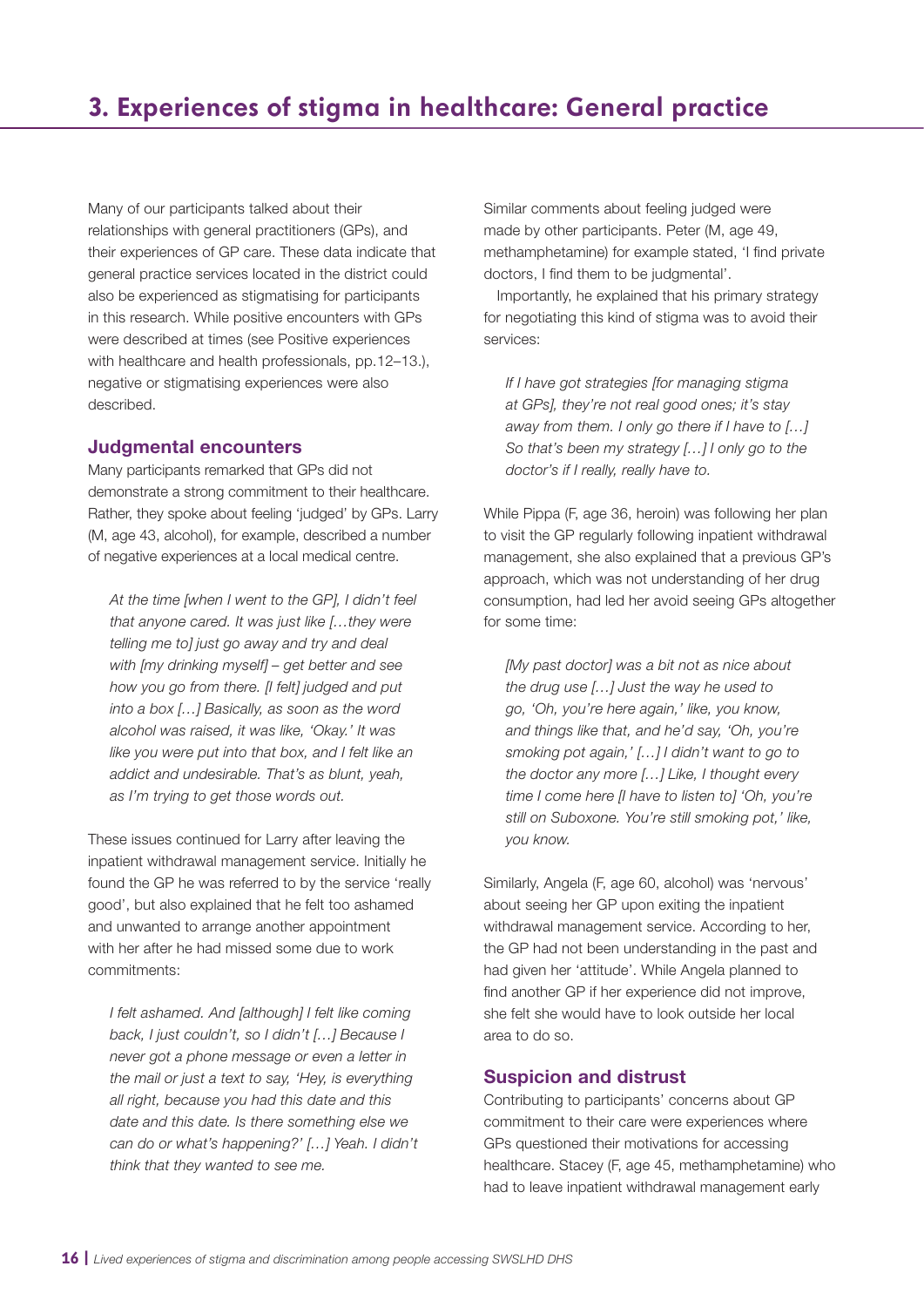due to a family emergency, reported that she was not referred to a new GP when she exited the service because she 'actually [already] had one'. However, she clarified that she plans to seek care from this GP only 'when [she] really need[s] to'. This hesitancy was informed by past negative experiences, such as when she had gone to her GP after being violently assaulted in a home invasion. On showing her facial injuries to the GP, she felt that 'he didn't care' and 'was just pissed off to be at work'. Like Larry and Peter, Stacey felt judged when she visited the GP:

*Automatically, there's that judgment. I feel that judgment instantly, and any hope of speaking and sharing and looking for a little empathy goes straight out the door. They look at me, 'she's a junkie. I'm not giving her nothing except a bloody lecture' […] I think he could've been more comprehensive in his examination and the possible ramifications of what we've been through and been more medically empathetic and willing and understanding.*

Importantly, Stacey described having limited options for care, arguing '[it] makes me look like a doctor shopper […] if I go to another doctor'. Based on her past experiences, Stacey felt that there is 'no point' making appointments and generally prefers to 'fix herself up' if she has a health problem.

Tracey (F, age 48, methamphetamine), who had recently left the rehab service to which she had been referred by the inpatient withdrawal service, recounted similar experiences with GPs:

*I did go and see a doctor in [South Western Sydney] and I explained to him what was going on. Like, I couldn't sleep, I was agitated all the time […] and I asked him if there is anything he could prescribe for me. Because I told him my history of ice problems, he just looked at me like I just wanted to get off my face on anything that I could grab my hand on, but that was not the case.*

After trying to see another GP but having no more luck, Tracey decided to avoid GPs altogether:

*I went and seen another doctor up here, but they just gave me the same [response]: 'you just want to get off your face', and that's it. I am done with doctors because all they think is that I want to get off my face on tablets, but I don't.*

This dynamic can have significant implications. For example, after a series of experiences such as these, Tracey (F, age 48, methamphetamine) 'gave up' seeking care and continues to experience pain.

*My friend that used to stay with me, he was going to [a] doctor [close to my house] and he said 'He is pretty good, he won't judge you or anything like that'. I went and seen him and [he was] giving me the same look and everything as the other doctor. So I gave up and I put up with pain and the swelling and everything like that. But it's coming to a point where [the pain is] hindering me. I can't run after my boy because my knees will just […] give out.*

According to William (M, age 53, alcohol), not enough GPs are willing to treat patients with alcohol and other drug problems.

*The [number of] understanding GPs that will see a drug user, I think is getting smaller, you know. The tolerance of [the] profession I think is getting smaller. There are less places, you know, you can go to, to feel more comfortable like you used to be able to.*

These accounts demonstrate the ways in which general practices were not always experienced as welcoming for the participants in this project. Rather, GP encounters could be coloured by suspicion, distrust and judgment such that effective therapeutic relationships are hard to establish. These dynamics have a range of important implications. They are concerning in that some participants planned to seek care for a range of physical and mental health concerns upon exiting inpatient withdrawal management, yet they are discouraged from accessing health services considered standard for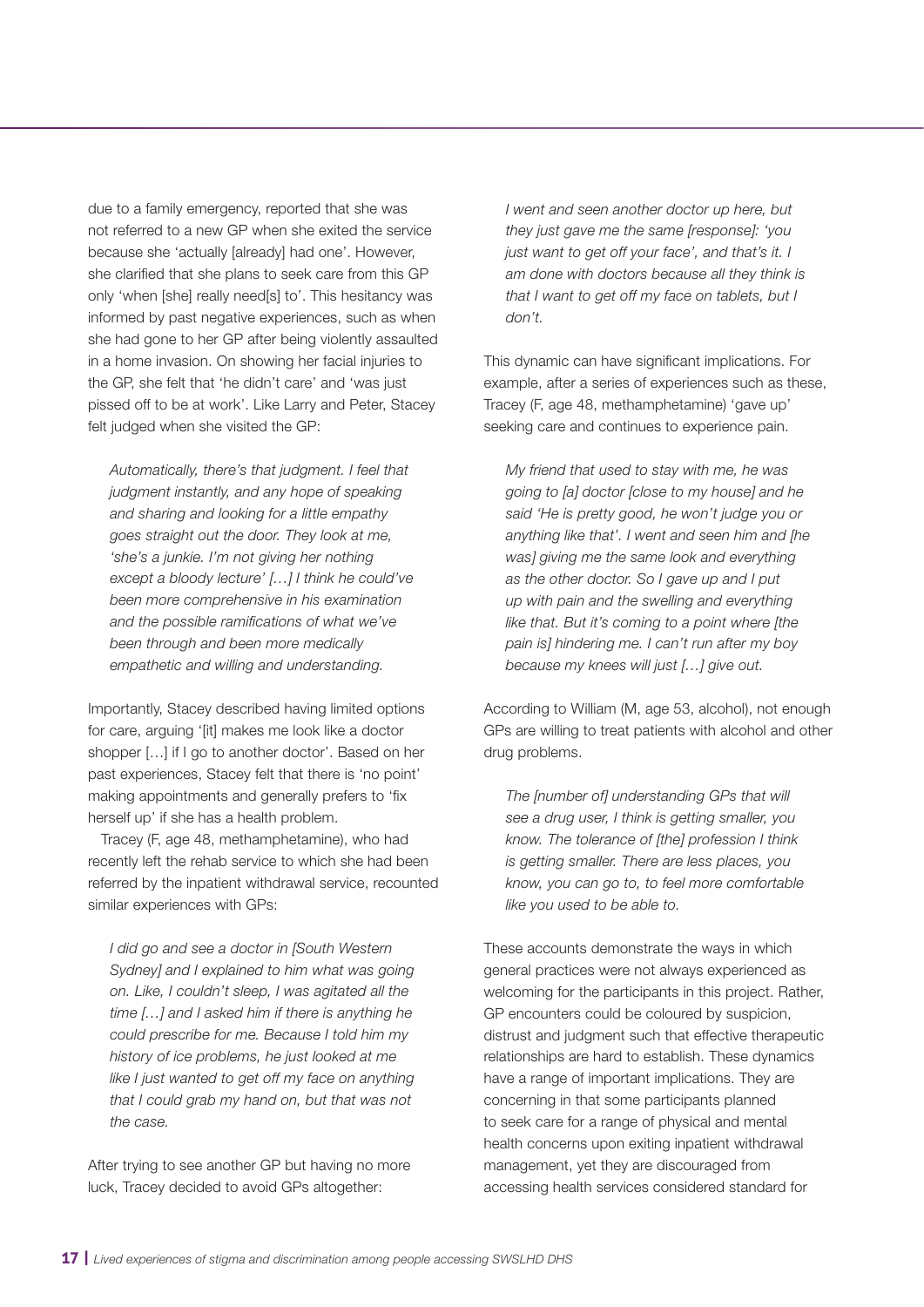other members of the community. In Stacey's case, she felt unable to access quality GP healthcare elsewhere because doing so would, she thought, position her as a 'doctor shopper'. As a result she withdrew from GP care altogether. This sequence of events highlights a circular dynamic, also identified elsewhere, in which structural disadvantage shapes patient behaviour, but this behaviour is interpreted as characteristic of the patient rather than the system, in turn disadvantaging those patients further (see Fraser, 2006).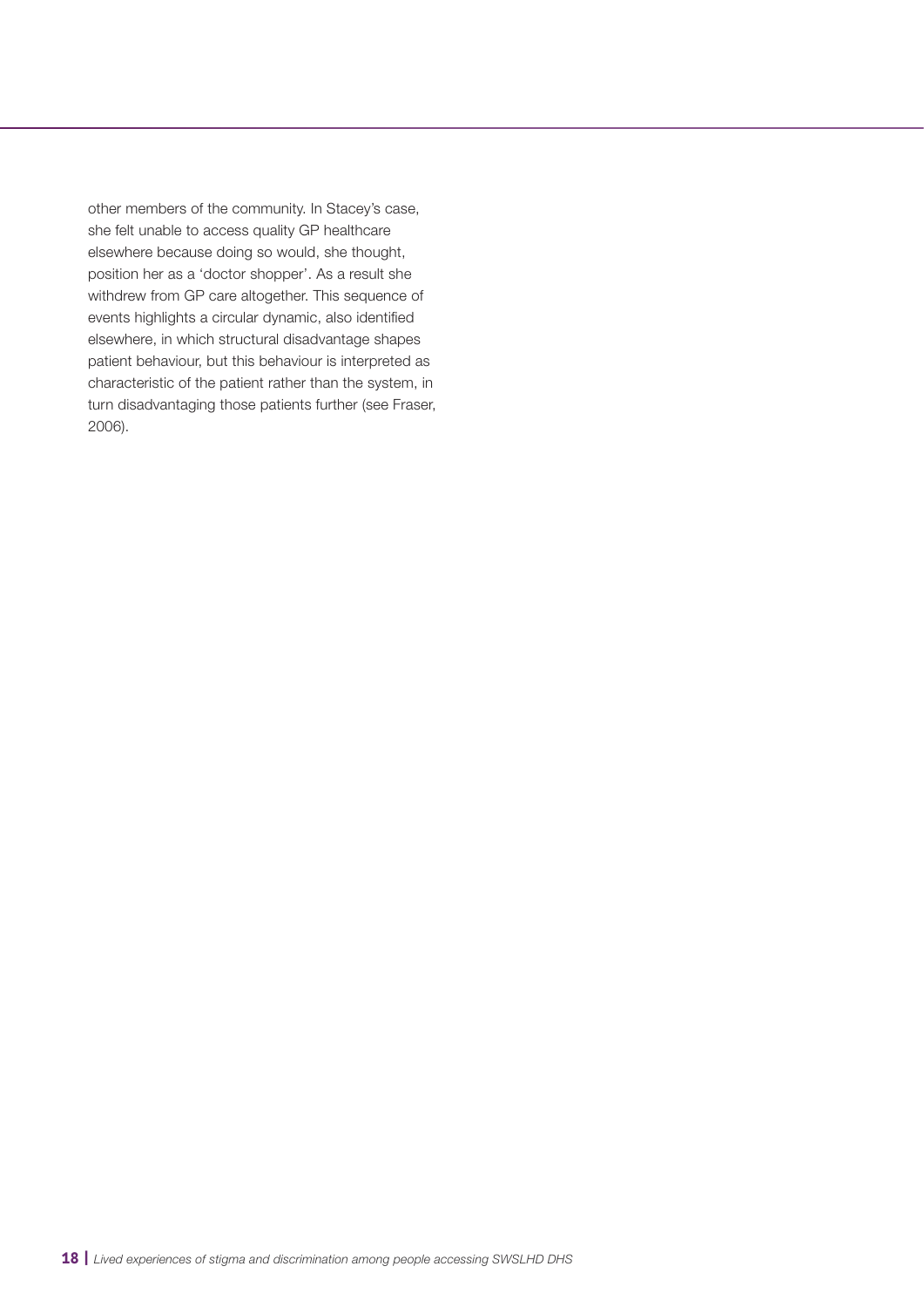<span id="page-18-0"></span>Reflecting dynamics identified in other studies (for example, Simmonds & Coomber 2009; Radcliffe & Stevens 2008), our participants also expressed views about drug use, and other drug users, that themselves can be characterised as judgmental and stigmatising. The perspectives offered in this section correspond in some ways with the views expressed by health professionals throughout this report.

Alexa (F, age 23, cannabis), who planned to attend a day rehab program upon exiting inpatient withdrawal management, contrasted her own cannabis consumption with injecting drug consumption, positioning the latter as worse.

*I'm against [injecting drug use]. Junkies are ones that use needles and rob people, hurt their family, blah, blah, blah, blah. Me, I find myself as just a weed user. I just smoke weed [to help me] cope with this person who I am.*

This stigmatising dynamic impacted on Alexa's access to alcohol and other drug treatment. For example, in the past she delayed accessing residential drug treatment because she did not want to be in the company of people who inject drugs:

*I don't like alcohol. I don't like ice. I don't like heroin. I don't like none of it. It's been hard to be with these people, especially fucking heroin users and needle users. And track marks scare me. So that's what put me off being at [a residential drug treatment service].*

Other participants, such as Charlotte (F, age 46, heroin), recounted experiences of stigma in alcohol and other drug treatment settings, and in some cases these experiences originated from other consumers. For example, Charlotte was participating in a Narcotics Anonymous group session when another member began insulting her:

*[He said…] Yeah, 'you are nothing but a junkie scumbag' [...] I said, 'Listen here brother, I've been off methadone for seven years. If I can do that, anybody can do anything'.*

These stigmatising dynamics also arose within families (see Stigma within families, p.21). For example, while Jasar (M, age 42, methamphetamine) stated that his uncle was the 'only [relative] that [he] could open up to' about his life and drug consumption, he also spoke about him pejoratively.

*I just don't want [my daughter] to see her dad like I've seen my uncle. Like, my uncle to me is a junkie – he passed away God bless him – but he was the only one that I could open up to […] He used everything, anything that he could shoot up his arm or smoke […] Like, when I turn around and I tell people, '[name] was my uncle' the first thing they say to me is 'he is nothing but a thief, he is nothing but a junkie dog' […] I don't want people to say that about me.*

These views shaped Jasar's engagement with health services. For example, he argued that he did not see the point of seeing a GP or attending Narcotic Anonymous, partly because he wanted to avoid the company of other people who consume drugs (see, also, Radcliffe & Stevens, 2008).

*Me coming to see a GP or me going to NA [Narcotics Anonymous] meetings, like, I don't see the point in it. Me standing up [saying] 'G'day everyone, my name is Jasar, I am a recovering addict', like how are they going to help me? I don't know. You, you don't know me [so] how are you going to help me? […] At the end of the day, who you hang with is what you are going to do. You lay with dogs, you get fleas, that's the saying you know. Also, you are who you hang with, if you are a junkie, I am going to be a junkie, at the end of the day, it's, as I said, you are who you hang with.*

Similarly, while Peter (M, age 49, methamphetamine) expressed frustration about the stigma he encountered in a range of settings, he also said that he looks down on people who, like him, consume drugs:

*If I was, you know, a do-gooder and worked all my life and paid taxes all my life and had my*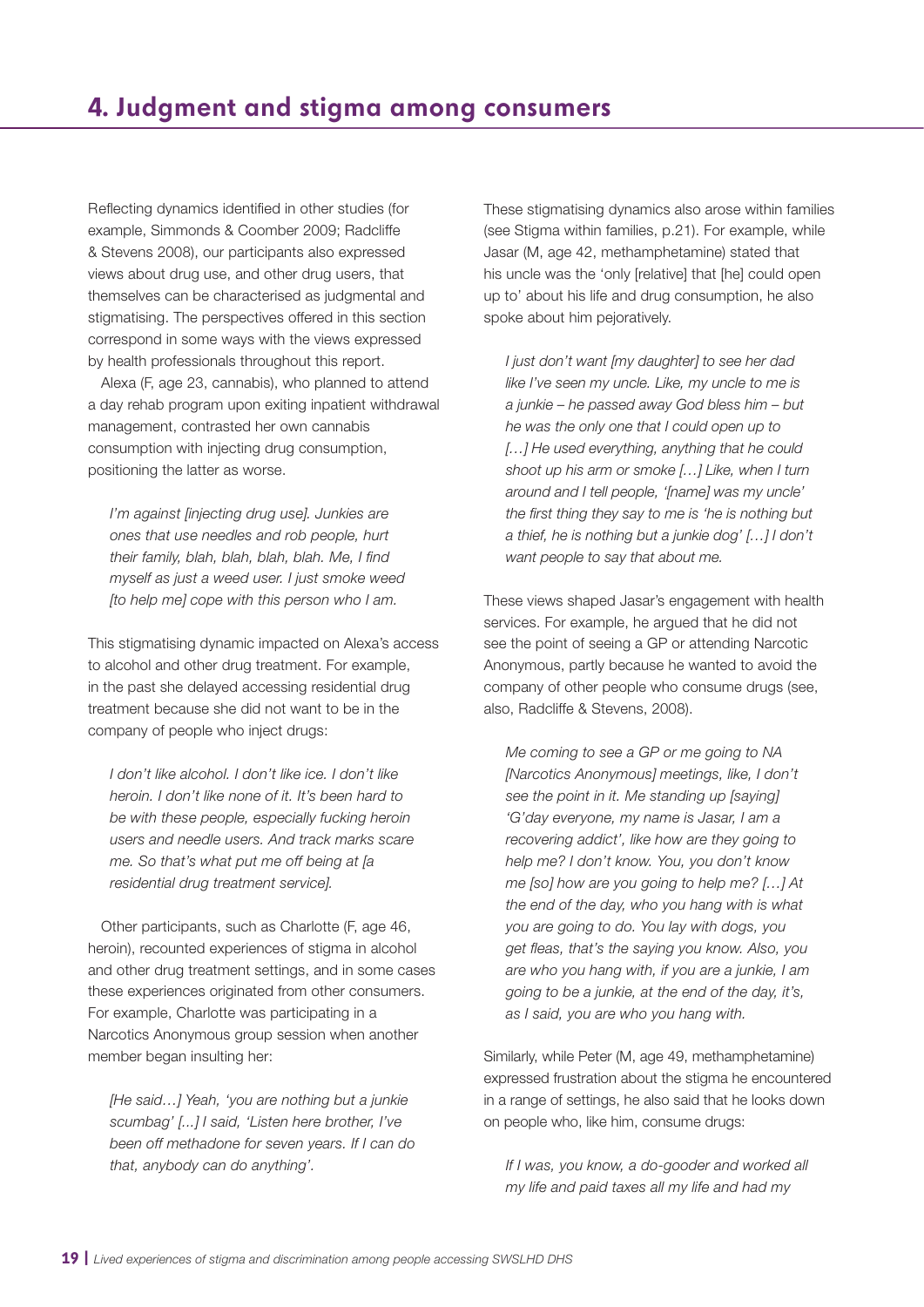*car broken into and all that sort of stuff, I would look down on drug addicts myself. And in a way, I do even now, myself.*

As explored in other research, these accounts demonstrate that involvement in drug consumption does not necessarily inform attitudes about drug use or beliefs about people who consume drugs (see, for example, Cama et al., 2016; Simmonds & Coomber, 2009; Radcliffe & Stevens, 2008). As with other groups in the community, the views of consumers vary significantly. While some reject and resist the negative judgments attached to their drug use (also see, for example, Fraser et al., 2017; AIVL, 2011, 2015), others accept and agree with them. As such, stigma shapes consumers' understandings of themselves and others in ways that can reflect and reproduce the negative judgments and discrimination they experience in encounters with healthcare professionals (for example, Simmonds & Coomber, 2009). In this way, forms of structural discrimination can be reproduced within stigmatised social groups, reinforcing dynamics such as those experienced by the participants in this research. In this sense the many participants who had completed inpatient withdrawal management, or planned to access further alcohol and other drug treatment after leaving the service, must negotiate a complex context in which attitudes to drug consumption vary in important ways. This variety emphasises that the challenge of reducing alcohol and other drug-related stigma and discrimination requires prioritising consumer insights and experiences without making assumptions or generalisations about these insights and experiences (see Recommendation 5).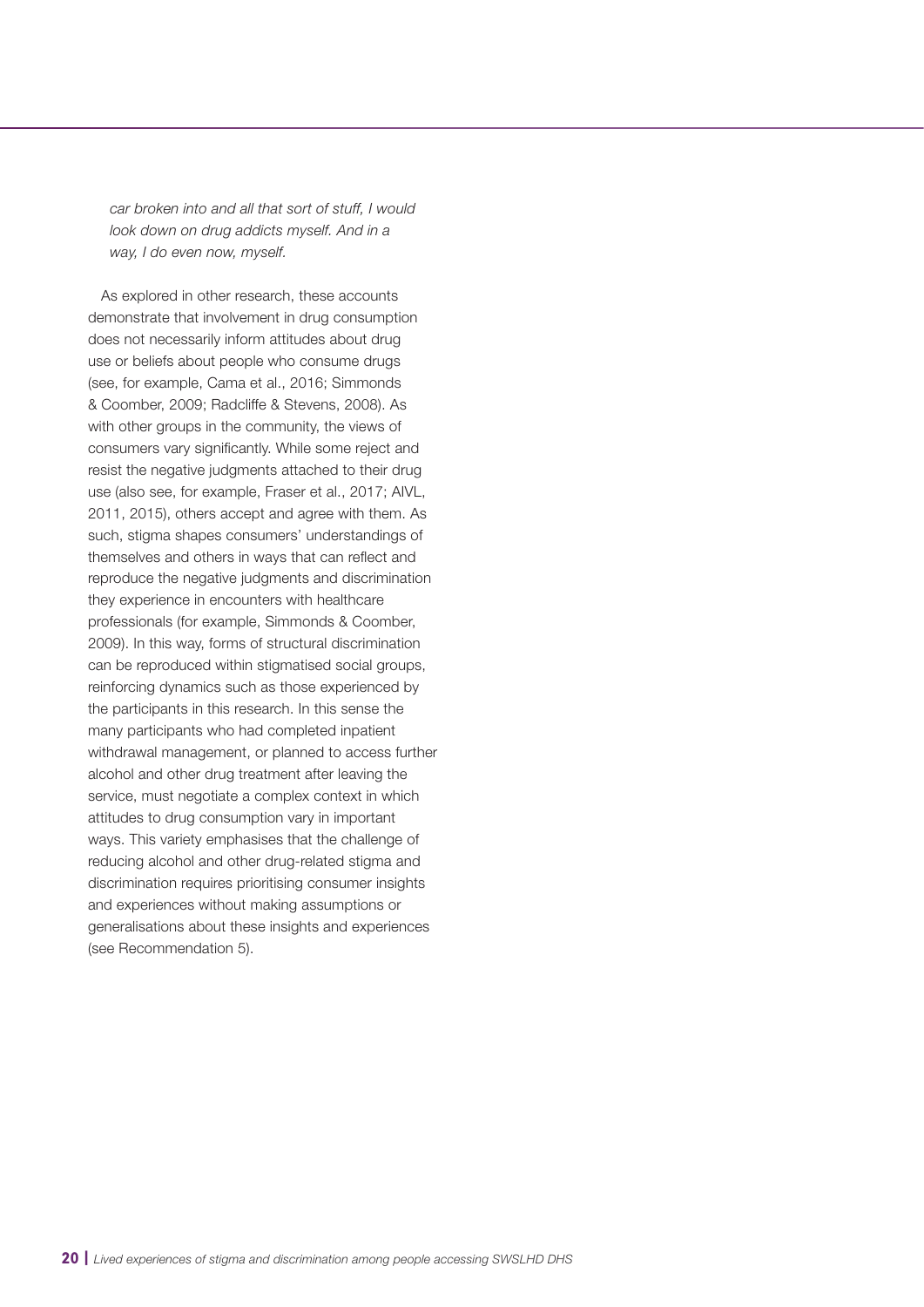<span id="page-20-0"></span>As explored in other research, families can also act as sites of stigmatisation for consumers (Earnshaw, Smith & Copenhaver, 2013; Fraser, et al., 2017). Some of our participants experienced stigmatising judgments and accusations from family members. At times, these experiences limited their ability to speak with their families about their health problems and healthcare needs. Jasar (M, age 42, methamphetamine), for example, explained that he was 'shattered' when his mother called him a 'junkie':

*[If] someone that [I care about says something] to me […] it's going to hit me in the heart, you know what I mean. Like what hit me […] was when the word 'junkie' came out of my mum's mouth towards me, all right. When my mum turned around and said, 'You look like a junkie', that shattered me […] To me a junkie is a guy that sticks a needle in his arm and leaves shit lying around.*

According to Pippa (F, age 36, heroin), her parents gave her an ultimatum to either stop smoking cannabis or move out of the family home:

*I was smoking a bowl every four days and, like, it was just ridiculous. My parents found out and they basically said to me, 'You need to clean yourself up or you've got to get out,' because I lived with my parents [at the time].*

A related dynamic was reported by Peter (M, age 49, methamphetamine), who said he felt like an 'outcast' from his family:

*My mum and dad, like, I'm still welcome in their house, but I'm an outcast. I could never go back and live with my parents. They wouldn't let me […] Even if I was drug-free, that wouldn't be good enough for them. You know, they would just assume that, 'You might be drugfree now, but in two months' time, you're not going to be', you know.*

the stigma within her family limited her ability to seek healthcare from her GP:

*You don't want to tell your doctor [about drug issues], especially when you are from the same family practice. [It's] like, 'Oh, you are on drugs', and then because my mother or my sister also go [to the same practice] you don't want that and it's embarrassing. I hid it from my family, from everyone, for a very long time that I was on drugs because of the shame, and I didn't want them to know. It's embarrassing and I didn't want them to look down at me. And look at me now. I don't even speak to them anymore, they don't want nothing to do with me.*

Most research exploring stigma in the families of people who consume alcohol and other drugs focusses on stigma stemming from outside the family unit (see, for example, Souza-Formigoni, 2007; Templeton et al., 2016). However, the accounts our participants gave demonstrate that stigma can take shape within families and between family members (Ahern, Stuber & Galea, 2007; Earnshaw et al., 2013). While some participants had family members who were invested in their inpatient withdrawal management, completing alcohol and other drugtreatment – including withdrawal management – did not have a consistent effect on reducing stigmatising beliefs and actions. This form of stigma has a number implications, such as housing insecurity in the case of Pippa. Most importantly for the aims of this project, stigma within families compromised interpersonal relationships and social supports in ways that limited some of our participants' ability to communicate their health needs. Beyond this, research suggests that this dynamic can undermine participation in alcohol and other drug treatment (Gerra et al. 2003). Further, it has been found to be a particularly distressing form of stigma for people who consume alcohol and other drugs (Earnshaw et al., 2013).

Claire (F, age 25, methamphetamine) explained that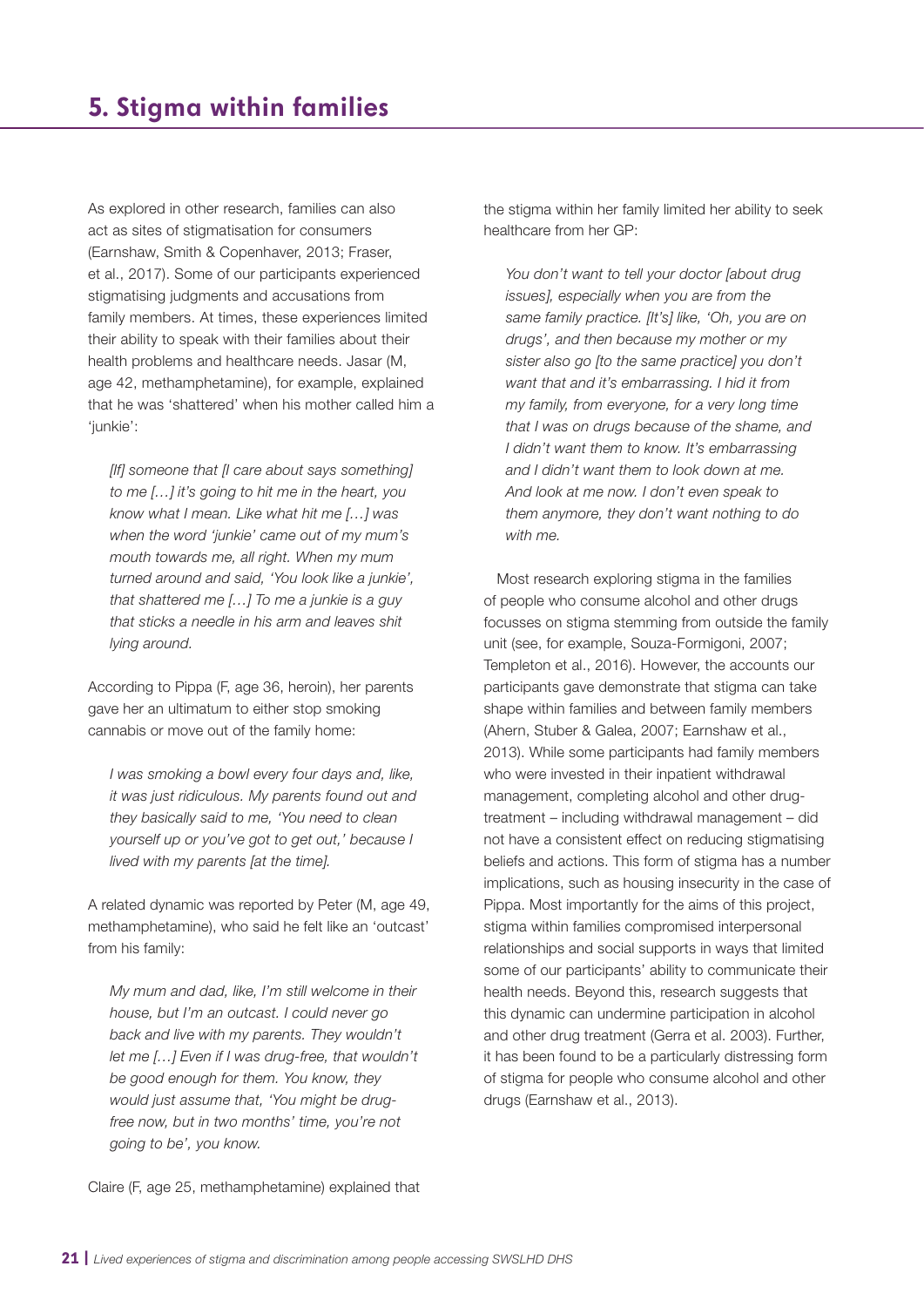<span id="page-21-0"></span>Unsurprisingly, the participants in this research were well aware of the stigmatisation of their consumption practices. As in other research on alcohol and other drug stigma (see, for example, Fraser et al., 2017), some recounted expecting or being primed for, negative judgments and encounters. In this sense, their extensive experiences of stigma and discrimination were a reason to be particularly sensitive to the comportment of healthcare professionals.

Alcohol and other drug services were key settings in which this priming seemed to operate, with some participants highly sensitised to signs of stigma. For example, Charlotte (F, age 46, heroin) who, after completing her stay, planned to move interstate and then attend counselling and Narcotics Anonymous, recalled a time when she spoke to a staff member from the service she used to access methadone, and received a negative response:

*I went in to do a meeting [at the service] and [a nurse] turned around and she said to me, 'You won't be able to get off methadone, you won't be able to do this, you won't be able to do that' and I said, 'Well you just watch me'. That's how I feel, they judge you, and they're methadone nurses, like, they should be putting me in a room and encouraging me.*

While it is possible that the nurse's intention was to offer Charlotte helpful advice, for example, that she take time to reduce her methadone dose, the encounter was experienced as discouraging and disrespectful series of judgments.

Speaking about another context, this time an inpatient withdrawal management service, Georgie (F, age 50, alcohol) offered a different example with a similar dynamic. While she was generally positive about the service, she explained that she was very offended when a staff member asked her whether she had been smoking cigarettes in her room:

*I highly recommend [the service] to everyone. The only issue I had was on the last day when [a staff member] come out and she said, '[Georgie] I can smell the smoke in your room' and I said, 'For a start, I've been bludging* 

*[cigarettes] off [of another patient]', because I was out of smokes. Then I said, 'You've really, really offended me' […] so I left there [exited the service] with the shits […] I think she thought I was bullshitting, so that's the part that really hurt me.*

While this incident might not appear especially serious to an outsider, for Georgie, the accusation of lying carried great significance. This was a stigmatising encounter in which she was not believed, and as a result exited a service – a service she otherwise liked and was benefitting from.

Priming for stigma also related to some professions more than others. For example, Pippa (F, age 36, heroin), was seeing a psychologist but was also looking for a suitable psychiatrist, saying she expected to encounter stigmatising attitudes from psychologists.

*[My current psychologist is] excellent. I've been through so many [psychologists] that I couldn't talk to. Sometimes I just sat there and said nothing [to them]. It's just a vibe I got off them.* 

Peter (M, age 49, methamphetamine), who was awaiting an opening at a residential rehabilitation service following his stay in the inpatient withdrawal management unit, made a similar point, but also highlighted the possibility that his past experiences may have led him to make assumptions:

*Most of what I've got [from my psychologist] has been pretty good, pretty good. I think, at the end of the day, it probably is a little bit judging, but he doesn't show it. He's very professional [in] the way he conducts himself […] I suppose that's more of [my own] assumption, you know. I expect that from general society.* 

While Pippa and Peter described being generally satisfied with their current psychologists, they both also described a history of poor experiences and, as a result, being primed for encountering stigma. Overall, the participants in our project needed to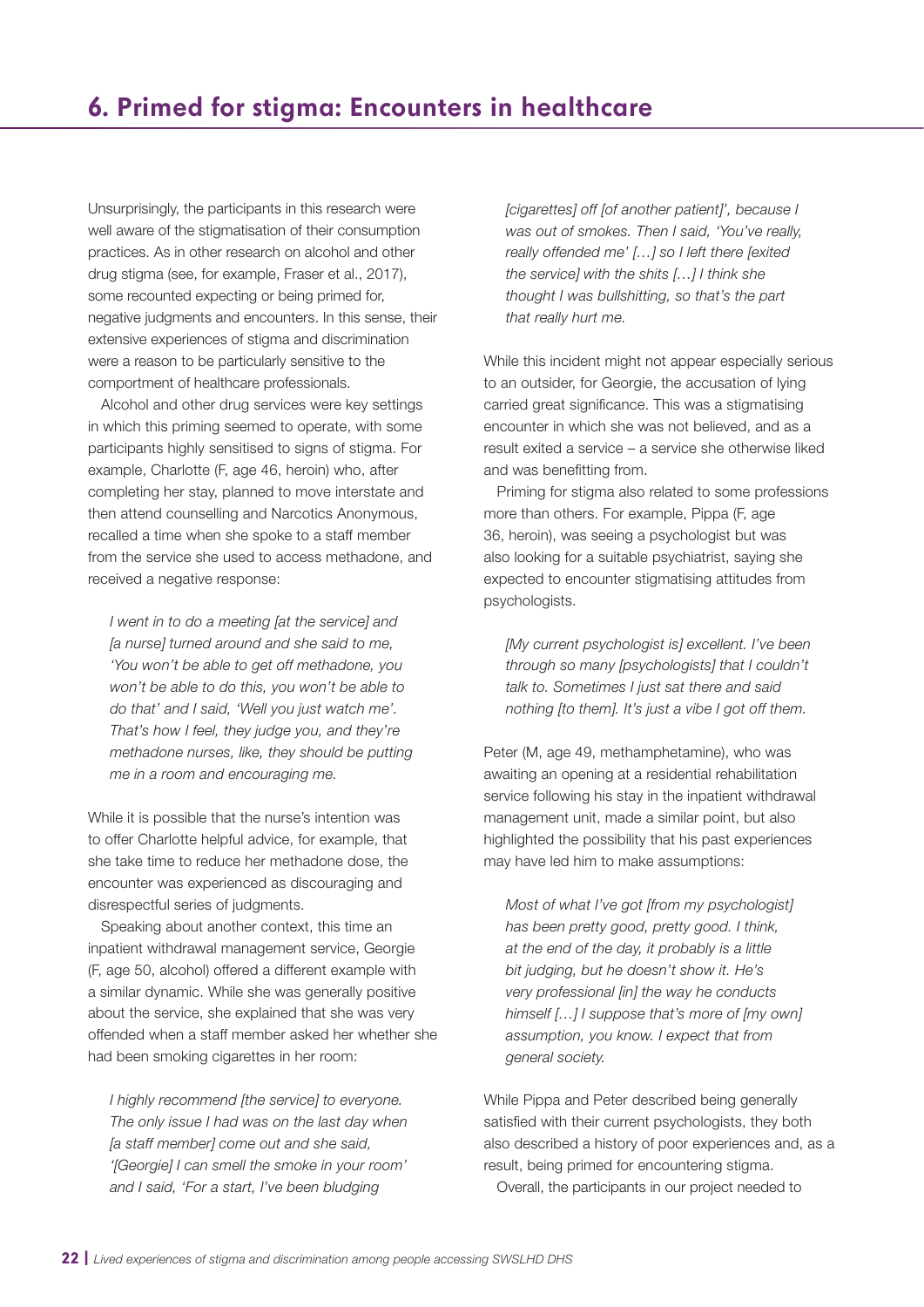access a range of different healthcare services upon exiting the inpatient withdrawal management service, due to the need to attend to often complex health issues, and stigma arose repeatedly as an obstacle or burden. Their accounts indicate ways in which the stigma that shapes the fabric of everyday life for our participants can prime them to see it across the health system, including in the healthcare services they need to access upon exiting inpatient withdrawal management. This is not to question these accounts, or suggest the stigma identified is imaginary. Instead, it is to emphasise the complexity of stigma related to alcohol and other drugs, and the ways in which broader contexts of healthcare encounters, including negative and judgmental encounters, can inform the meaning of professional practices, regardless of intent.

Those who experience multiple forms of disadvantage and discrimination alongside drug consumption stigma, like the participants in this research, must negotiate particularly complex and potentially taxing professional encounters with a range of social services. These dynamics encourage many people who consume drugs to be particularly sensitive to professional practices that others may simply dismiss as minor. The exploration of stigma in our project, and in the body of academic research on the topic (for review, see Lancaster, Seear & Ritter, 2017; Lloyd, 2013) suggests that drug consumption stigma governs the meanings of healthcare encounters and how interpersonal interactions play out.

This is an issue that health professionals, who often have access to the histories of their patients, need to be aware of and actively work to alleviate. While a context in which gestures, feelings or 'vibes' may constitute stigma is a challenging one to manage, health professionals and people who consume drugs need to be aware of this dynamic in order to begin to shift it, and to allow consumers to benefit from the services that are their right.

Unless health services endeavour to properly address stigma and the interpersonal encounters it produces, they may inadvertently reproduce the kinds of experiences and barriers to care identified in this report. The life experiences of service users and the broader cultural context that produce stigma cannot be ignored, and these need to inform professional

practice. Without such initiatives, stigma can be understood as a form of service failure reproduced by the very services designed to cater for people who consume alcohol and other drugs.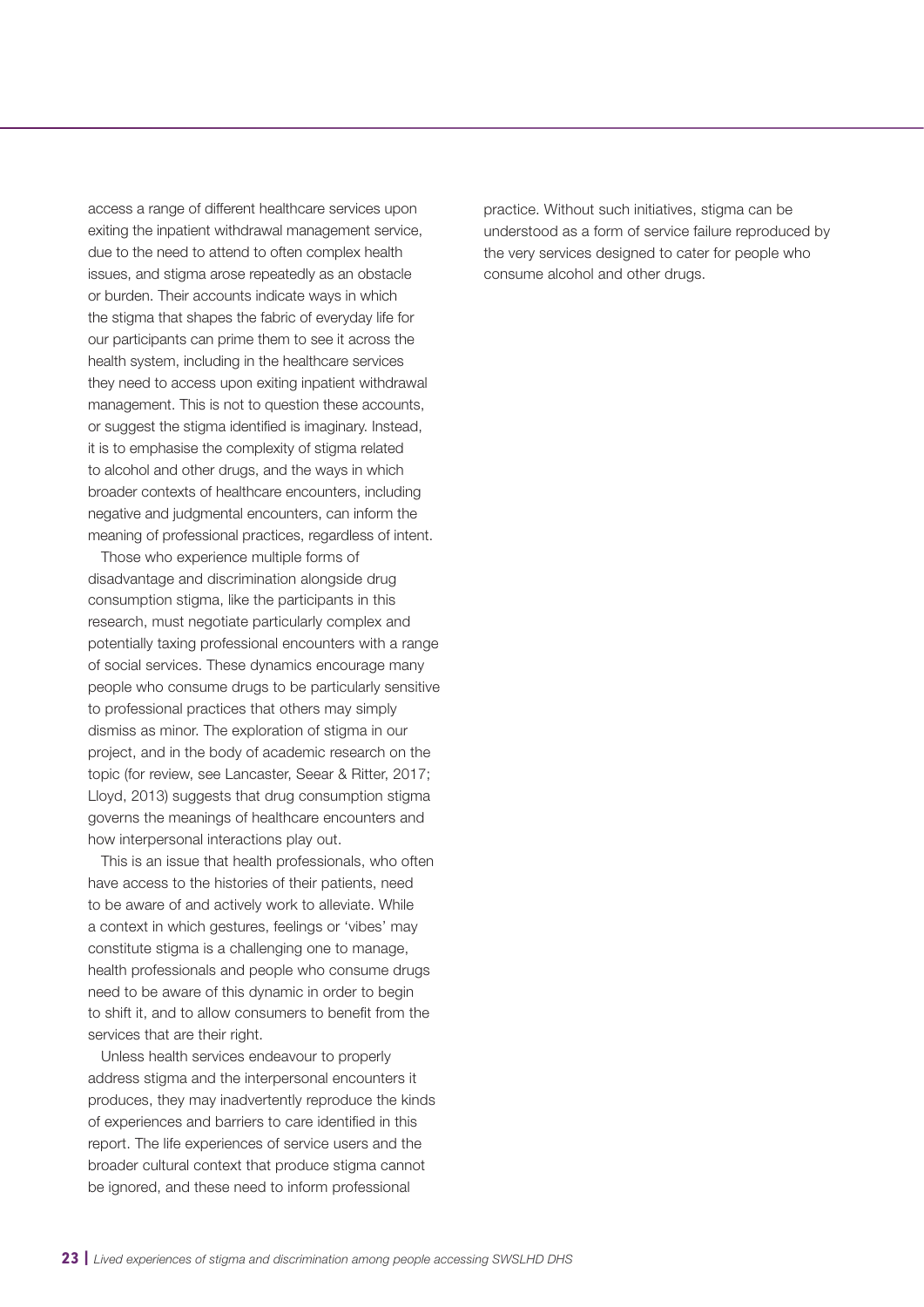<span id="page-23-0"></span>In the preceding sections we have reported on how stigma and discrimination shape participants' views on and experiences of healthcare. These effects can be seen in both their pre-treatment and post-treatment experiences. This final section has a different focus. Here we describe participant healthcare plans for the period immediately after leaving the service, exploring their knowledge of and preparation for accessing, healthcare services after treatment. Importantly, while many participants spoke of having a discharge plan, they often struggled to articulate it clearly and generally offered vague descriptions of plans for accessing healthcare. As shown throughout this report, people accessing the inpatient withdrawal management unit in SWSLHD often face stigma and discrimination in ways that make following up on referrals, keeping or reorganising appointments and inquiring and re-inquiring about health service availability more challenging than for other members of the community.

On admission to the facility, staff advise service users about the proposed duration of their admission and make enquiries regarding their expected plans after discharge. In addition to the service user's physical and mental health, the initial clinician's assessment considers their social circumstances, and this also informs early discharge planning.

Discharge plans may include referral back to the service user's general practitioner or other healthcare practitioner for ongoing care; referral to a drug and alcohol counsellor; admission to a day or residential rehabilitation program; or transfer to another component of DHS (for example, assertive case management and/or outpatient follow-up). In some cases, the service user may speak with by phone, or meet with in person, their future counsellor, rehabilitation service representative, or clinician from the case management team.

On some occasions, discharge plans may not be clear, due to the service user's circumstances or for other reasons. And a significant minority of service users admitted to the unit discharge themselves before completing their treatment; attempts are usually made to contact such clients a short time later to discuss their wellbeing as well as options for follow-up.

The primary written record of the service user's admission and their discharge plan is a succinct transfer of care summary, which is sent to the service user's general practitioner or other healthcare practitioner, with the person's consent.

## Lack of clarity around discharge plans

While all service users exiting inpatient withdrawal management are expected to leave with a discharge plan as described, our research found many participants were unable to articulate a clear course of action for accessing healthcare after leaving the service. Charlotte (F, age 46, heroin), did describe future plans for accessing services, but only in very general terms, and in a new geographical location. As she explained, after moving interstate she would 'do counselling, NA meetings and all that sort of stuff and have a better life for myself'. Duc (M, age 39, heroin) said only that he planned to 'stay clean and get a job straight away'.

Other participants also had family responsibilities that affected the making of plans and the forms of care they accessed upon leaving the inpatient withdrawal management. Due to a family emergency, for instance, Stacey (F, age 45, methamphetamine) had to leave the service early, and explained that the staff had to 'hurry' her plan. As such, her plan was primarily to 'get counselling'. Jordan (M, age 45, alcohol) was about to follow his plan of entering residential rehabilitation but was concerned that his family and financial commitments would mean he would not be able to complete his stay there. In these two cases, family and financial obligations emerge as potential obstacles to following discharge plans. These cases indicate the need to take into account the circumstances of service users in creating viable discharge plans, especially where economic disadvantage and other forms of marginalisation are relevant.

That said, other participants offered more detail about their plans. Angela (F, age 60, alcohol), for example, had begun accessing the mental health support she had planned for while she was a patient. She stated that her planning process had been 'thorough and good', and that she had an 'actual plan for outside rehab'. Importantly, she had begun to access the mental health services she had envisaged.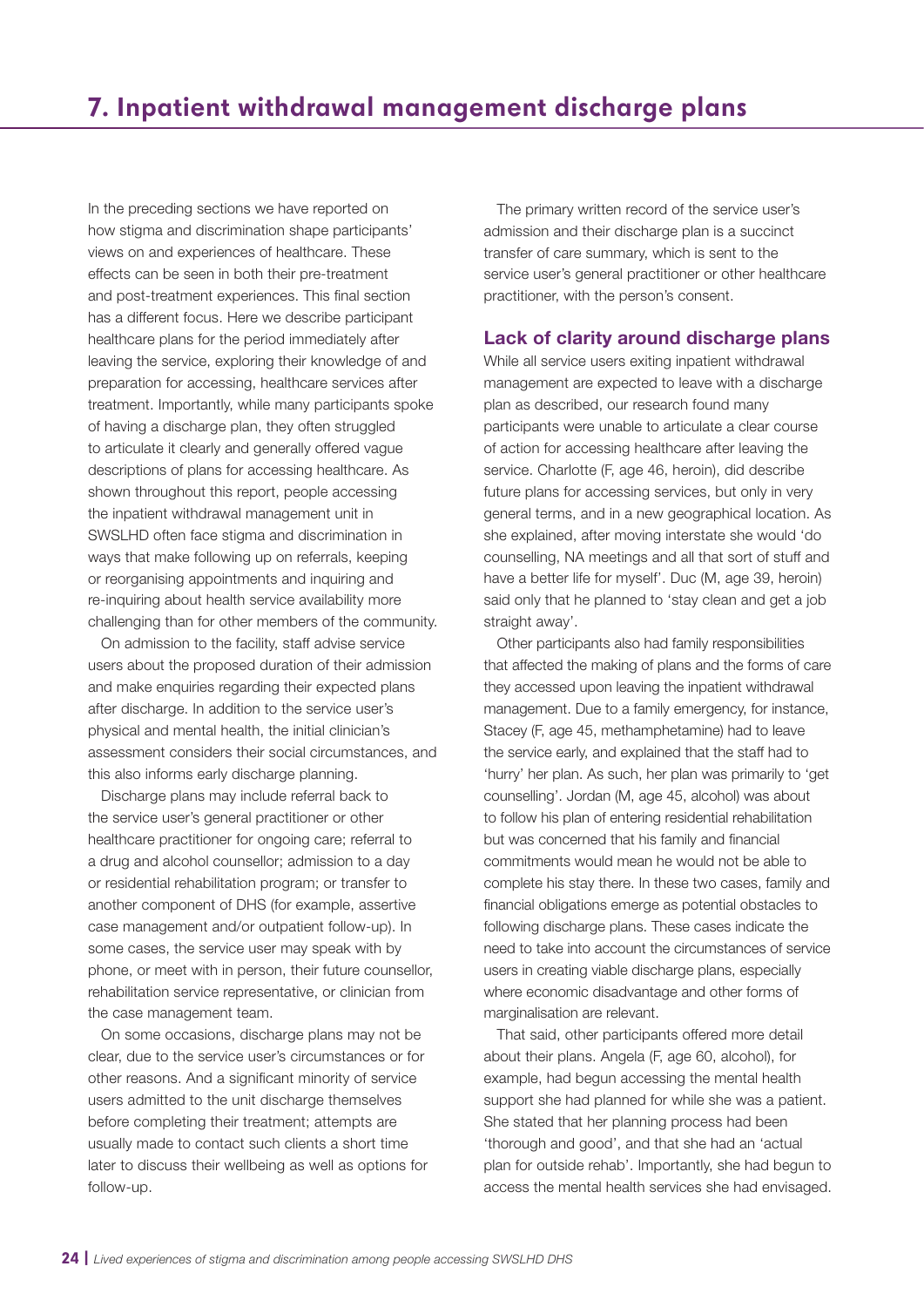Notably, she remained 'nervous' about accessing the GP in her plan, with whom she had had negative experiences the past (see, Experiences of stigma in healthcare: General practice, pp.16–18).

Pippa's (F, age 36, heroin) need to spend time with her children meant that her original plan of entering a residential rehab service did not work out. Otherwise, as she explained:

*'I see a psychologist [at the inpatient withdrawal management service] […] once a week. I [planned to] go see my GP and I'm doing that … I'm trying to find a psychiatrist because [I need] to stabilise my meds and everything, and I'm going to try and find another psychologist as well'.*

Finally, while Amelia (F, age 34, heroin) initially said that she had left the service without a plan, upon reflection she stated that her plan had been to enter a residential rehab. Plans had changed, however, as she felt she could not leave her friend who had 'stuck by' her while she was in a violent relationship. While her plans had changed on leaving, she also said she could have benefitted from more advice on 'putting [...] plans in action'.

In previous sections of this report, the role of stigma as a profoundly important and socially productive force shaping healthcare access for people in South Western Sydney was described. In this section, the focus turned to specific arrangements for discharge plans. This is because such plans are intended to offer direct pathways into ongoing healthcare, and to avoid losing those who have left the service 'through the cracks'. As our participants' comments suggest, however, these plans may not be detailed enough, or clearly enough set out for them. They may not adequately take into account other responsibilities such as family, and may not recognise financial hardship and the need to work instead of attend time-consuming services. Importantly, while discharge plans were usually put together before exiting the inpatient withdrawal management, participants were generally unable to offer a detailed account of their contents and how they would, or had, carried them out. Given the stigma, discrimination

and marginalisation explored throughout this report, people accessing the inpatient withdrawal management unit may need more thoroughly integrated mechanisms to assist them in consistently accessing healthcare in the district. Recognising the challenges and forms of exclusion they face is essential for inclusive, non-stigmatising healthcare.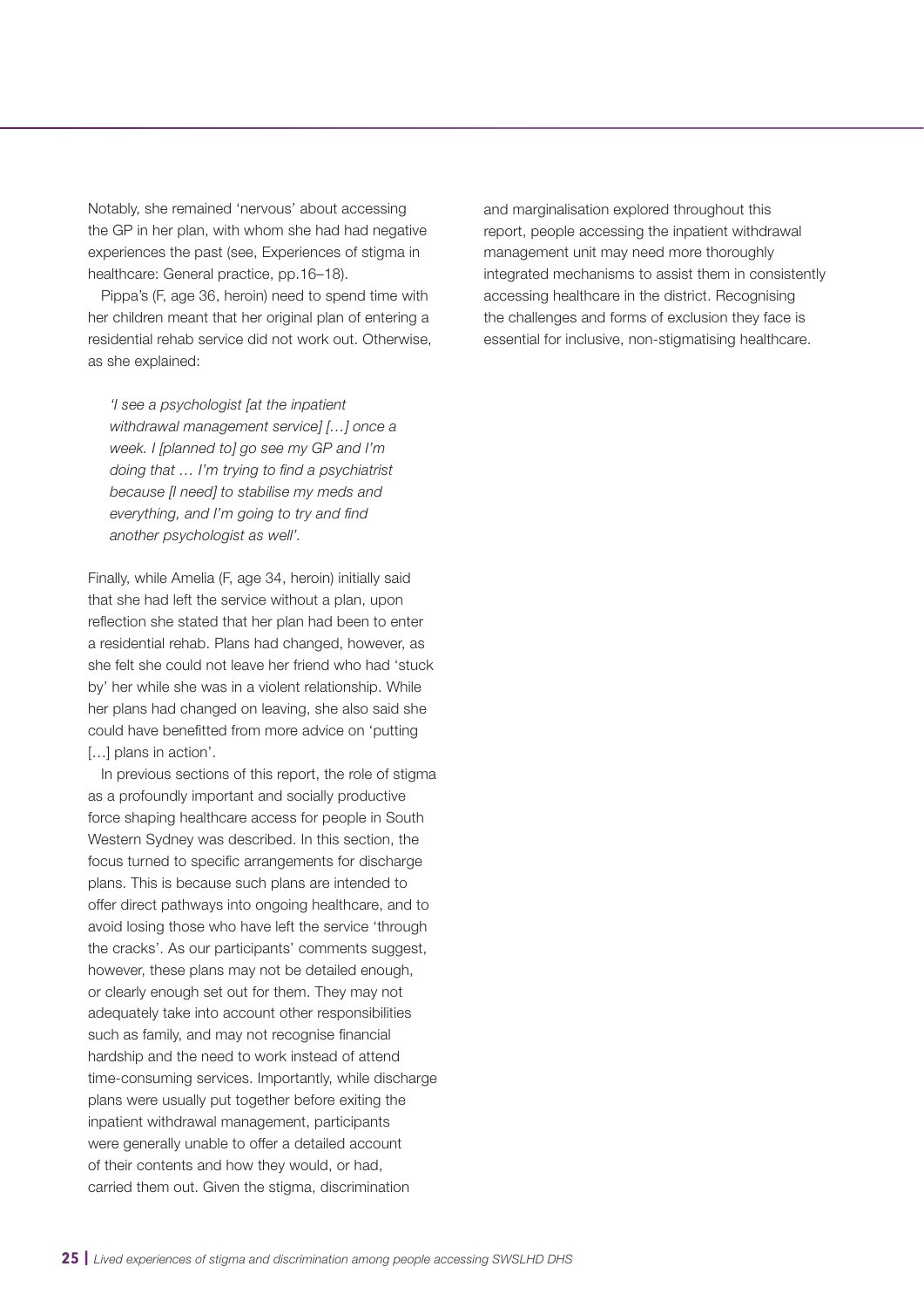<span id="page-25-0"></span>his report details findings and<br>recommendations from a target<br>research project on the health recommendations from a targeted qualitative research project on the healthcare encounters of people accessing the inpatient withdrawal management service in SWSLHD. The findings and recommendations reported here are based on interviews with 20 people who had accessed the service in the last 12 months. The interviews focussed on experiences with alcohol and other drug consumption, attitudes to different healthcare services, experiences with healthcare, experiences of stigma and strategies for negotiating it, health issues and plans for the immediate future. Service users reported a range of different forces that shaped their lives including, family issues, health problems including mental health, financial hardship, employment concerns and housing instability. Within this complex context, stigma and discrimination were found to be profoundly important for their experiences of and access to healthcare.

The experiences of stigma and discrimination reported here chime closely with the large body of existing alcohol and other drug research (see, for example, Anstice, Strike & Brands, 2009; Earnshaw, Smith & Copenhaver, 2013; Fraser et al., 2017; Lloyd, 2013; Olsen et al., 2003; Paquette, Syvertsen & Pollini, 2018; Paterson et al., 2013; Simmonds & Cooper, 2009). A number of Australian studies have produced reports on related issues, looking in general at the experiences of alcohol and other drug consumers (for example, AIVL, 2011, 2015; Lancaster, Seear & Ritter, 2018; Lubman et al., 2014; Pienaar et al., 2017). This project had a more specific focus – access to healthcare services after completing inpatient withdrawal management, and the role of stigma in this. As such it investigated the stigma dynamics shaping healthcare access for these service users. Our findings have relevance both to specific circumstances before and after entering inpatient withdrawal management, and also to healthcare access for consumers of alcohol and other drugs in general in South Western Sydney. To develop recommendations from these findings, we drew on existing research, alongside our own approach to stigma, aiming to orient them specifically to the SWSLHD context. These recommendations are organised into three categories: (1) recommendations to tackle stigma within SWSLHD health services; (2) recommendations to improve healthcare experiences and; (3) recommendations to improve healthcare access following inpatient withdrawal management:

## Recommendations to tackle stigma within SWSLHD health services

- 1. Conduct analysis of staff attitudes to alcohol and other drug-related health issues in SWSLHD health services
- 2. Conduct anti-stigma training across SWSLHD health services
- 3. Audit complaints processes across SWSLHD health services

## Recommendations to improve healthcare experiences

- 4. Work with peer representative organisations to train and employ peer workers in healthcare settings accessed by people who consume alcohol and other drugs in SWSLHD
- **5.** Work with peer representative organisations to develop and conduct consumer rights training in SWSLHD Drug Health Services
- 6. Support families of those accessing SWSLHD inpatient withdrawal management services to negotiate with other health services, and to understand alcohol and other drug issues

## Recommendations to improve healthcare access following inpatient withdrawal management

- 7. Develop greater coordination between SWSLHD inpatient withdrawal management services and other health services
- 8. Establish greater continuity of care for clients accessing SWSLHD inpatient withdrawal management services
- **9.** Increase follow-up of service users after exiting SWSLHD Drug Health Services facilities such as inpatient withdrawal management
- 10. Ensure discharge plans are robust and service users are confident about how to implement them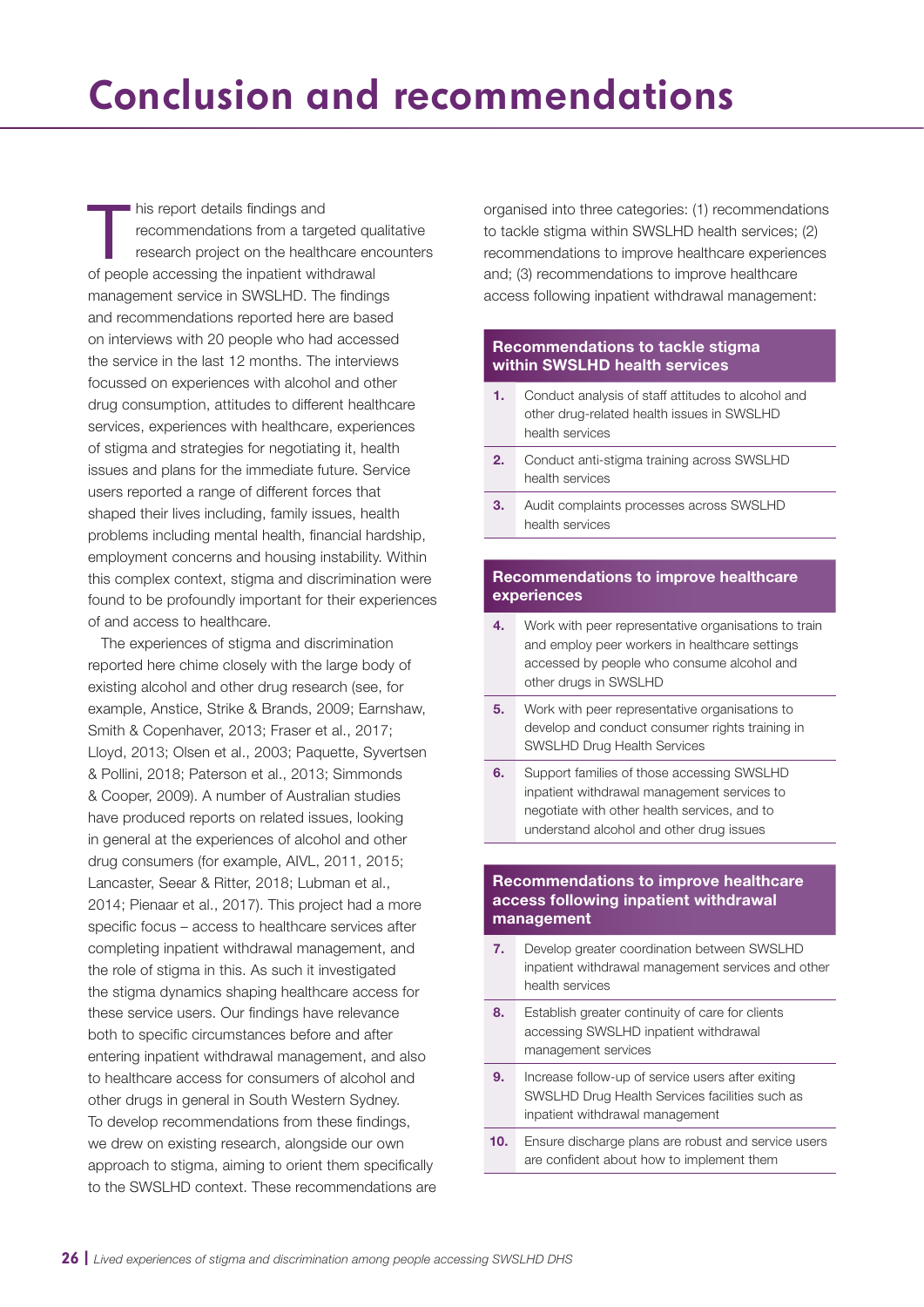## Recommendations to tackle stigma within SWSLHD health services

## 1. Conduct analysis of staff attitudes to alcohol and other drug-related health issues in SWSLHD health services

Developing deeper insight into the perspectives of health professionals working in SWSLHD will allow recognition of the strengths available as well as areas for improvement, and inform tailored responses to the forms of stigma and discrimination that take shape in this context. This analysis should include quantitative measures of attitudes and qualitative analyses of health professional practice and healthcare encounters with people who consume drugs.

As stigma does not simply emerge from staff attitudes but can inhere in procedures, systems and processes (Paterson, Hirsch & Andres, 2013), we recommend an audit of workforce practices in relation to stigma and discrimination across targeted SWSLHD services (see, also, AIVL, 2011). For example, while wait times at first might be positioned as an unfortunate but ultimately apolitical result of funding or staff constraints, the inconsistent mobilisation of waiting can amount to an enactment of stigma and discrimination. All practices that reproduce stigma should be adjusted to make SWSLHD less distressing and allow easier access to care for people seeking help for alcohol and other drug problems.

## 2. Conduct anti-stigma training across SWSLHD health services

As recommended in other reports, healthcare experiences of, and outcomes for, people who consume alcohol and other drugs may be improved by changes in health professional attitudes and practices (Lancaster, Seear & Ritter, 2018; Pienaar et al., 2017). Regular anti-stigma initiatives should be a central part of workforce training and professional development for all staff working in SWSLHD. Such training would need to incorporate research-based approaches alongside skills building exercises. Examples of anti-stigma programs that could be adapted for SWSLHD can be found in research (see, for example, Corrigan et al., 2012; Livingston et al., 2012; Pretorius et al., 2016; French et al., 2015).

## 3. Audit complaints processes across SWSLHD health services

When stigma is encountered, SWSLHD Drug Health Services users need an accessible and effective avenue of reporting and complaint. Echoing Lancaster, Seear and Ritter's (2018) recommendation for state-wide audit of complaints mechanisms in Queensland healthcare settings, we recommend an audit of these mechanisms within SWSLHD. As set out by Lancaster, Seear and Ritter (2018), p. 94 a complaints mechanism must be:

- **A** available;
- **B** easy to access (even for people with low literacy, or internalised stigma);
- **C** publicly and openly advertised;
- **D** and non-stigmatising (for example, the potential for anonymity when making a complaint is especially important for individuals who use illicit drugs, or for those who are in precarious living conditions and for whom healthcare access is essential).

While essential for better healthcare experiences for service users, a robust complaints mechanism will also provide insights into issues particular to the SWSLHD and to specific services within it.

## Recommendations to improve healthcare experiences

## 4. Work with peer representative organisations to train and employ peer workers in healthcare settings accessed by people who consume alcohol and other drugs in SWSLHD

Much research stresses the importance of peers and peer organisations in addressing the healthcarerelated stigma experienced by people who consume alcohol and other drugs (see, for example, AIVL, 2011; Lancaster, Seear & Ritter, 2018). Indeed, many of the participants in this research expressed similar views. Given the barriers individuals face in advocating for themselves when facing discrimination, and the extra challenges of doing so while feeling unwell and vulnerable in a healthcare setting, service users could benefit from extra support when accessing healthcare. Peer organisations such as the NSW Users and AIDS Association (NUAA) or the Australian Injecting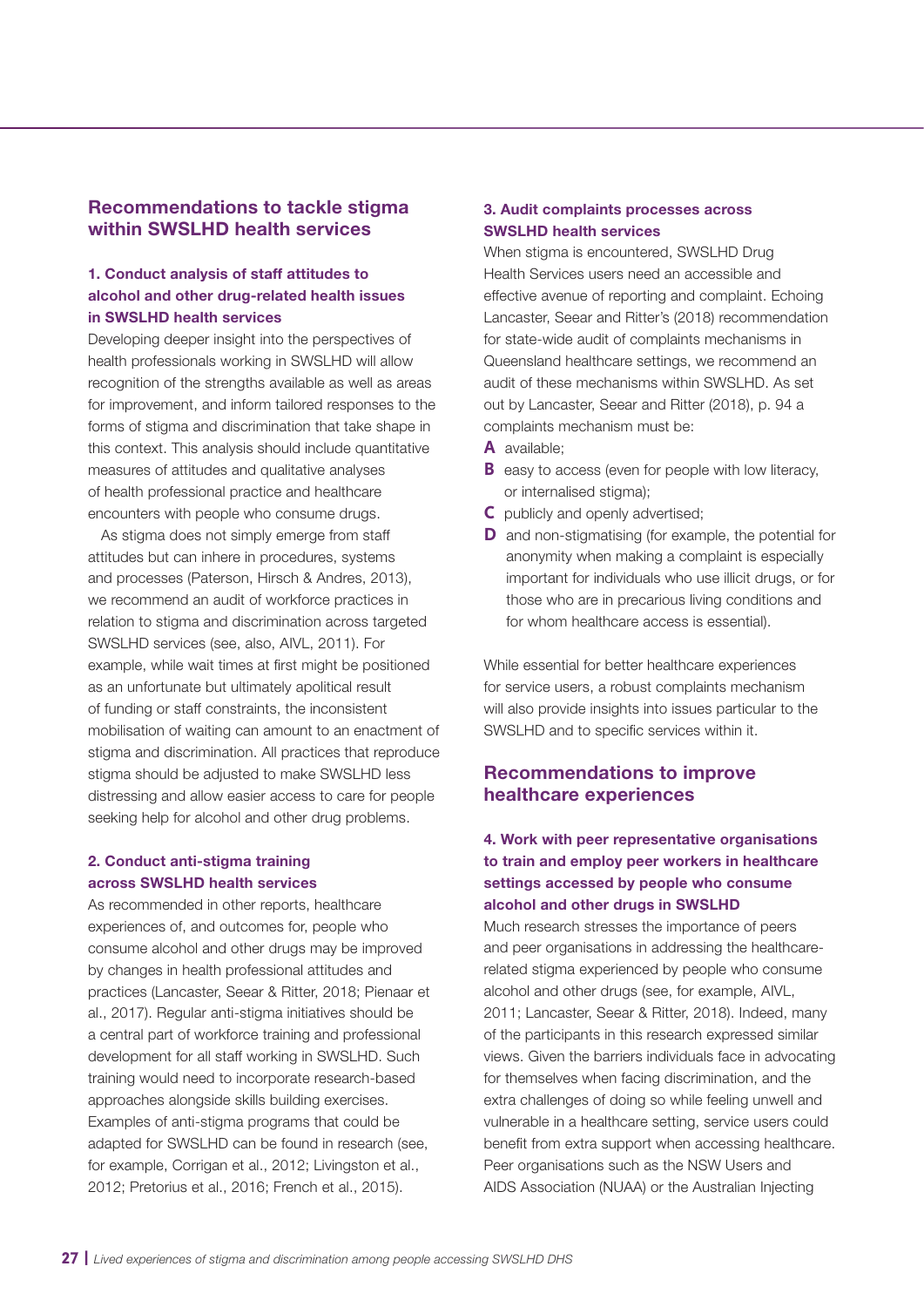and Illicit Drug Users League (AIVL) have relevant expertise to help SWSLHD Drug Health Services develop a workforce of peer workers to assist people who consume drugs when accessing healthcare in the district. The audit of healthcare settings (Recommendation 1) could be used to develop priority settings in which peer workers would be most helpful. Peer workers could be trained in the policy and procedures of the healthcare services, as well as in consumer rights, to improve healthcare access and negotiate potentially unfamiliar procedures.

## 5. Work with peer representative organisations to develop and conduct consumer rights training

Having a stronger sense of the own rights, and the responsibilities of healthcare professionals, may help service users develop more confidence in accessing healthcare, and better strategies to negotiate stigma where it does occur (see, also, AIVL, 2008; Lancaster, Seear & Ritter, 2018). Importantly, this training should focus as much on the responsibilities of the district and health professionals to deliver good quality care as on service users' strategies to negotiate these settings. Again, peer organisations including NUAA and AIVL have the expertise to help develop and conduct consumer rights training.

## 6. Support families of those accessing SWSLHD Drug Health Services to negotiate district health services and understand alcohol and other drug issues

The families of SWSLHD Drug Health Services users should be supported in two ways:

- **A** to communicate in non-stigmatising ways with family members of those accessing SWSLHD Drug Health Services and;
- **B** to navigate the health services available in SWSLHD.

Families of people who consume drugs can struggle to engage productively with relatives' alcohol and other drug-related health issues and may require additional support (McCann & Lubman, 2018). As our interviews suggest, and other research has also shown, there is an urgent need to support families of people who consume drugs via education and information

resources (see, also, Lancaster, Seear & Ritter, 2018). Education efforts should emphasise the negative effects of stigma and discrimination on the capacity of people who consume alcohol and other drugs to communicate both within families and outside them, such as when attempting to access healthcare. These efforts should also offer specific resources that support family members in communicating effectively, and also provide information on available services.

Families should also be supported to navigate the health services available in SWSLHD. Assisting families this way will create extra resources for services users to engage with Drug Health Services and the other healthcare services available in the district. With extra support, families may be better equipped to support service users to access appropriate healthcare. Organisations such as Family Drug Support Australia may have the expertise to collaborate on an initiative of this kind.

## Recommendations to improve healthcare access following inpatient withdrawal management

## 7. Develop greater coordination between SWSLHD inpatient withdrawal management services and other health services

As much research demonstrates, alcohol and other drug-related health issues are often intertwined with other health issues and life challenges (see, for example, Fraser et al., 2007; Rhodes et al., 2003). Therefore, greater coordination among health services could allow a more collaborative approach to care. This process should ensure clients have access to representatives from a range of services they may wish to access upon completing their stay at the inpatient withdrawal management facility. This should include access to harm reduction services and peer organisations such as NUAA. For example, greater communication between the inpatient withdrawal management service and local GPs could ensure follow-ups are conducted with patients who may not have accessed the care they planned for upon exiting the service. Additionally, greater communication between the service and other drug treatment services, such as residential treatment services, could ensure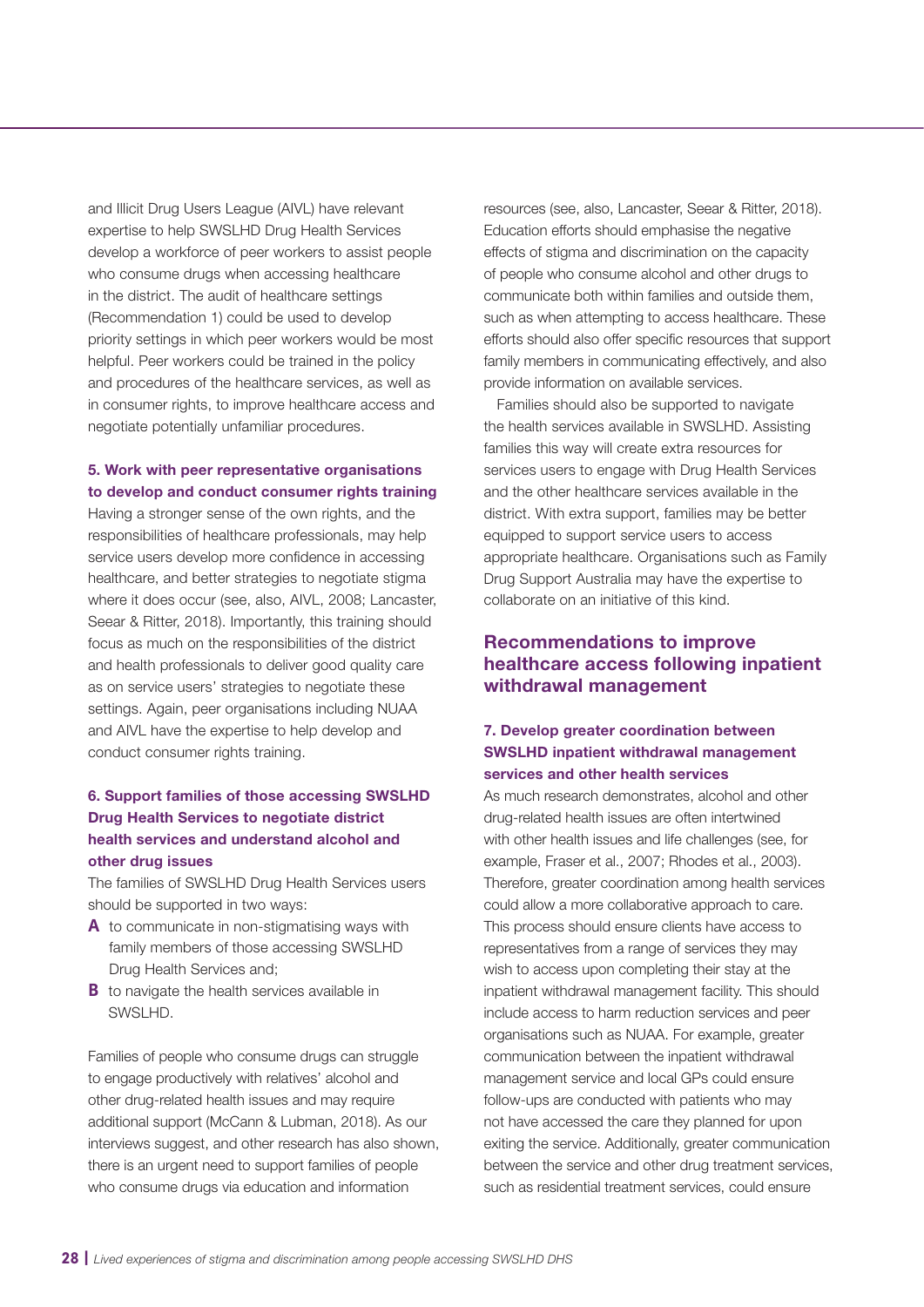follow-ups are conducted with patients who leave residential care early. One option could be to request the service user's permission to share discharge plans with all the relevant healthcare services to allow for coordinated follow-up and continuity of care.

## 8. Establish greater continuity of care for clients accessing SWSLHD inpatient withdrawal management services

As research indicates, continuity of care is a necessary aspect of alcohol and other drug treatment (Lubman et al., 2014). The exiting inpatient withdrawal management service users in our project often had a range of healthcare needs, some related to alcohol and other drug consumption and some not. Experiences of stigma and discrimination shaped, and often impeded, their access to the healthcare services identified as necessary when exiting inpatient withdrawal management. Service users should be directly supported to access different forms of healthcare, especially in the period immediately following treatment.

## 9. Increase follow-up of service users after exiting SWSLHD Drug Health Services facilities such as inpatient withdrawal management

People accessing the inpatient withdrawal management services in SWSLHD report a complex collection of healthcare and other needs. These different needs can conflict with each other in ways that make following through with referrals, attending appointments and inquiring and re-inquiring about health service availability difficult. As such, service users need follow-up to promote continuity and engagement with the healthcare services they need (see also, Lubman et al., 2014). For example, service users may benefit from a series of follow-up phone calls in the months after exiting the service. These calls could follow up whether the service user was able to access the care they needed, impediments they faced (if any) and whether any new issues had recently emerged.

## 10. Ensure discharge plans are robust and service users are confident about how to implement them

People accessing the inpatient withdrawal management service in SWSLHD often offered only vague accounts of their plans to access healthcare upon leaving the service. To properly support people to access ongoing healthcare, discharge plans need to be clearly set out and viable. It may be that these plans need to be provided to the service user in a number of ways, including in hard copy at exit, sent to their postal address, and emailed or downloaded onto their mobile phone. Additionally, multiple plans may be needed in case the original plan does not work upon exit. For example, staff and service users could develop a 'plan A' and a 'plan B' before exit. Followup by telephone may be required to ensure viability of the plans upon exiting. Plans that appear workable while in treatment may need to be re-evaluated once the service user has begun engaging with everyday responsibilities after treatment.

In developing the 'plan A' and 'plan B' approach, care needs to be taken to focus on strengthening the planning process and ensuring those exiting have a greater range of options to support their care and changing needs. Plans need to take into account the individual circumstances of the service user and therefore work with daily obligations such as family or employment responsibilities. Service users may also need follow-up appointments to re-work aspects of plans that they have not been able to enact or that are no longer appropriate due to changed circumstances.

Importantly, plans should focus on service users' agency, capacities, assets and expertise. Plans can build on these assets and strengths in order to develop positive post-treatment health goals. Overall, acknowledging and countering the stigma and discrimination faced by people who use alcohol and other drugs may require additional strategies and forms of support. In the absence of these extra supports, stigma and discrimination may be reproduced.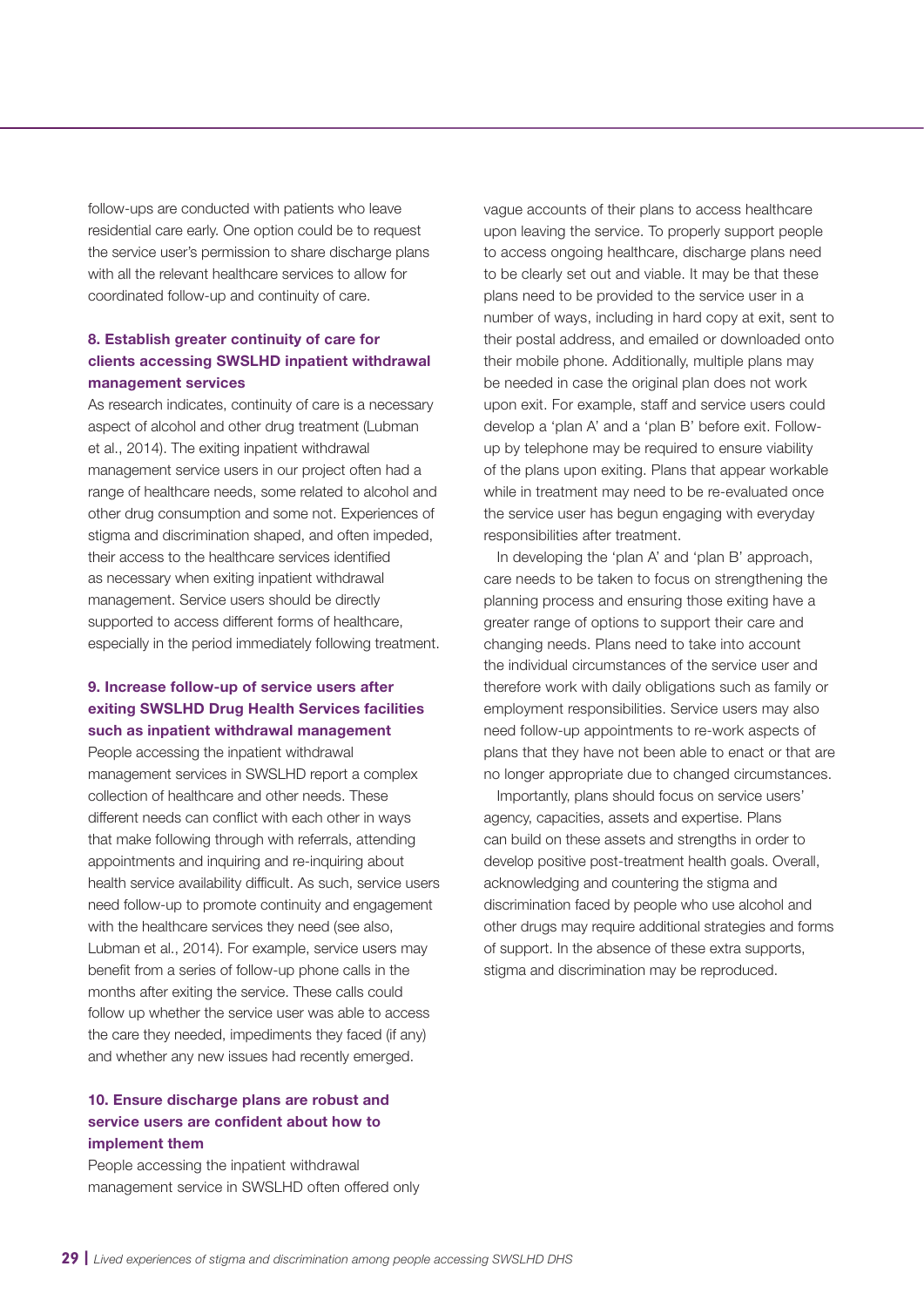## <span id="page-29-0"></span>**References**

Ahern, J., Stuber, J., & Galea, S. (2007). Stigma, discrimination and the health of illicit drug users. *Drug and Alcohol Dependence*, 88(2–3), 188-196.

AIVL (2008). *Treatment Service Users Project: Final Report.* Canberra: Australian Injecting and Illicit Drug Users League.

AIVL (2011). *'Why wouldn't I discriminate against all of them?' A report on stigma and discrimination towards the injecting drug user community.* Canberra: Australian Injecting and Illicit Drug Users League.

AIVL (2015). *'We live with it almost every day of our lives': AIVL report into experiences of stigma and discrimination.* Canberra: Australian Injecting and Illicit Drug Users League.

Anstice, S., Strike, C. & Brands, B. (2009). Supervised methadone consumption: Client issues and stigma. *Substance Use & Misuse*, 44(6), 794-808.

Butler, K., Reeve, R., Arora, S., Viney, R., Goodall, S., van Gool, K. & Burns, L. (2016). The hidden costs of drug and alcohol use in hospital emergency departments. *Drug and Alcohol Review*, 35(3), 359-366.

Brown, S. A. (2015). Stigma towards marijuana users and heroin Users. *Journal of Psychoactive Drugs*, 47(3), 213-220.

Cama, E., Brener, L., Wilson, H., & von Hippel, C. (2016). Internalized stigma among people who inject drugs. *Substance Use & Misuse*, 51(12), 1664-1668.

Corrigan, P. W., Morris, S. B., Michaels, P. J., Rafacz, J. D., & Rüsch, N. (2012). Challenging the public stigma of mental illness: a meta-analysis of outcome studies. *Psychiatric Services*, 63(10), 963-973.

Earnshaw, V., Smith, L., & Copenhaver, M. (2013). Drug addiction stigma in the context of methadone maintenance therapy: An investigation into understudied sources of stigma. *International Journal of Mental Health and Addiction*, 11(1), 110-122.

Evans-Lacko, S. & Thornicroft, G. (2010). Stigma among people with dual diagnosis and implications for health services. *Advances in Dual Diagnosis*, 3(1), 4-7.

Faasen, I. & Spannow, K.E. (2003). Risk factors associated with drug use: The importance of 'risk environment'. *Drugs: Education, Prevention & Policy*, 10(4), 303-329.

**Fraser, S. (2006).** The chronotope of the queue: Methadone maintenance treatment and the production of time, space and subjects. *International Journal of Drug Policy*, 17(3), 192-202.

Fraser, S., Pienaar, K., Dilkes-Frayne, E., Moore, D., Kokanovic, R., Treloar, C., & Dunlop, A. (2017). Addiction stigma and the biopolitics of liberal modernity: A qualitative analysis. *International Journal of Drug Policy*, 44, 192–201.

Fraser, S., valentine, k., Treloar, C. & Macmillan, K. (2007). *Methadone maintenance treatment in New South Wales and Victoria: Takeaways, diversion and other key issues*. Sydney: National Centre in HIV Social Research, The University of New South Wales.

French, H., Greeff, M., Watson, M. J., & Doak, C. M. (2015). A comprehensive HIV stigma- reduction and wellness-enhancement community intervention: A case study. *Journal of the Association of Nurses in AIDS Care*, 26(1), 81-96.

Gerra, G., Ferri, M., Polidori, E., Santoro, G., Zaimovic, A., & Sternieri, E. (2003). Long-term methadone maintenance effectiveness: psychosocial and pharmacological variables. *Journal of Substance Abuse Treatment*, 25, 1-8.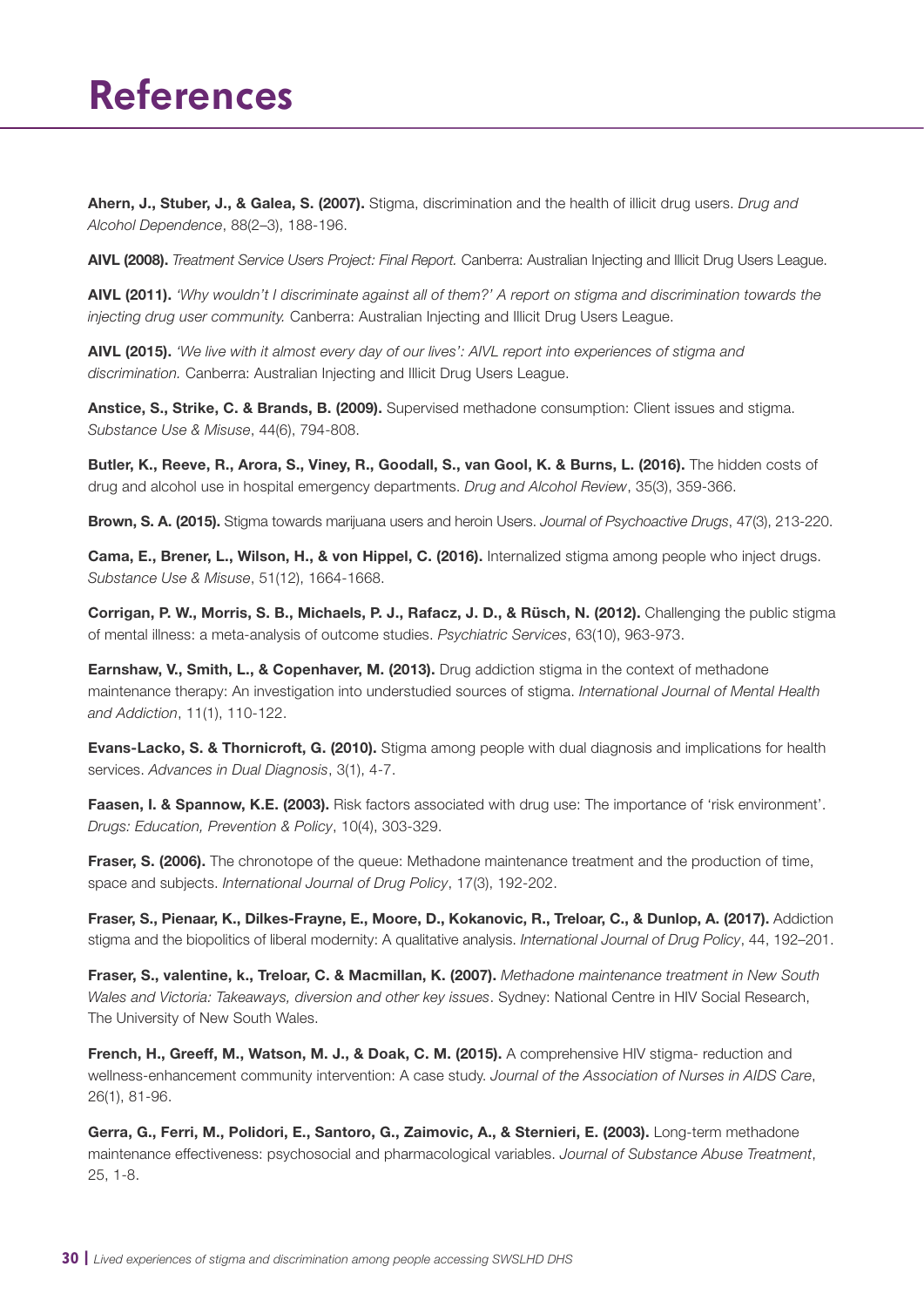Goffman, E. (1973/1963). *Stigma: Notes on the management of spoiled identity*. Harmondsworth and Ringwood: Penguin.

Hartwell, S. (2004). Triple stigma: Persons with mental illness and substance abuse problems in the Criminal Justice System. *Criminal Justice Policy Review*, 15(1), 84-99.

Keyes, K. M., Hatzenbuehler, M. L., McLaughlin, K. A., Link, B., Olfson, M., Grant, B. F., et al. (2010). Stigma and treatment for alcohol disorders in the United States. *American Journal of Epidemiology*, 172(12), 1364-1372.

Lancaster, K., Seear, K. Ritter, A. (2018). *Reducing stigma and discrimination for people experiencing problematic alcohol and other drug use*. Social Policy Research Centre: National Drug and Alcohol Research Centre.

Livingston, J., Milne, T., Fang, M. & Amari, E. (2012). The effectiveness of interventions for reducing stigma related to substance use disorders: A systematic review. *Addiction*, 107(1), 39-50.

Lloyd, C. (2013). The stigmatization of problem drug users: A narrative literature review. *Drugs: Education, Prevention, and Policy*, 20(2), 85-95.

Lubman, D., Manning, V., Best, D., Berends, L., Mugavin, J., Lloyd, B., Lam, T., Garfield, J., Buykx, P., Matthews, S., Larner, A., Gao, C., Allsop, S. & Room, R. (2014). *A study of patient pathways in alcohol and other drug treatment: Patient pathways national project*. Eastern Health: Melbourne.

Luoma, J. B., Twohig, M. P., Waltz, T., Hayes, S. C., Roget, N., Padilla, M., et al. (2007). An investigation of stigma in individuals receiving treatment for substance abuse. *Addictive Behaviors*, 32(7), 1331-1346.

**McCann, T. & Lubman, D. (2018).** Stigma experiences of families supporting an adult member with substance misuse. *International Journal of Mental Health Nursing*, 27(2), 693-701.

Meurk, C., Cater, A., Hall, W. & Lucke, J. (2014). Public understandings of addiction: Where do neurobiological explanations fit? *Neuroethics*, 7(1), 51-62.

Olsen, J., Richardson, J., Dolan, P. and Menzel, P. (2003). The moral relevance of personal characteristics in setting health care priorities. *Social Science and Medicine*, 57(7), 1163-1172.

Paquette, C. E., Syvertsen, J. L., & Pollini, R. A. (2018). Stigma at every turn: Health services experiences among people who inject drugs. *International Journal of Drug Policy*, 57, 104-110.

Paterson, B., Hirsch, G., & Andres, K. (2013). Structural factors that promote stigmatization of drug users with hepatitis C in hospital emergency departments. *International Journal of Drug Policy*, 24(5), 471-478.

Pienaar, K., Dilkes-Frayne, E., Fraser, S., Kokanovic, R., Moore, D., Treloar, C. & Dunlop, A. (2017). *Experiences of alcohol and other drug addiction, dependence or habit in Australia: Findings and recommendations from a national qualitative study*. Melbourne: National Drug Research Institute, Curtin University.

Pretorius, J. B., Greeff, M., Freeks, F. E., & Kruger, A. (2016). A HIV stigma reduction intervention for people living with HIV and their families. *Health SA Gesondheid*, 21, 187-195.

Prior, K., Mills, K., Ross, J. & Teesson, M. (2016). Substance use disorders comorbid with mood and anxiety disorders in the Australian general population. *Drug and Alcohol Review*, 36(3), 317-324.

Radcliffe, P., & Stevens, A. (2008). Are drug treatment services only for 'thieving junkie scumbags'? Drug users and the management of stigmatised identities. *Social Science & Medicine*, 67(7), 1065-1073.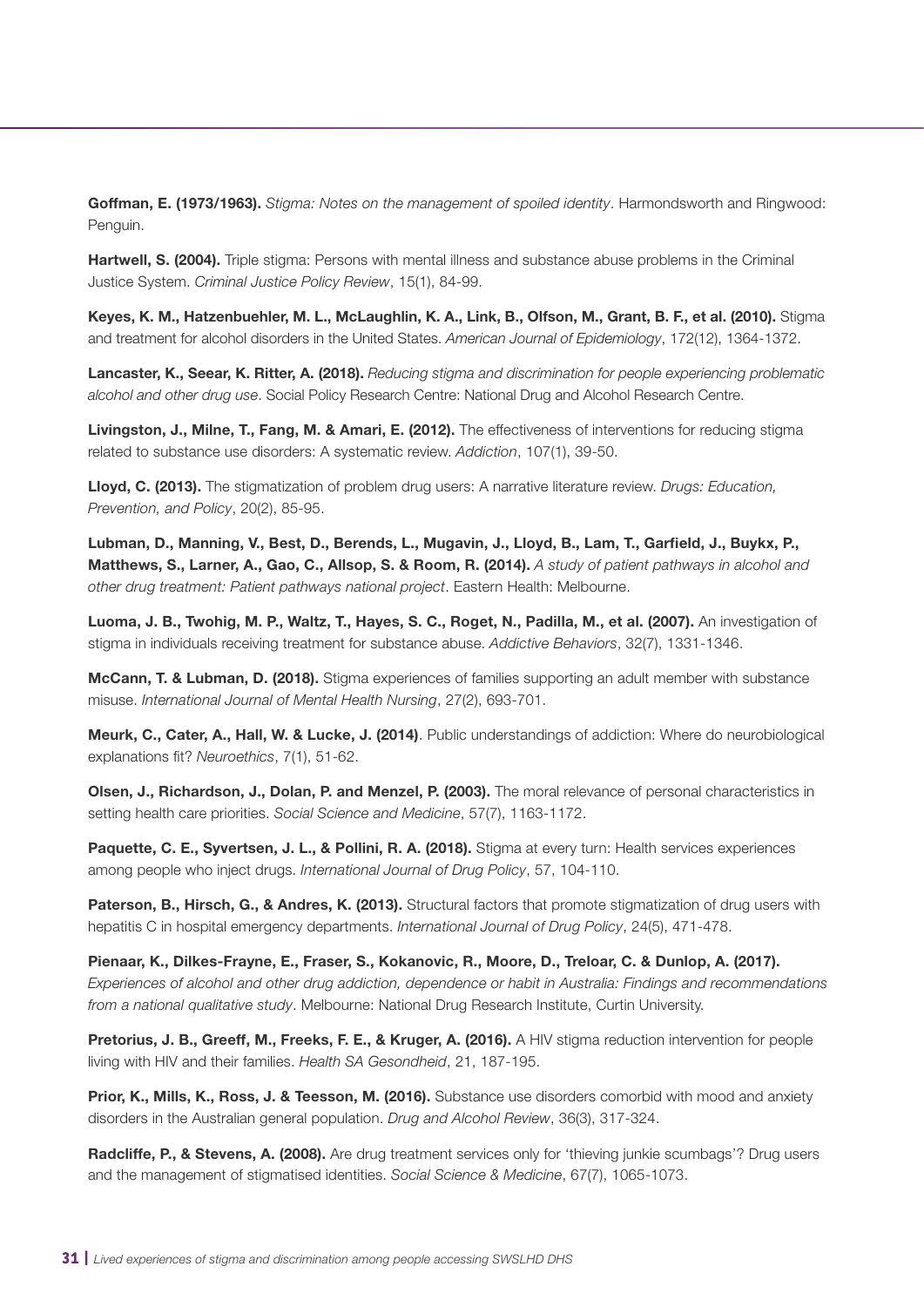Rhodes, T., Lilly, R., Fernández, C., Giorgino, E., Kemmesis, U.E., Ossebaard, H.C., Lalam, N., Fassen, I. and Spannow, K. (2003). Risk factors associated with drug use: The importance of 'risk environment'. *Drugs: Education, Prevention and Policy*, 10(4), 303-329.

Ritter, A., Chalmers, J. and Gomez, M. (2019). Measuring unmet demand for alcohol and other drug treatment: The application of an Australian population-based planning model. *Journal of Studies on Alcohol and other Drugs, Supplement*, (s18), 42-50.

Room, R. (2005). Stigma, social inequality and alcohol and drug use. *Drug and Alcohol Review*, 24(2), 143-155.

Searby, A., Maude, P. & McGrath, I. (2016). Prevalence of co-occurring alcohol and other drug use in an Australian older adult mental health service. *International Journal of Mental Health Nursing*, 25(2), 151-158.

Semple, S. J., Grant, I., & Patterson, T. L. (2005). Utilization of drug treatment programs by methamphetamine users: The role of social stigma. *American Journal on Addictions*, 14(4), 367-380.

Simmonds, L., & Coomber, R. (2009). Injecting drug users: A stigmatised and stigmatising population. *International Journal of Drug Policy*, 20(2), 121-130.

Souza-Formigoni, M. L. (2007). Death by drug overdose: Impact on families. *Journal of psychoactive drugs,*  39(3), 301-306.

Sorsdahl, K., Stein, D. J., & Myers, B. (2012). Negative attributions towards people with substance use disorders in South Africa: Variation across substances and by gender. *BMC Psychiatry*, 12.

Templeton, L., Valentine, C., Walter, T., McKell, J., Ford, A., Bauld, L., . . . Hollywood, J. (2016). Bereavement following a fatal overdose: The experiences of adults in England and Scotland. *Drugs: Education, Prevention and Policy,* 24(1), 58-66.

Tyler, I. & Slater, T. (2018). Rethinking the sociology of stigma. *The Sociological Review*, 66(4), 721-743.

Van Boekel, L. C., Brouwers, E. P. M., Van Weeghel, J., & Garretsen, H. F. L. (2013). Public opinion on imposing restrictions to people with an alcohol- or drug addiction: A cross-sectional survey. *Social Psychiatry and Psychiatric Epidemiology*, 48(12), 2007-2016.

Varas-Díaz, N., Neilands, T. B., Rodríguez-Madera, S. L., & Padilla, M. (2016). The role of emotions in the reduction of HIV/AIDS stigma among physicians in training. *AIDS Care - Psychological and Socio-Medical Aspects of AIDS/HIV*, 28(3), 376-383.

Weiss, L., McCoy, K., Kluger, M., & Finkelstein, R. (2004). Access to and use of healthcare: Perceptions and experiences among people who use heroin and cocaine. *Addiction Research & Theory*, 12, 155-165.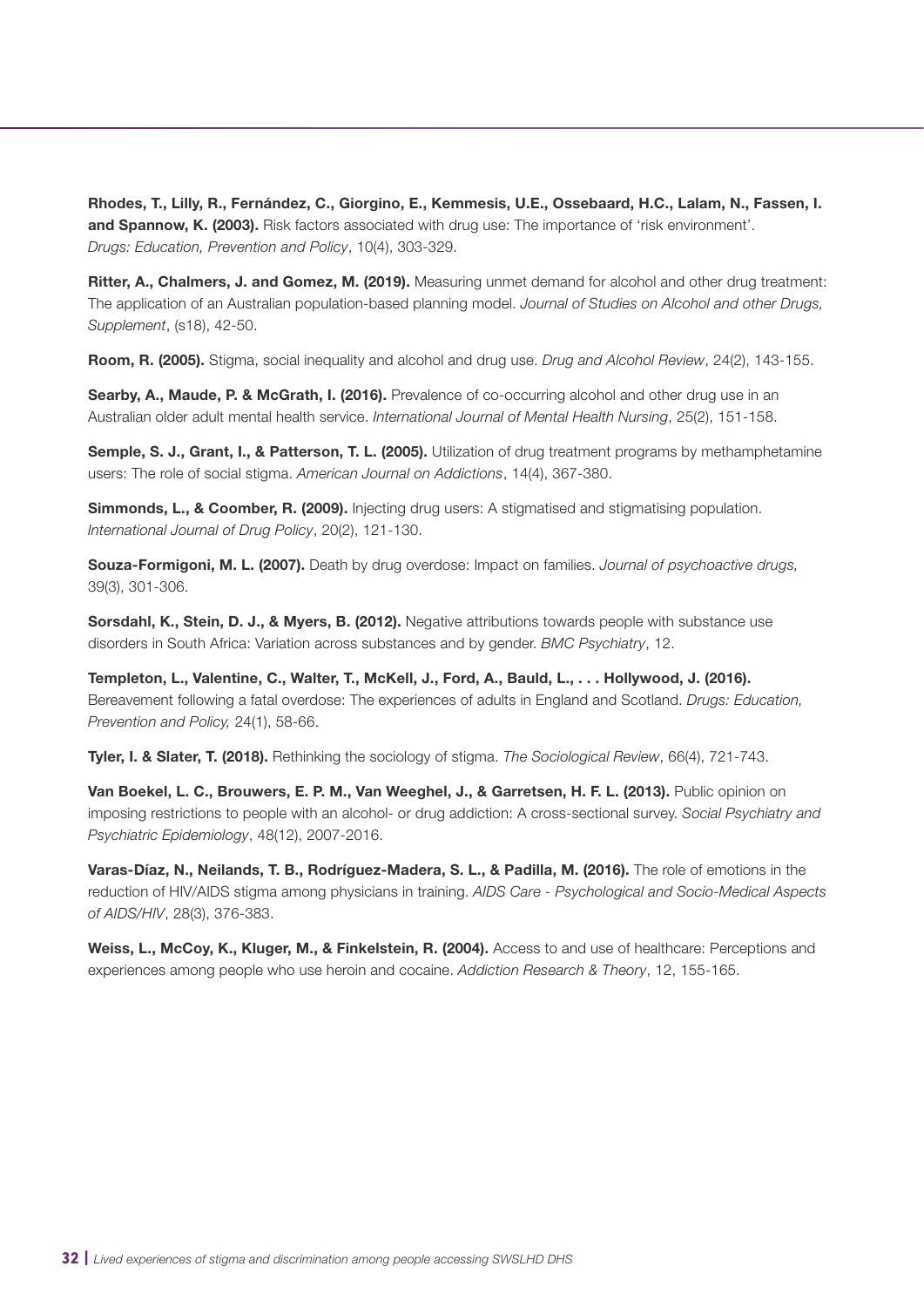# <span id="page-32-0"></span>**Appendix 1:**

## **Table of participants**

| Gender |  |
|--------|--|
| Male   |  |
| Female |  |

| Age               |  |
|-------------------|--|
| 20-29 years       |  |
| 30-39 years       |  |
| 40-49 years       |  |
| 50 years and over |  |

| <b>Sexuality</b> |  |
|------------------|--|
| Heterosexual     |  |
| Bi-sexual        |  |

| Cultural and ethnic background*  |  |  |  |
|----------------------------------|--|--|--|
| Australian                       |  |  |  |
| Australian Aboriginal            |  |  |  |
| North African and Middle Eastern |  |  |  |
| Southern and Eastern European    |  |  |  |
| South East Asian                 |  |  |  |
| Southern and Central Asian       |  |  |  |

| <b>Educational level</b> |  |
|--------------------------|--|
| Incomplete secondary     |  |
| Complete secondary       |  |
| Certificate/Diploma      |  |

| <b>Employment status</b> |    |
|--------------------------|----|
| Unemployed               | 18 |
| Full-time                |    |

\*Reporting of cultural and ethnic background follows the Australian Standard Classification of Cultural and Ethnic Groups, developed by the Australian Bureau of Statistics. Cultural and ethnic background was classified according to a combination of self-reported group identification with particular cultural or ethnic groups, the participant's birthplace and their parents' birthplaces.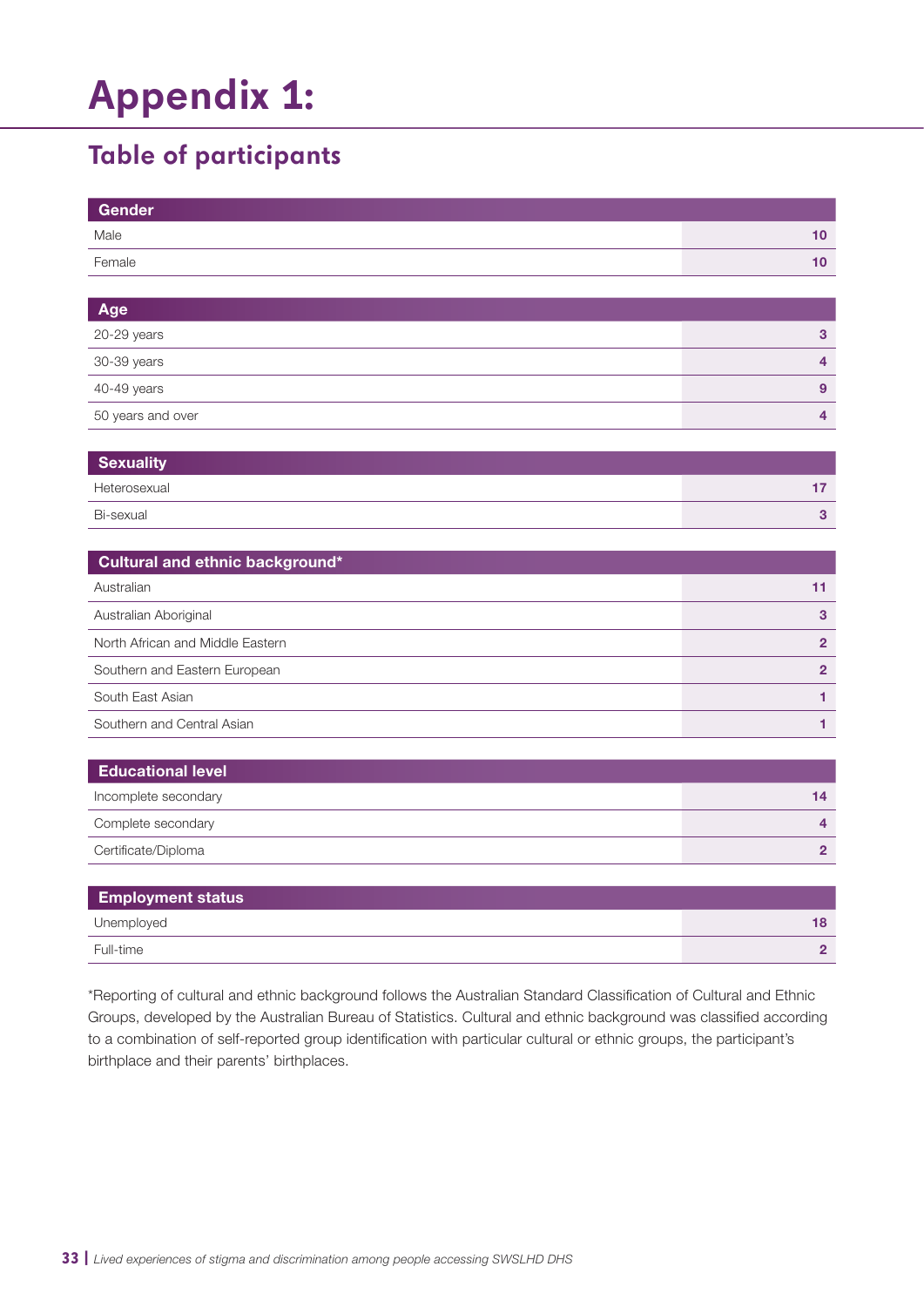## <span id="page-33-0"></span>**Appendix 2:**

## **Participant information sheet/consent form**

## Non-Interventional Study — Adult providing own consent

#### Drug Health Services

**Title:** Lived experiences of stigma and discrimination among SWSLHD DHS service users: A qualitative study **Short Title:** Lived experiences of stigma: A qualitative study Protocol Number: 178661

Coordinating Principal Investigator/ Principal Investigator: Professor Suzanne Fraser, National Drug Research Institute, Curtin University / Dr Adrian Farrugia, National Drug Research Institute, Curtin University **Location:** Details removed to preserve anonymity.

## Part 1: What does my participation involve?

#### Introduction

You are invited to take part in this research project, Lived experiences of stigma: A qualitative study. This is because you have exited a detox service in the last 12 months and have important insights to offer about Drug Health Services in South Western Sydney. The research project is aiming to explore people's experiences accessing healthcare after exiting an inpatient withdrawal management service in South Western Sydney. We want to explore how people are treated when they try to access healthcare, for example when they see a GP, and hear about potential issues including stigma and discrimination.

This Participant Information Sheet/Consent Form tells you about the research project. It explains the research involved. Knowing what is involved will help you decide if you want to take part in the research.

Please read this information carefully. Ask questions about anything that you don't understand or want to know more about. Before deciding whether or not to take part, you might want to talk about it with a relative or friend.

Participation in this research is voluntary. If you don't wish to take part, you don't have to.

If you decide you want to take part in the research project, you will be asked to sign the consent section. By signing it you are telling us that you:

- $\blacktriangleright$  Understand what you have read
- $\triangleright$  Consent to take part in the research project
- $\triangleright$  Consent to the research that is described
- $\triangleright$  Consent to the use of your personal and health information as described.

You will be given a copy of this Participation Information Sheet to keep.

#### What is the purpose of this research?

This project aims to understand people's experiences accessing healthcare after they have exited a detox service. The project is especially focussed on experiences of stigma and discrimination and how they may affect people's healthcare access.

Although stigma is a known issue for people who have experiences of alcohol or other drug consumption, much less is known how this affects their access to healthcare. This project investigates this issue focussing on South Western Sydney in particular.

Your contribution has the potential to inform how people are treated in healthcare settings in South Western Sydney.

This research has been funded by the South Western Sydney Local Health District.

This research is being conducted by a team of researchers from Curtin University: Professor Suzanne Fraser and Dr Adrian Farrugia and South Western Sydney Local Health District: Dr Michael Edwards, Medical Director, Drug Health Service and Ms Stephanie Hocking, Acting General Manager, Drug Health Services

### What do I have to do?

If you decide to participate in this research you must give us your 'consent'. This means that you have freely chosen to be involved and that you give us your permission to interview you.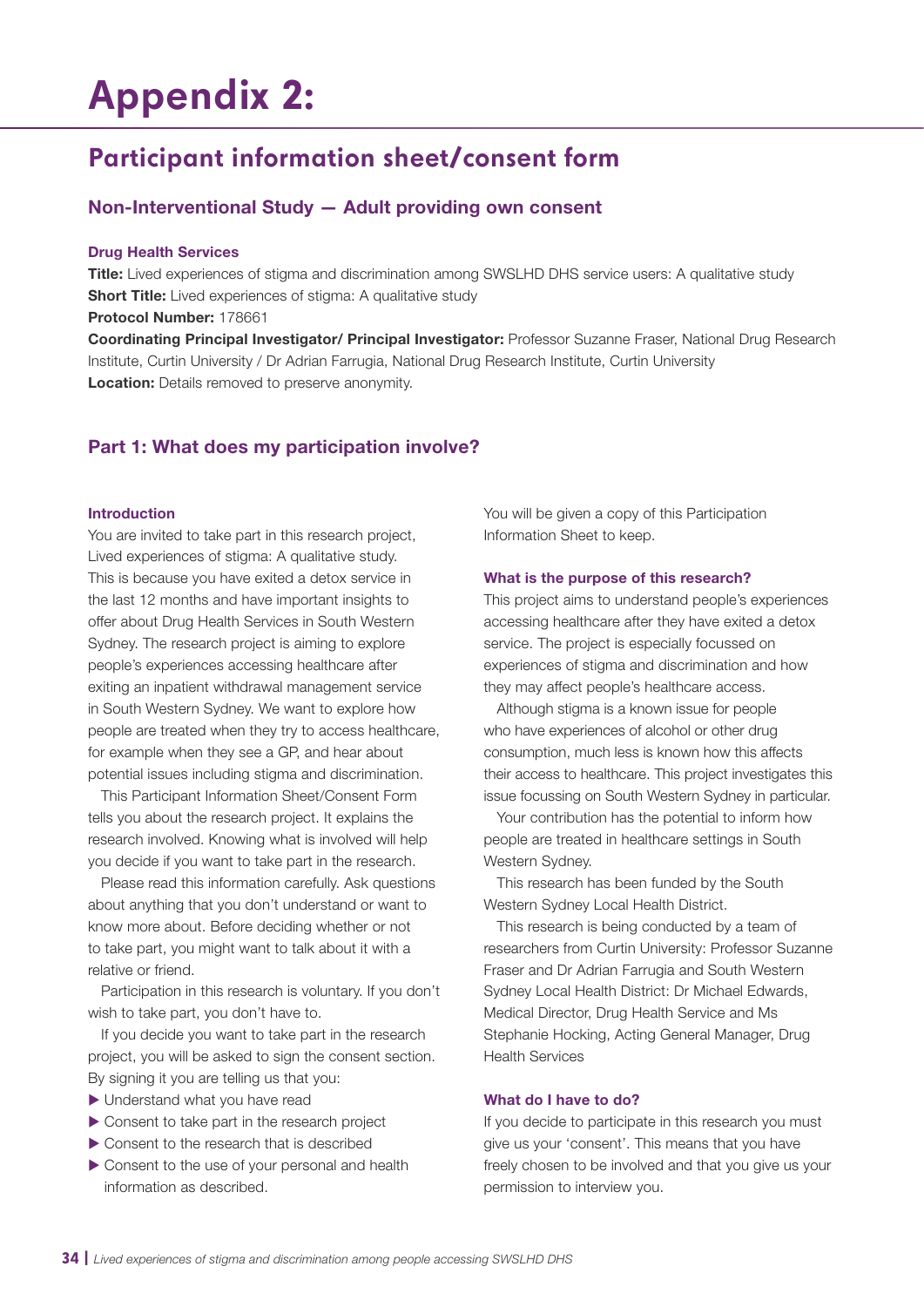If you choose to give us your consent and participate, you will take part in an audio-recorded semi-structured face to face interview of about 45 to 60 minutes duration. The focus of the interview will be on your experiences accessing healthcare, interactions with healthcare professionals (such as GPs) and potential issues such as stigma and discrimination. If you are not comfortable answering any question you can refuse to do so. You can also withdraw from the interview at any time without any negative consequences.

This project will run for about three to four months.

You will only be committed to your interview and will not be required to do anything else.

Importantly, you're interview will be audio-recorded.

This research project has been designed to make sure the researchers interpret the results in a fair and appropriate way.

There are no costs associated with participating in this research project. If you do choose to participate you will be compensated \$50 to cover your time and any expenses in taking part.

#### Do I have to take part in this research project?

Participation in any research project is voluntary. If you do not wish to take part, you do not have to. If you decide to take part and later change your mind, you are free to withdraw from the project at any stage.

If you do decide to take part, you will be given this Participant Information and Consent Form to sign and you will be given a copy to keep.

Your decision whether to take part or not to take part, or to take part and then withdraw, will not affect your ability to access health services in the future or your relationship with Drug Health Services.

#### What are the possible benefits of taking part?

We cannot guarantee or promise that you will receive any benefits from this research, however, possible benefits may include the opportunity to express your opinions about the provision of healthcare for people who have experiences consuming alcohol and other drugs. Your opinions may inform public understandings of the issues.

## What are the possible risks and disadvantages of taking part?

When reporting research findings we will refer to you by a false name so there is little risk that your identity will be discovered through the research reporting process.

Only the principal investigator and research team for this project will have access to the project's raw data. Other bona fide researchers approved by the principal investigator may be given access to the data, but only in its de-identified form.

Everything you say in the interview will be kept confidential. Any information gathered in the interview will be protected in order to protect your identity.

Your contribution to the research would be disclosed outside the research team ONLY if required by a court subpoena. In this unlikely event the research team may have to divulge the identities of participants.

#### What if I withdraw from this research project?

Your participation is voluntary so it's completely up to you to decide if you want to be involved.

You may refuse to answer any question you do not wish to answer.

If you decide to withdraw from this research project, please notify a member of the research that you want to withdraw.

If you decide to withdraw, we will destroy any information connected to you. For example, we will destroy your interview recording and transcript.

What happens when the research project ends? We will send you a copy of the research report if you are interested.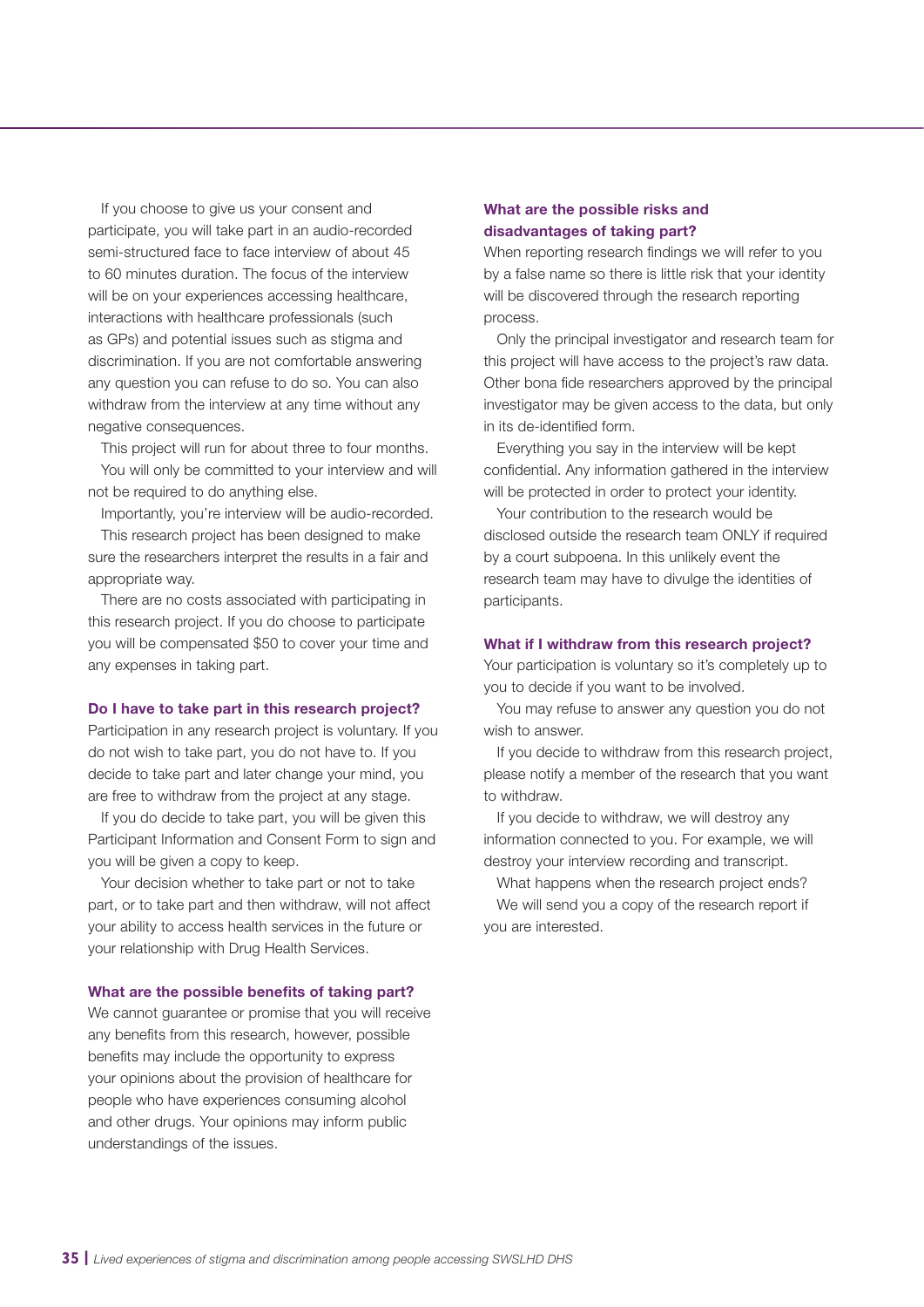## Part 2: How is the research project being conducted?

#### What will happen to information about me?

We will use this information to understand the potential barriers faced by people with histories of alcohol and other drug consumption when accessing healthcare in South Western Sydney.

It is anticipated that the results of this research project will be published and/or presented in a variety of forums. In any publication and/or presentation, information will be provided in such a way that you cannot be identified.

All data will be stored on a password protect secure University laptop and database.

Any hard copy transcripts will be kept in a securely locked cabinet accessible only to the researchers in our research office in Fitzroy, Melbourne, Victoria. The second project Chief Investigator, Dr Adrian Farrugia will have the key. Audio recordings and electronic copies of transcripts will be kept in a password protected folder on a secure University computer. Basic participant demographic information will be stored on a password protected spreadsheet itself stored on a secure University computer. Your signed consent form will also be stored as a password protected pdf document on a secure University computer. The material will be kept for seven years after the research has been published, and then destroyed.

If you become upset or distressed as a result of your participation in the research, the interviewer will be able to offer information for counselling or other support. Any counselling or support will be provided by qualified staff who are not members of the research project team.

#### Who is organising and funding the research

The research is being organised and conducted by Professor Suzanne Fraser and Dr Adrian Farrugia, Curtin University with funding from South Western Sydney Local Health District.

### Who has reviewed the research project?

All research in Australia involving humans is reviewed by an independent group of people called a Human Research Ethics Committee (HREC). The ethical aspects of this research project have been approved

by the HREC of Curtin University.

This project will be carried out according to the National Statement on Ethical Conduct in Human Research (2007). This statement has been developed to protect the interests of people who agree to participate in human research studies.

#### Further information and who to contact

If you want any further information concerning this project, you can contact the principal investigator on Dr Adrian Farrugia 03 9079 2205 / 0448 167 534 or [adrian.farrugia@curtin.edu.au](mailto:adrian.farrugia%40curtin.edu.au?subject=).

#### Complaints contact person

This study has been approved by the South Western Sydney Local Health District Human Research Ethics Committee. Any person with concerns or complaints about the conduct of this study should contact the Research and Ethics Office, Locked Bag 7103, LIVERPOOL BC NSW 1871 ph: 02 8738 8304 / fax: 02 8738 8310 email [research.support@sswahs.nsw.gov.au](mailto:research.support%40sswahs.nsw.gov.au?subject=), <http://www.swslhd.nsw.gov.au/ethics/default.html> and quote [HE18/205].

## Thank you for taking the time to consider this study. If you wish to take part in it, please sign the attached consent form.

This information sheet is for you to keep.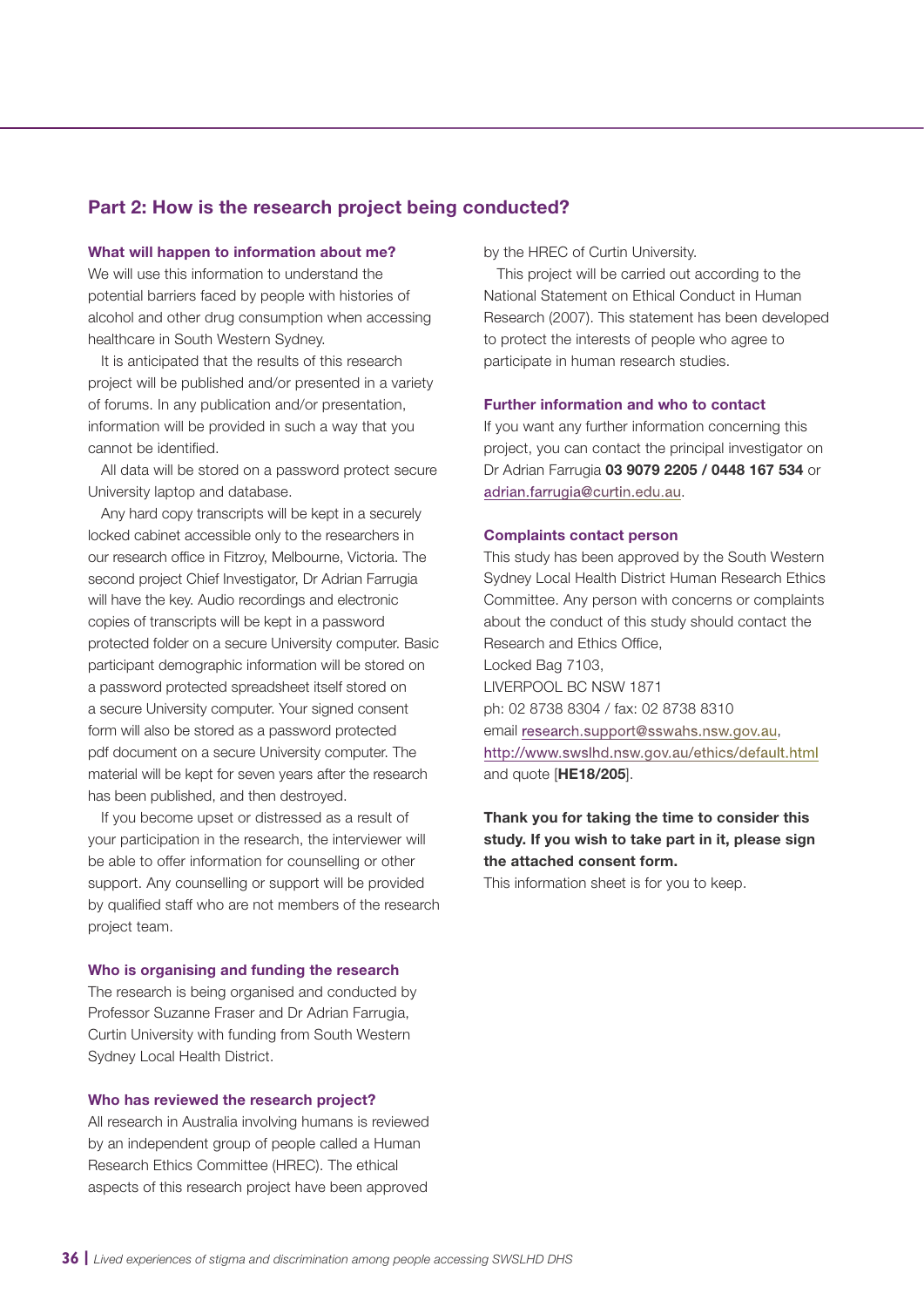## Consent form

## Lived experiences of stigma and discrimination among SWSLHD DHS service users: A qualitative study

- **1** I, ..................................................................................................................................................................... of ....................................................................................................................................................................
- **2** agree to participate in the study described in the participant information statement set out above.
- **3** I acknowledge that I have read the participant information statement, which explains why I have been selected, the aims of the study and the nature and the possible risks of the investigation, and the statement has been explained to me to my satisfaction.
- **4** Before signing this consent form, I have been given the opportunity of asking any questions relating to any possible harm I might suffer as a result of my participation and I have received satisfactory answers.
- **5** I understand that I can withdraw from the study at any time without prejudice to my relationship with the [details removed to preserve anonymity].
- **6** I agree that research data gathered from the results of the study may be published, provided that I cannot be identified.
- **7** I understand that if I have any questions relating to my participation in this research, I may contact Dr Adrian Farrugia on telephone 03 9079 2205 / 0448 167 534, who will be happy to answer them.
- **8** I acknowledge receipt of a copy of this Consent Form and the Participant Information Statement.

| Signature of participant  | Please PRINT name | Date |
|---------------------------|-------------------|------|
|                           |                   |      |
| Signature of investigator | Please PRINT name | Date |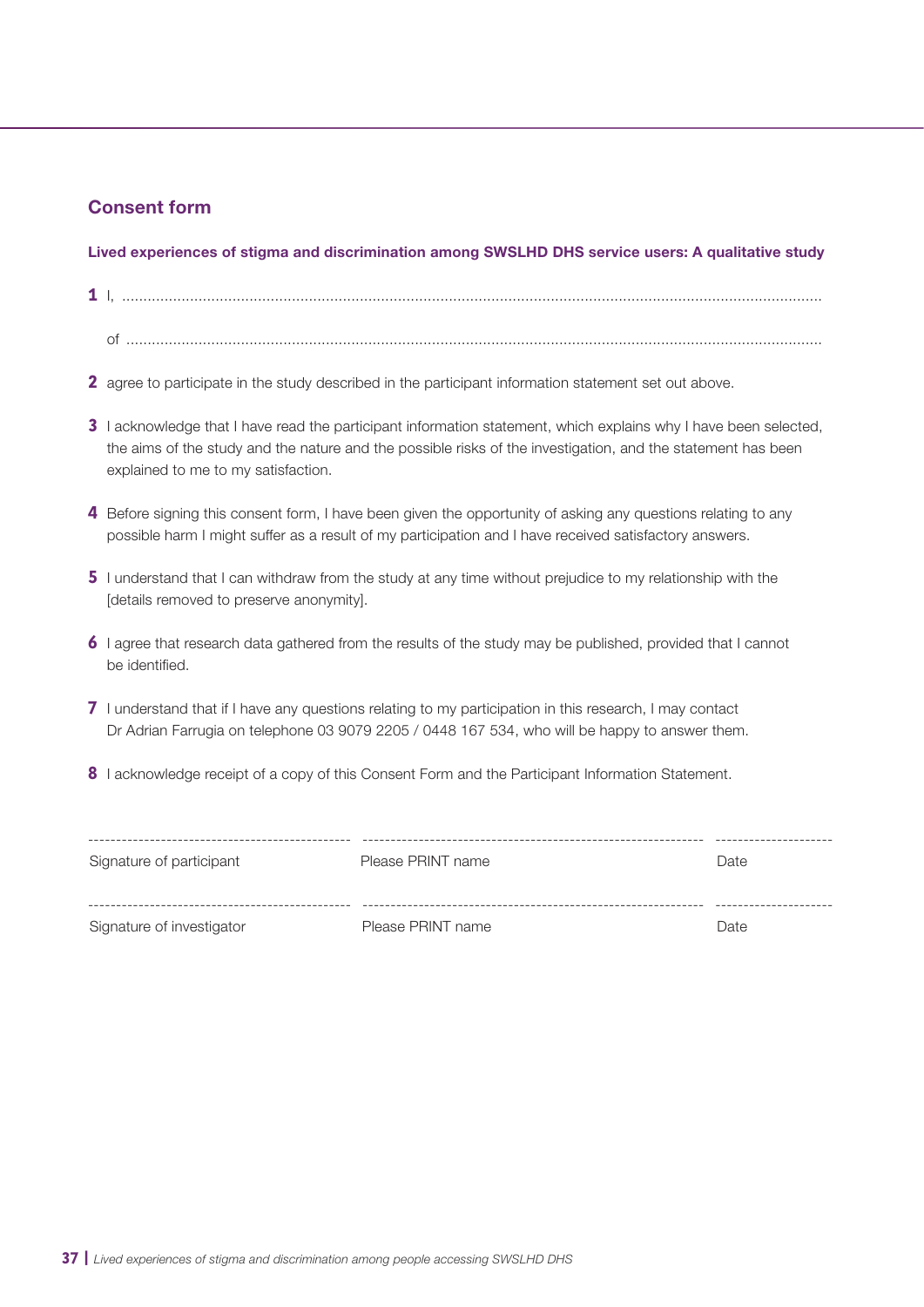## <span id="page-37-0"></span>**Appendix 3:**

## **Interview guide**

## Lived experiences of stigma and discrimination among SWSLHD DHS service users: A qualitative study

### Semi-structured interview guide

*Opening information for participants:*

- X *This project explores experiences of accessing GPs and health services after exiting an inpatient withdrawal management ('detox') in South Western Sydney.*
- X *Participation is voluntary and how you answer the questions is up to you. You don't have to talk about anything you feel uncomfortable about or answer any questions you don't want to answer.*
- X *Everything you say is kept confidential and a range of strategies will be used to protect your identity if you are quoted (as outlined in the consent form you have signed).*
- X *To protect your identity, try to avoid using names of people and places. If you do mention these details, however, we will change or remove them to protect your privacy.*
- X *The interview can be terminated at any time you choose. Please let me know if you would like a break or to stop completely.*

### Opening questions

▶ Can you tell me why you were interested in participating in this study/why you thought this study was relevant to you?

### Experiences of alcohol and other drugs

 $\triangleright$  Can you tell me about your experiences of alcohol and other drug use?

**Prompts:** Can you tell me about when you first came into contact with drugs, which one(s) you have most often, and when?

### Experiences of inpatient withdrawal management

 $\triangleright$  Can you tell me about your experience at the service ('detox')? **Prompt:** How did you find the inpatient withdrawal

management service overall?

## Discharge plans

- $\blacktriangleright$  Have you been developing a discharge plan with the staff at the service ('detox')?
- $\blacktriangleright$  What your plan overall?

Prompts: What's the kind of the advice you've been given when putting together the discharge plan? Have you got any specific plans to see a certain GP? Which one? Why? Did the staff recommend this GP? Did you already know them? What kinds of healthcare or support do you think you may need once you leave [service name]? Do you feel your plan will help you with those?

### Experiences with general practice

- $\blacktriangleright$  Were you referred to a GP when you left the inpatient withdrawal management service?
- $\blacktriangleright$  Have you tried to see/have you seen a GP since you left?
	- $\blacktriangleright$  [If yes] Can you tell me about the experience seeing the GP?

**Prompts:** Was it helpful/unhelpful? What was positive about the experience? What was negative about the experience? Did this experience impact how you think about your health and well-being?

- $\blacktriangleright$  [If they have not seen a GP] Have you had any reason to see a GP since leaving the inpatient withdrawal management ('detox')?
- $\triangleright$  [If yes] Why haven't you tried to see a GP about these issues?
- $\blacktriangleright$  How do you feel about the ways that you have been treated when you've seen a GP in South Western Sydney?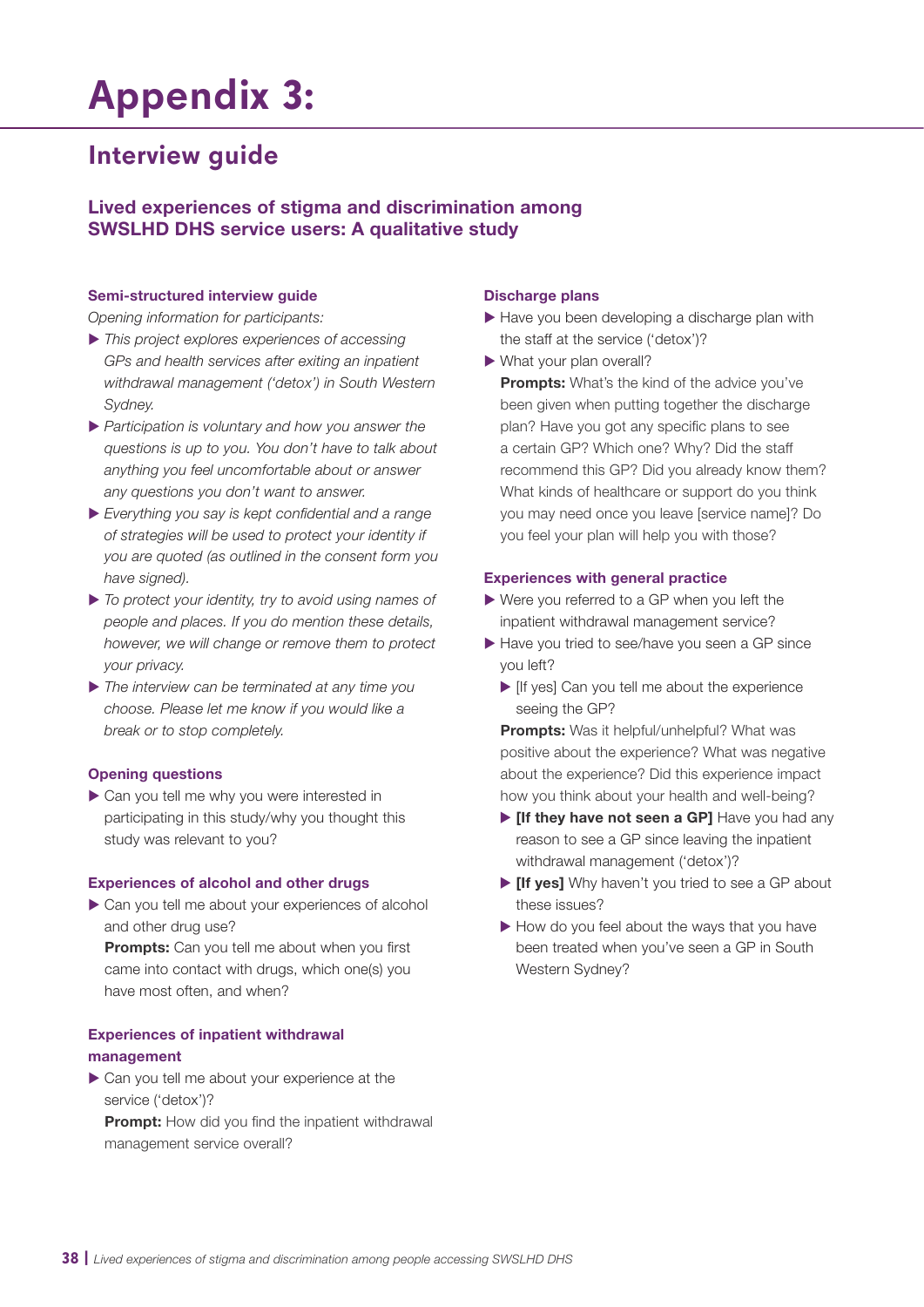### Non AOD-related health issues

- $\triangleright$  Do you have any ongoing health issues that require you to see doctors, specialists etc.? (E.g. Hep C, chronic pain)
- $\blacktriangleright$  How do you feel speaking about X issue with your GP?
- $\triangleright$  Can you tell me about an experience of discussing X issue with a GP?

Prompts: Was the conversation helpful/unhelpful? Did you feel comfortable/uncomfortable? What was the outcome of the conversation? Have these experiences effected your use of GPs or other health services at all?

#### Perspectives on general practice

- Do you speak about your alcohol or other drug use with healthcare professionals? How do you feel talking about it with healthcare professionals?
- How do you feel talking about it with GPs specifically?

**Prompts:** Can you tell me about an experience of discussing your X use with a GP? Why did you discuss your X use? Was the conversation helpful/ unhelpful? Did you feel comfortable/uncomfortable? What was the outcome of the conversation? How would you rate your experience with GPs overall? What has been positive about your experiences with GPs? What has been negative about these experiences?

#### Stigma and discrimination

- $\blacktriangleright$  How do you find the attitudes of others towards your X use and the use of X more generally? **Prompts:** Have you spent much time talking about your experiences with others and if so, what sort of views have you encountered? How do you think other people see your use of X? How do you negotiate or deal with judgmental attitudes when you encounter them?
- ▶ Do you think you have ever experienced stigma or discrimination when you have seen a GP in South Western Sydney?
- $\triangleright$  Can you take me through a specific time that you've experienced stigma? What happened? Who were you speaking to? What was the reason you needed to visit the GP?

**Prompts:** referral, injury/illness, medication, family member etc. Where were you? [Waiting room, consultation room etc.] Were you able to address the problem you visited the service for?

- $\blacktriangleright$  How did this make you feel? Was this a significant experience for you?
- $\triangleright$  When you think about other times you think you've been treated differently, or experienced stigma or discrimination, where have those interactions taken place?
- $\blacktriangleright$  Have these experiences affected your use of GPs or other health services at all?

#### Negotiating stigma

NOTE: Only relevant if the participant reports experiences of stigma and discrimination

- $\triangleright$  Do you have any specific strategies to manage any negative attitudes to your X use?
- $\blacktriangleright$  Do you have any strategies to manage any negative attitudes of health professionals such as GPs? **Prompts:** Speaking with friends/family, getting recommendations from friends/family, wearing certain clothes, taking someone with you, disclosing/not disclosing certain information, avoiding particular GPs/practices)
	- $\blacktriangleright$  Do these experiences affect how you feel about going to see a GP? (e.g. hesitant, nervous, reserved, avoidant)
	- $\blacktriangleright$  [If not already covered] Do these experiences affect the kinds of things you will discuss with the GP?

## Experiences of health service access after leaving inpatient withdrawal management

 $\blacktriangleright$  Have you used any other health services since leaving the inpatient withdrawal management ('detox')?

Prompts: If so, what kind of health service did you use? (Pharmacy, AOD services, NSPs etc.)

- $\triangleright$  Why did you go to X service? (Referral, specific health concern, to access other services etc.)
- $\triangleright$  Can you tell me about the experience? Prompts: What was positive about the experience? What was negative about the experience?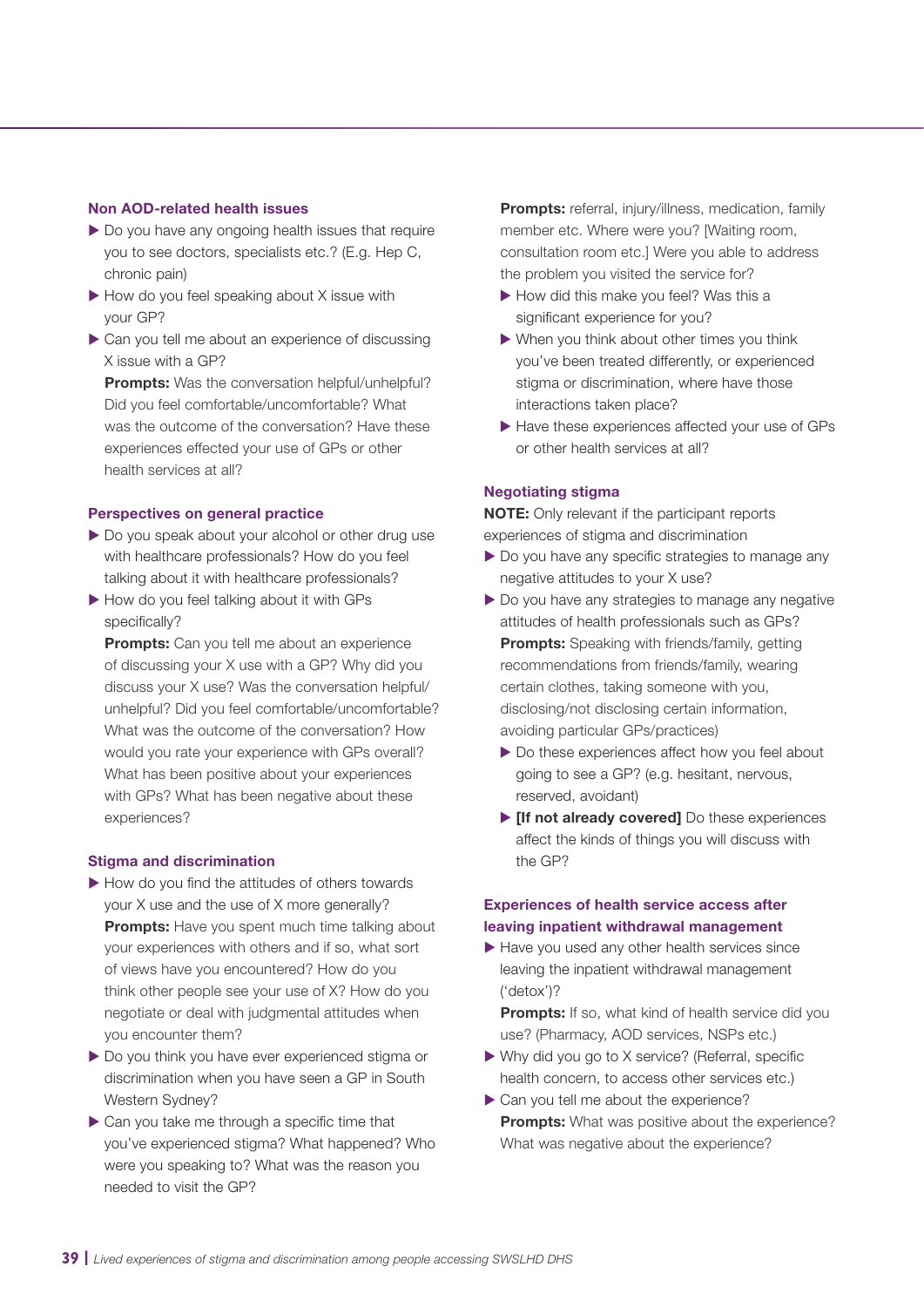#### Final thoughts

- $\blacktriangleright$  This project is about exploring people experiences of healthcare and potential stigma and discrimination in order to inform future practices in this areas and ultimately improve healthcare for people exiting withdrawal management services and with experiences of drug consumption more generally. Given these aims, is there anything else we should have talked about but didn't? Are there any other important issues that we haven't discussed?
- $\blacktriangleright$  From your experiences, is there anything about healthcare and GP clinics that could be changed to better address your needs?

Well that brings to the end of the interview. I just want to say thanks again for taking the time speak with me today. Your input is extremely important and helps greatly with our research and how different people are treated when they access healthcare.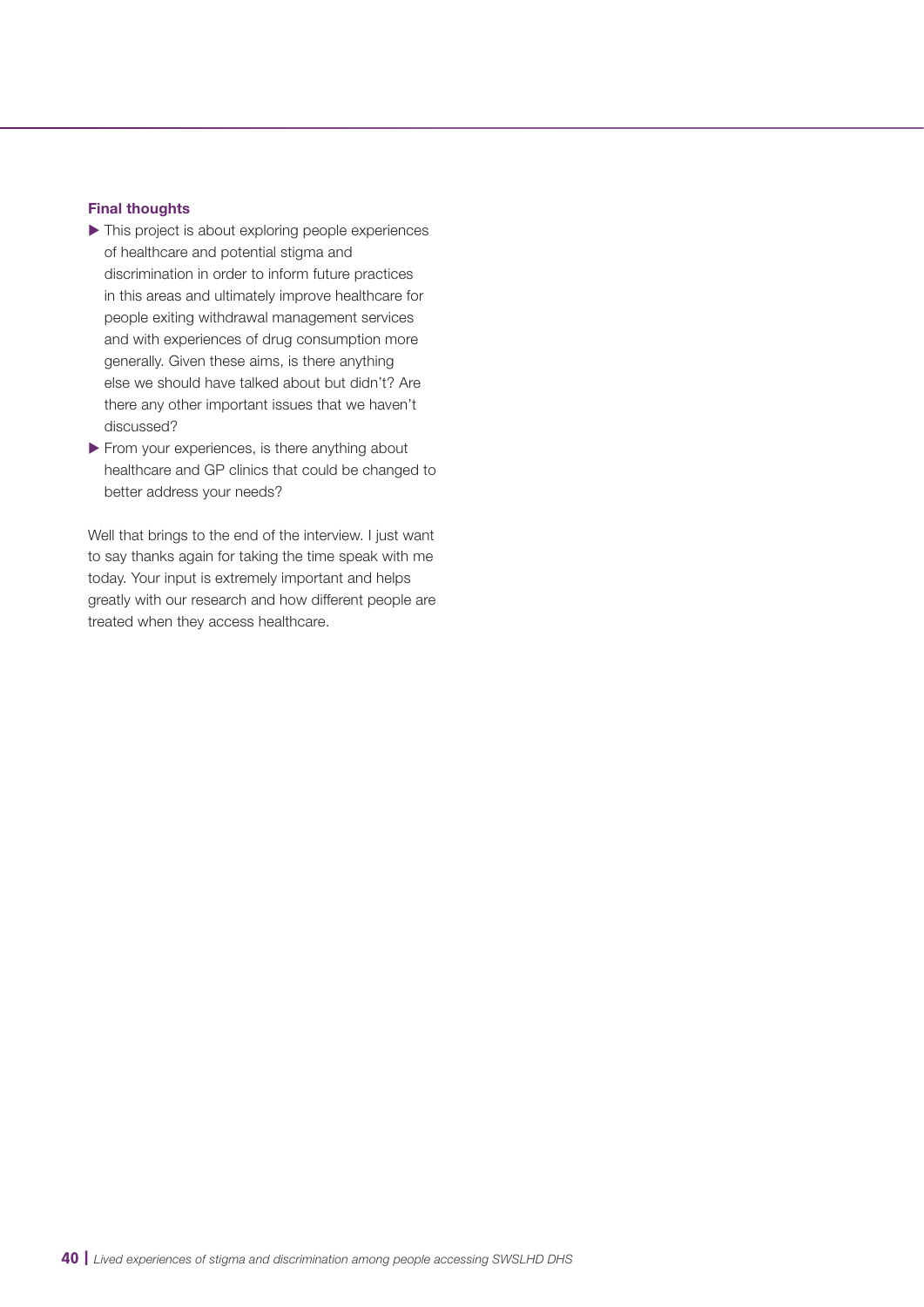# <span id="page-40-0"></span>**Appendix 4:**

## **Analytical code list for NVivo**

### 1. Criminal justice system

- $\blacktriangleright$  Prison/release from prison
- $\blacktriangleright$  Interactions with police
- $\blacktriangleright$  Forensic drug treatment

### 2. Experiences of drug consumption

- $\triangleright$  Consumption prior to entering [service name]
- $\triangleright$  Consumption after leaving [service name]

### 3. Inpatient withdrawal management

- $\blacktriangleright$  Experiences of Inpatient withdrawal management
- $\blacktriangleright$  Attitudes to Inpatient withdrawal management

#### A. Discharge plans

- $\blacktriangleright$  Discharge plans
- B. Referrals
- $\blacktriangleright$  Healthcare referrals at discharge

#### 4. GPs

- Experiences of GPs
	- A. Access
	- $\blacktriangleright$  Impediments to access
	- B. Attitudes towards GPs
	- $\blacktriangleright$  Positive
	- $\blacktriangleright$  Negative
	- $\blacktriangleright$  Concerns
	- $\blacktriangleright$  Confidence

## C. Negative experiences of GPs

- $\blacktriangleright$  Specific negative encounters
- $\blacktriangleright$  Unpleasant attitudes
- $\blacktriangleright$  Unpleasant practices
- D. Positive experiences of GPs
- $\blacktriangleright$  Specific positive encounters
- $\blacktriangleright$  Pleasant attitudes
- $\blacktriangleright$  Pleasant practices

### Health after inpatient withdrawal management ('detox')

 $\blacktriangleright$  Health issues immediately preceding discharge

#### 5. Health problems

- $\blacktriangleright$  Health issues overall
- $\triangleright$  Chronic illness (except hepatitis C)

#### 6. Hep C

- $\blacktriangleright$  Experiences of hep C
- $\blacktriangleright$  Diagnosis
- $\blacktriangleright$  Testing
- $\blacktriangleright$  Related health problems
- $\blacktriangleright$  Disclosure
- $\blacktriangleright$  Social relationships

#### 7. Hep C treatment

- $\blacktriangleright$  Experiences of hep C treatment
- $\blacktriangleright$  Interferon
- $\blacktriangleright$  Direct acting anti-viral treatments
- $\blacktriangleright$  Access
- $\blacktriangleright$  Disclosure
- $\blacktriangleright$  Social relationships

#### 8. Other drug treatment

- $\blacktriangleright$  Rehabs
- $\blacktriangleright$  Pharmacotherapy
- $\triangleright$  Other inpatient withdrawal management services (detoxes)

#### 9. Other healthcare settings

- $\blacktriangleright$  Hospitals
- $\blacktriangleright$  Pharmacies
- $\blacktriangleright$  Alcohol and other drug services

#### 10. Stigma

#### A. Experiences of stigma

- $\blacktriangleright$  Settings of stigma
- $\blacktriangleright$  In healthcare
- $\blacktriangleright$  Effect on healthcare access and practices
- $\blacktriangleright$  Attitudes towards other opioid consumers
- $\blacktriangleright$  Daily life
- $\blacktriangleright$  Family and friends

#### B. Strategies to manage stigma

- $\blacktriangleright$  Speaking with friends/family, getting recommendations from friends/family
- $\blacktriangleright$  Wearing certain clothes/managing presentation
- $\blacktriangleright$  Attending the appoint with someone else
- $\blacktriangleright$  Disclosing/not disclosing certain information
- $\blacktriangleright$  Avoiding particular GPs/practices